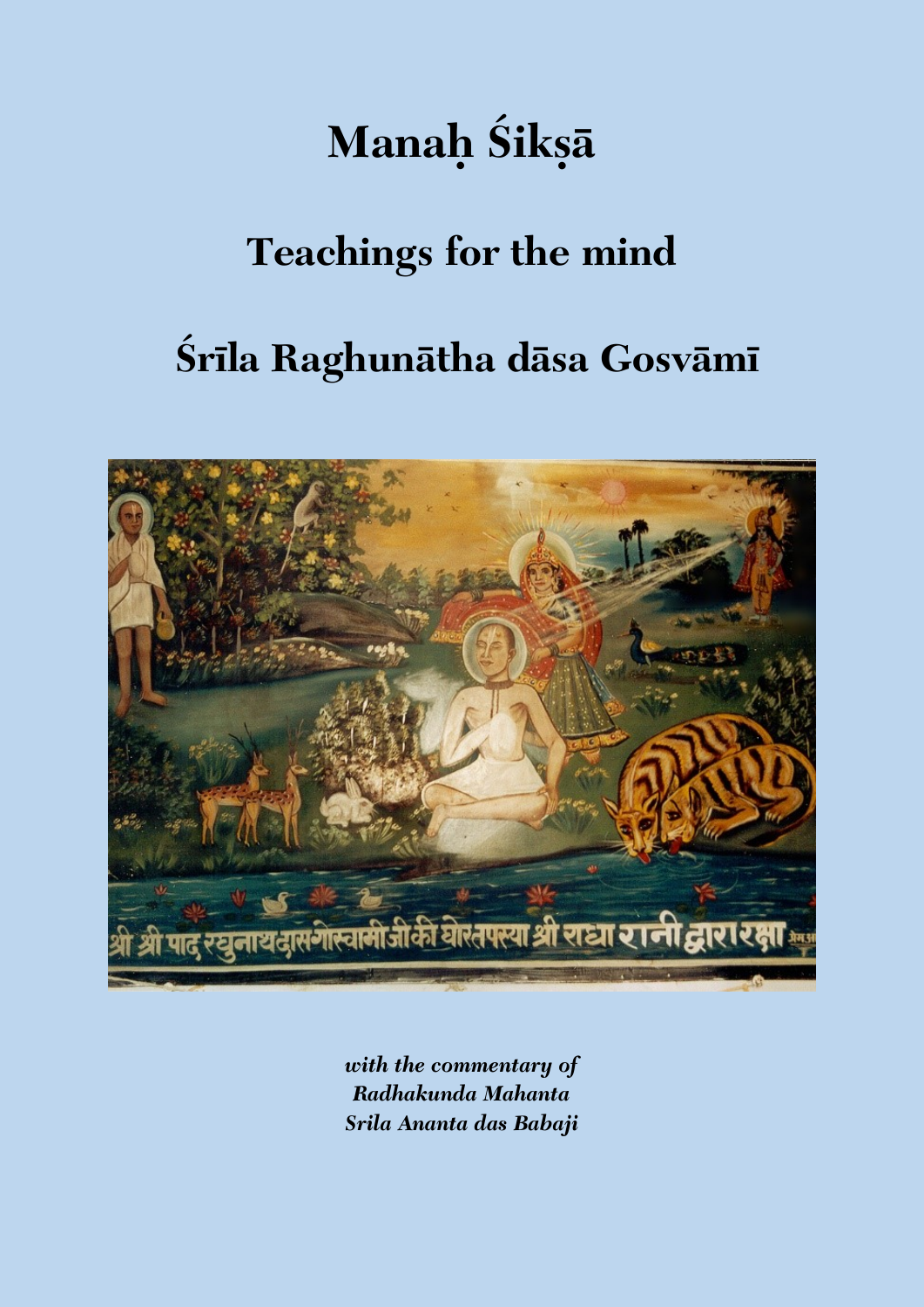#### *TEACHING NR. 1:*

## *gurau goñöhe goñöhälayiñu sujane bhü-sura-gaëe sva-mantre çré-nämni vraja-nava-yuva-dvandva-smaraëe sadä dambhaà hitvä kuru ratim apürväm atitaräà aye sväntar bhrätaç caöubhir abhiyäce dhåta-padaù*

*gurau* - in the teacher; *gosthe* - in the meadows; *gosthālayisu* - in the residents of Vraja; *sujane* - the saints; *bhū* - earth; *sura* - gods (*brāhmanas*); *gane* - in the group; *sva* - own; *mantre* - in the *mantra*; *śrī* beautiful; *nämni* - in the name; *vraja* - of Vraja; *nava* - new; *yuva* - youthful; *dvandva* - Couple; *çaraëe* - in the shelter; *sadä* - always; *dambhaà* - pride; *hitvä* - giving up; *kuru* - do; *ratim* - love; *apürvam* - wonderful; *atitaräm* - great; *aye* - O!; *svāntaḥ* - mind; *bhrātaḥ* - brother; *caṭubhiḥ* - with flattering words; *abhiyāce* - I beg; *dhṛta* holding; *padaù* - the feet.

#### **O Mind! O brother! I hold your feet and I pray to you with flattering words:**

**Always give up your pride and develop wonderful love for your spiritual master, the abode**  of Vraja, the people of Vraja, the saintly devotees, the brāhmanas, my initiation-mantra, the Holy Name of Krsna and the shelter of the eternally youthful Couple of Vraja, Śrī-Śrī **Rädhä-Krsna!** 

#### **Commentary**:

Although Śrīla Raghunātha dāsa Gosvāmī is an eternal associate of Śrī Caitanya Mahāprabhu, he instructs his own mind, which is illuminated by *viçuddha sattva*, in the expertise of Vraja-*bhajana* in this Manah Śikṣā, for the benefit of all the practicing *rāgānugā* devotees of the world.

When we are able to actually practice these essential instructions in Manah Śiksā, they will take us by the hand and bring us to the lotus feet of the beloved deity. It is the duty of a faithful and sincere devotee to follow these instructions and to make them a necklace to wear around his neck (meaning: One should memorize them and always remember them).

The main helper in *bhajana-sädhana* is the mind, the Lord of the senses. The mind of a materialistic person is by nature restless and attached to the sense-objects. In the Bhagavad Gītā (6.34) Arjuna tells the Lord:

> *caïcalaà hi manaù kåñëa pramäthi balavad dåòham tasyähaà nigrahaà manye väyor iva suduñkaram*

"O Krsna! The mind is restless, disturbing the senses, powerful and tenacious. To control him seems to be as difficult as to control the wind (in our bodies, by means of *kumbhaka* and *recaka*exercises)."

The Lord agreed with this and said:

*asaàçayaà mahä-bäho mano durnigrahaà calam*  $ab$ hyāsena tu kaunteya vairāgyeņa ca grhyate

(Bhagavad Gītā 6,35)

"O mighty-armed one! Undoubtledly it is very difficult to subdue the naturally restless mind, but it can be accomplished through exercise and detachment."

By understanding how powerful and how hard to subdue the mind is, the *sädhaka* will slowly tread on the path of auspiciousness.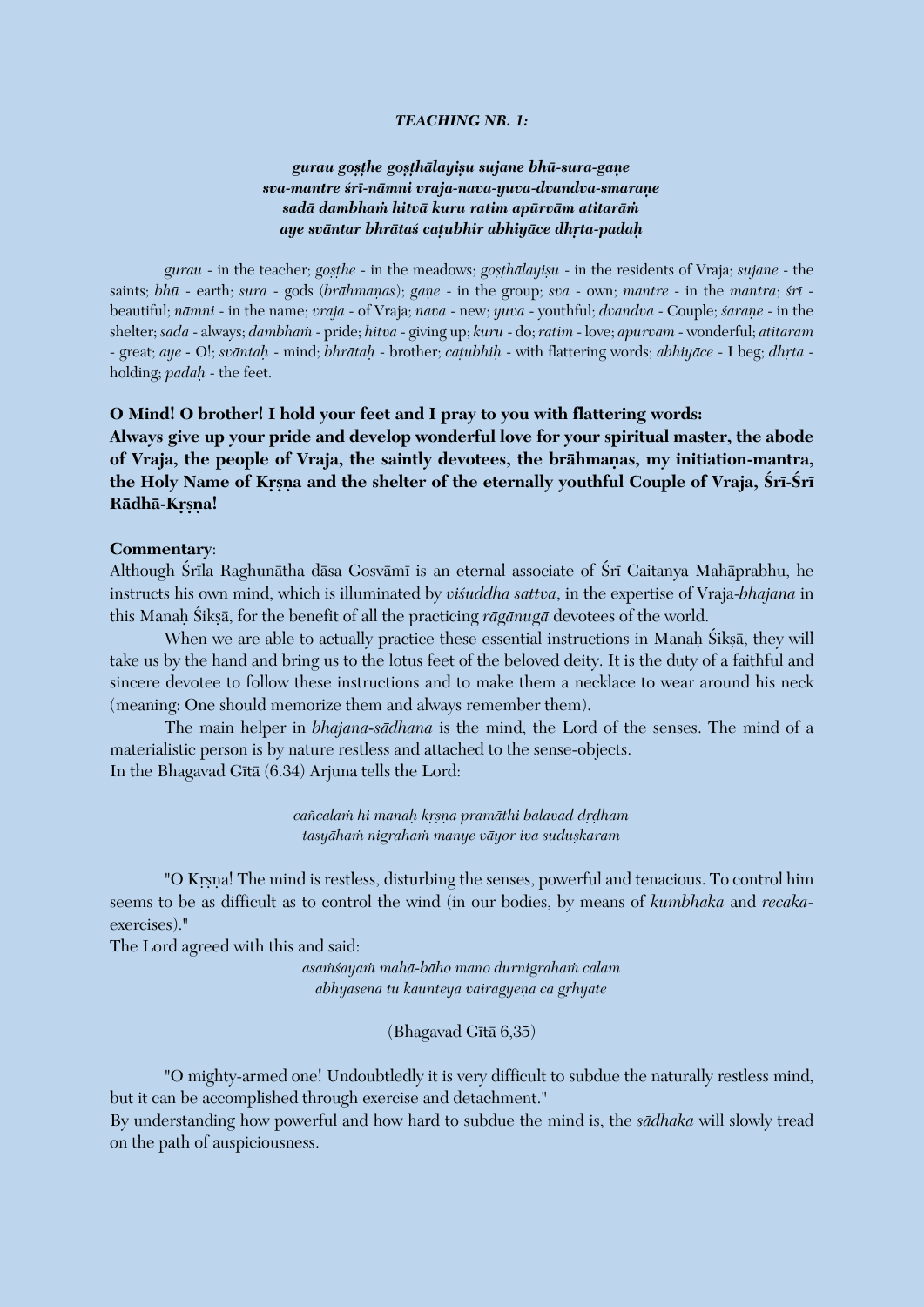Any stream of thoughts which emanates from our minds keeps a *samskara* (impression, mental conditioning) within our (sub-) consciousness, and the aggregate of these *samskaras* form our *svabhäva* (nature).

Just as our present nature is the result of previous *saàskäras*, our future nature will be the result of our present thoughts and actions. By giving up our mundane *samskāras* and developing a spiritual *samskāra*, we can gradually control the mind and tread on the path of *bhajana*. There is no other way.

Śrī Raghunātha very tenderly addresses his mind by saying: "O mind, my brother! I hold your feet and I pray to you with flattering words, please listen! First of all, always give up *dambha*, or pride.

False ego, deceitfulness, and crookedness, these are all considered to be *dambha*. For innumerable births our *samskāra* has been the identification with our material bodies and everything related to it. This consciousness is a great obstacle in devotional practice.

abhimānī bhakti-hīna, jaga mājhe sei dīna, vrthā tāra asesa bhāvanā (Prema Bhakti Candrikā)

"The proud non-devotees are the lowest people in the world. Their endless thoughts are all in vain!"

To destroy false pride devotees practice humility; hence humility is called the life-force of devotional practice. Deceitfulness and duplicity (thinking in one way and acting in another) are other great obstacles in devotional practice.

The Lord will never want to bestow His mercy on a crooked person, therefore Śrīpāda says:

"O mind! Always give up *dambha*, or vanity, which is a powerful obstacle to *bhajana*, and instead become very attached to some other objects!"

First of all he says: "O mind! Show great and peerless attachment to the *guru*, meaning the initiating *guru* and the instructing *guru*."

The *guru* is the Lord's *kārunya ghana vigraha*, the embodiment of His great mercy.

Just as water becomes ice when it is exposed to severe coldness, the Lord also appears on earth, assuming the tangible form of the *guru* when His compassion becomes condensed.

All the vices, which are so hard to give up by one's own endeavours can easily be conquered by serving a *guru.* In this way, a practicing devotee can attain perfection and thus become blessed and fulfilled. *tat prasädo hi sva sva nänä pratékära dustyajänärtha hänau parama bhagavat prasäda siddhau ca mülam* 

(Bhakti Sandarbhaù - 237 anuù):

"The cause of perfection, which consists of God's grace, is based on the satisfaction of the *guru*. By serving him different kinds of mischief, which are otherwise hard to give up, disappear."

There are many kinds of *anarthas* (vices), such as offenses, which are very powerful and they hinder the progressive devotee from advancing towards the attainment of *prema*.

Śrīla Thākura Mahāśaya sings:

*antaräya nähi yäy; ei se parama bhaya*

"My greatest fear is that these obstacles won't disappear".

In Śrīmad Bhāgavata it is seen that there is a particular way to give up each specific vice, but there is only one way to give up all these vices at once:

## Devotion to the lotus feet of **Sri Guru.**

*asaìkalpäj jayet kämaà krodhaà käma vivarjanät arthänarthekñayä lobhaà bhayaà tattvävamarçanät änvékñikyä çoka mohau dambhaà mahad upäsayä yogäntaräyän maunena*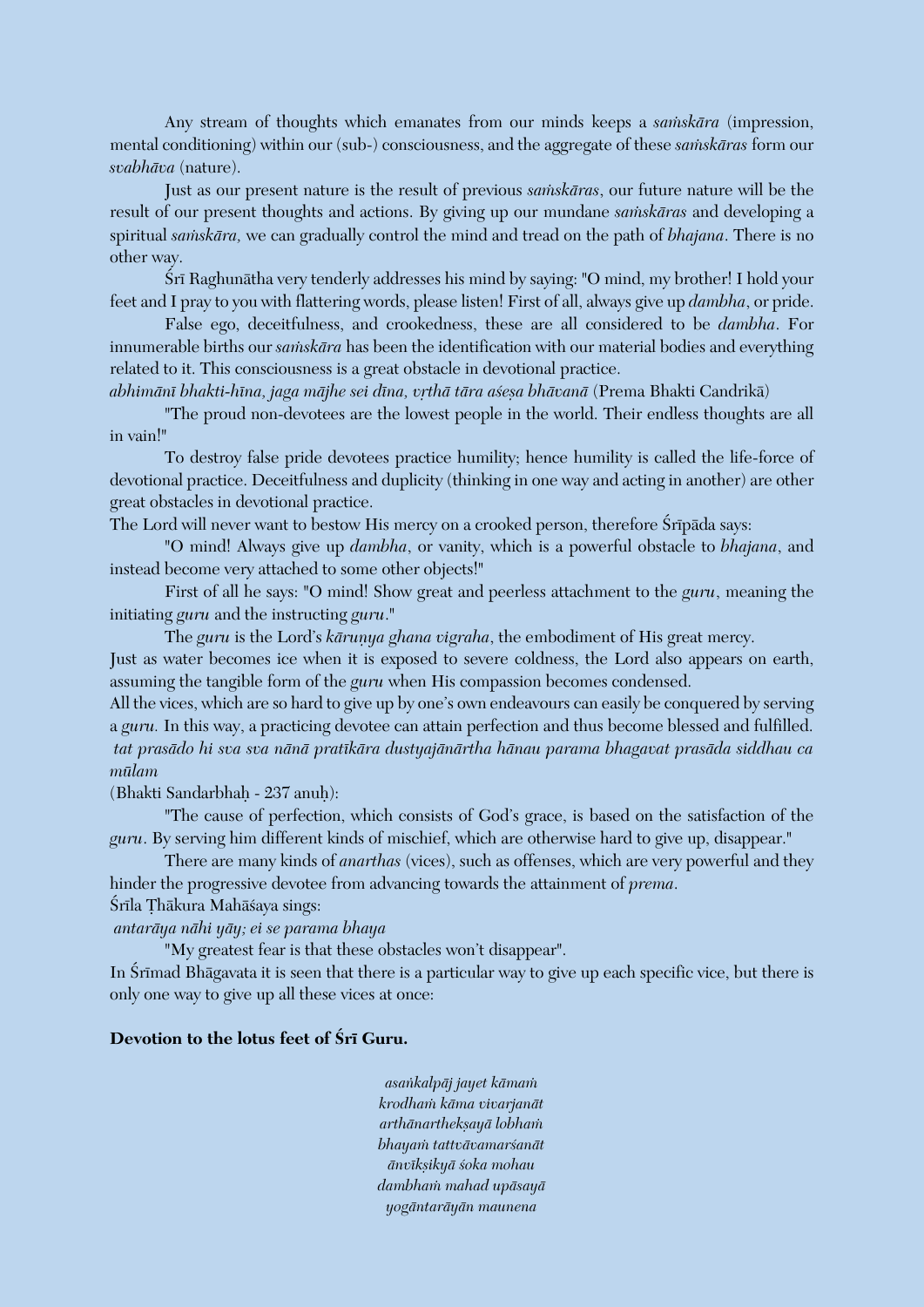*hiàsäm kämädy anéhayä kåpayä bhütajaà duùkhaà daivaà jahyät samädhinä*  $\bar{a}$ *tmajam yoga-vīryeņa nidräà sattva niñevayä rajas tamaç ca sattvena sattvam copaçamena ca etat sarvaà gurau bhaktyä puruño hyaïjasä jayet*

(Śrīmad Bhāgavata 7.15.22-25)

Śrī Nārada told King Yudhisthira:

"To give up lust one must give up one's determination to enjoy. To give up anger one must give up lust and to give up greed one must see the evil of money. Fear can be given up by considering the truth. Lamentation and illusion can be given up by considering what is material and what is spiritual (rational thinking). Pride can be given up by serving a great soul and obstacles in *yoga*-practice (which serves the purpose of fixing the mind) can be overcome by perfecting a vow of silence. Violence is conquered by giving up endeavours for sense-gratification. Suffering caused by other living entities can be mitigated by developing the quality of compassion. Suffering caused by the elements can be mitigated by entering into *samädhi* (psycho-religious trance) and suffering caused by the own body and mind can be mitigated by practicing the eight-fold path of mystic *yoga* (*astanga-yoga*).

When the mode of goodness increases, sleep is conquered along with the modes of passion and indolence, and by controlling the senses the mode of goodness is transcended. But **all these vices and obstacles together can be conquered simply by being devoted to the** *guru*."

Here we will have a short discussion on having a special attachment to and love for the *guru*.

After describing the path of surrender, Śrīmat Jīva Gosvāmīpāda writes in Bhakti Sandarbha (237):

*tatra yadyapi çaraëäpattyaiva sarvaà siddhyati. çaraëaà taà prapannä ye dhyäna yoga*  vivarjitāh. te vai mrtyum atikramya yānti tad vaiṣṇavaṁ padam. iti gāruḍāt tathāpi vaiśiṣṭya lipsuḥ *çaktaç cet tataù bhagavac chästropadeñöåëäà bhagavan mantropadeñöåëäà vä çré guru-caraëänäà nityam eva viçeñataù seväà kuryät.* 

"Although all worship reaches perfection by surrendering to the Lord, (since in the Garuda Purāna it is written:

"Those who surrender to the Lord will transcend the mortal world even without practicing *yoga* or meditation, and will attain the planet of Lord Visnu. Of this there is no doubt."),

still someone who desires a special perfection in worship (or relishing transcendental flavours) will always particularly serve and worship the lotus feet of his *guru*. It is either the *guru* who teaches him the holy scriptures about the Personality of Godhead or the *guru* who initiates him in the sacred *mantras* of the Personality of Godhead."

The 'special perfection' mentioned here means that in some cases the hearing, chanting and remembering of the Lord's glories is the primary practice (*aìgé*) and the service of the *guru* is one of its items (*aìga*). This is called 'ordinary service to the *guru'*, but even in this case, the satisfaction of the *guru* is considered to be the cause of the Lord's satisfaction.

But when the *guru* himself becomes the main object of worship and the hearing, chanting and remembering of the Supreme Lord merely become different parts or side effects of the worship of the *guru*, we call it '**special service to the** *guru***.'** Here the satisfaction of the *guru* is the main goal and the satisfaction of the Lord is concomitant. In this way the disciple is blessed. Hence

Śrī Jīva Gosvāmī has written: *tasmäd anyad bhagavad bhajanam api näpekñate*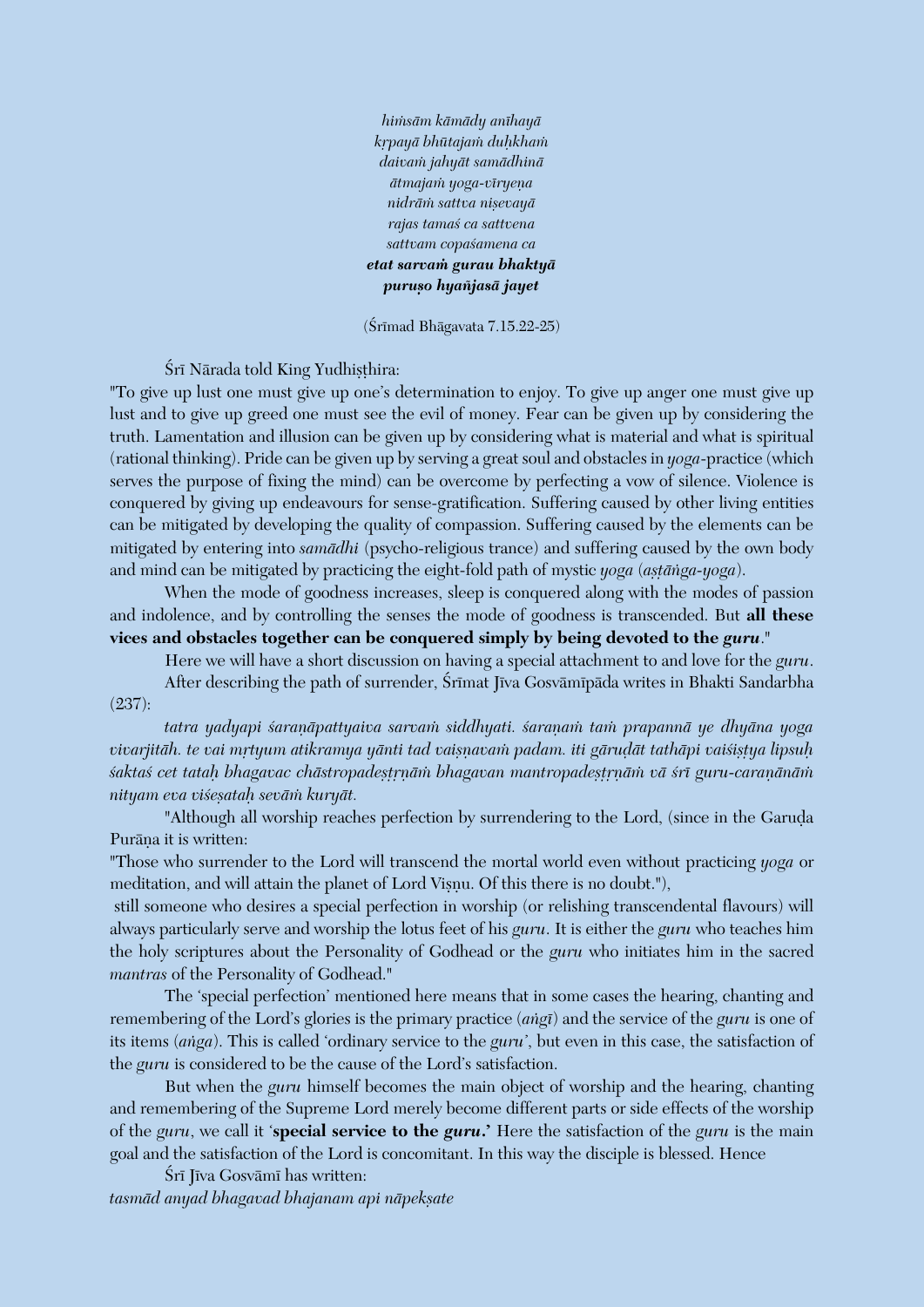(Bhakti Sandarbha):

"A devotee who is thus attached to the worship of his *guru* doesn't need to practice any worship of the Supreme Lord."

In this special case the Lord will be more pleased with the devotee's service of his *guru* than of his service to Himself.

In this connection Śrī Jīva Gosvāmī quotes a verse from Devahūti's praises in the Padma Purāna:

*bhaktir yathā harau me'sti tad varişthā gurau yadi mamästi tena satyena sandarçayatu me hari*

"Surely Lord Hari will reveal Himself to me if I am even more devoted to my *guru* than to Him."

Hence Śrī Narottama Thākura Mahāśaya has said:

*çré guru caraëa padma, kevala bhakati sadma, bandoì mui sävadhäna sane yähära prasäde bhäi, ei bhava tariyä yäy kåñëa präpti hoy yähä hoite*

"The lotus feet of the *guru* are the abode of pure devotion, and I carefully praise them. O brother! By his grace you will cross over the ocean of material miseries and attain the mercy of Krsna!"

> *guru mukha padma väkya, hådi kori mahäçakya ära nä koriho mone äçä çré guru caraëe rati, ei se uttamä gati, ye prasäde püre sarva äçä*

"Let the words flowing from the lotus mouth of your *gurudeva* become fixed in your heart. Don't desire anything else!

The highest goal of life is to love the lotus feet of the *guru*, for by his grace all desires will be fulfilled."

We think that Śrīmat Dāsa Gosvāmīpāda also speaks about such an excessive love for Śrī Gurudeva when he speaks about *apürva rati*.

Śrīpāda Raghunātha Das desires such an excessive attachment to Śrī Vraja-dhāma too.

Śrī Rūpa Gosvāmī has taught that living in Vraja is one of the five most powerful items of devotion which will grant love to the lotus feet of the Lord (the others being: Associating with the devotees, worshipping the deity, hearing the Srimad Bhagavata and chanting the Holy Name), because:

> *anyeñu puëya tértheñu muktir eva mahä-phalam muktaiù prärthyä harer bhaktir mathuräyäà tu labhyate aho madhupuré dhanyä*  $v$ aikuņthācca garīyasī *dinam ekaà niväsena harau bhaktiù prajäyate*

> > (Padma Purāna)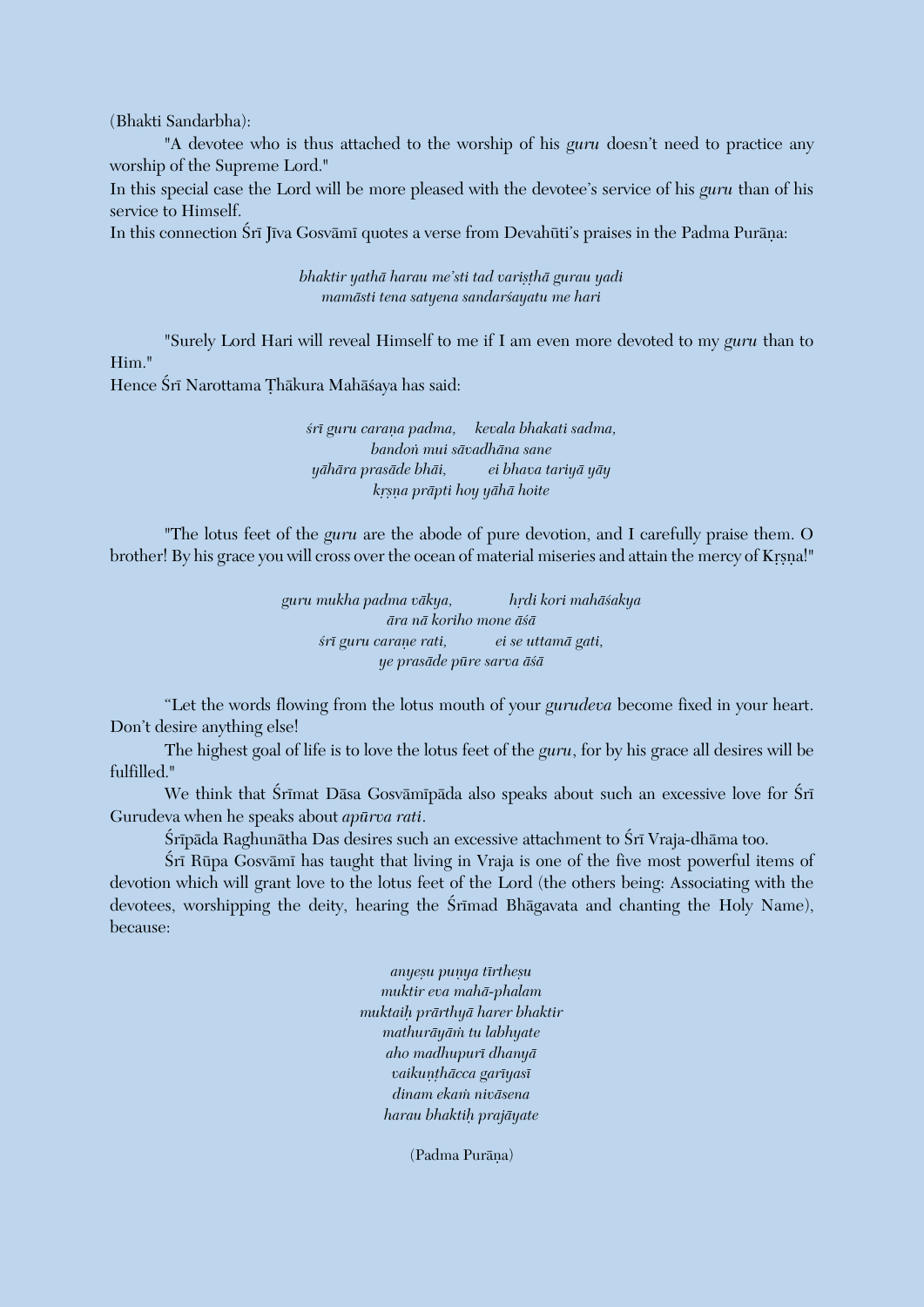"In other holy places liberation is the great benefit, but Hari-*bhakti*, which is prayed for even by the liberated souls, is attained in (the district of) Mathurä.

O! Blessed is Mathurā, which is even greater than Vaikuntha! Simply by living there for one day devotion to Hari awakens in the heart!"

The Gosvāmīs have said that living in Vraja is an indispensible item for someone who wants to attain the perfection of love of God: *kuryad väsaà vraje sadä.*

It has also been advised that those who are unable to live there physically should live there at least mentally, the condition being that one must be aware of the transcendental glories of the *dhäma* while living there.

One must live there with love, faith, and devotion. If this is not, possible, then one will consider the transcendental *dhäma* to be a material place and commit offenses there.

In this way one can't reap the devotional results of living in the *dhäma*. Śrīla Kavirāja Gosvāmī has written:

> *sarvopari çré gokula vraja-loka dhäma;*  $s$ rī goloka śvetadvīpa vrndāvana nāma sarva-ga ananta vibhu krsna-tanu sama; *uparyadho vyäpé äche - nähiko niyama brahmānde prakāśa tāra krsnera icchāya; ekai svarüpa tära nähi dui kaya*  $cintāmani bhūmi, kalpavrksa-maya vana;$ *carma cakñe dekhe täre prapaïcera sama prema netre dekhe tära svarüpa prakäça; gopa gopé saìge yähä kåñëera viläsa*

> > (Caitanya Caritāmrta, Ādi 5)

"The topmost abode is Śrī Gokula, or Vraja-*dhāma*, which is also named Śrī Goloka, Śvetadvīpa and Vrndāvana.

This abode is endless, all-pervading, and omnipresent and it is just like Krsna's body. It spreads below and above without any rule, but by Krsna's wish, it is manifest in the material world in one form. It has no two forms. The soil is made of Cintä-jewels and the forests are full of desire-trees. The material eyes see it as a material place, but eyes filled with love of God see it in its real form, where Krsna plays with the *gopas* and *gopés*."

Transcendence can never be perceived with material senses, therefore the Lord has mercifully revealed His abode in this world in a form which is visible with the senses.

With this faith, with love and devotion, we must live in the *dhäma*. If not, then we will certainly commit offenses to this holy place, finding faults in it or seeing it as an inferior place. We will be blessed if we can live in the *dhäma* with great devotion and full faith that it is a transcendental place, for love for the holy *dhäma* is the highest pursuit of life.

Śrīla Prabodhānanda Sarasvatīpāda has written:

*rädhä muralé manohara caraëa viläsena dhanyäyäm vrndāvana bhuvi manye parama pumartho manāg api pranayah* 

(Vrndāvana Mahimāmrta 4.65)

"If I even have a little love for Vrndävana, the place which is blessed with the pastimes of Rädhä-Muralé Manohara's lotus feet, I will consider myself to have reached the highest goal of life."

Śrīla Sarasvatīpāda, who is filled with love for Śrī Vrndāvana, shows a wonderful fixation in devotion to and living in Vraja: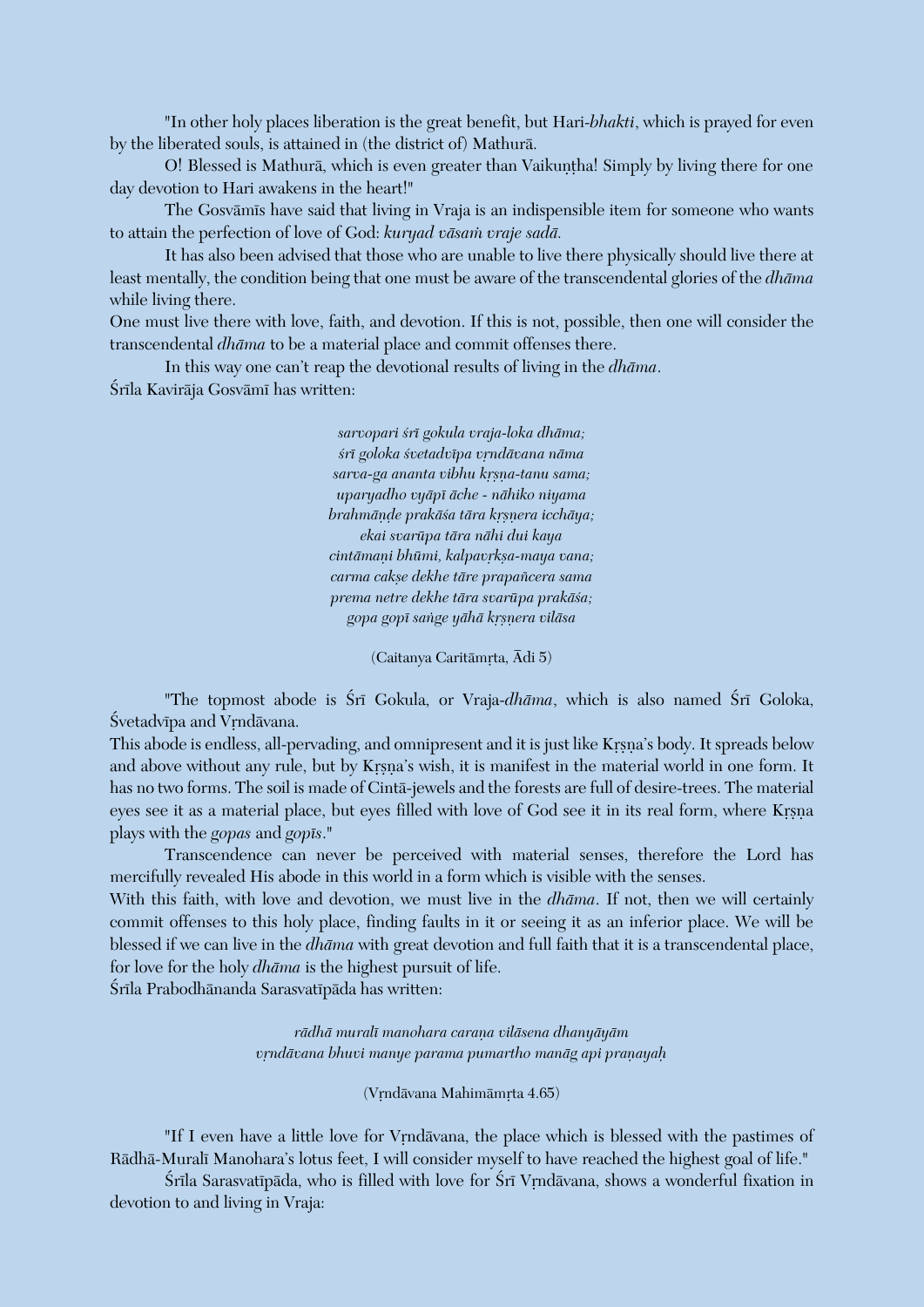*çré rädhä muralédhara vara dhana våndävane varaà krimikaù bhagavat pärñada mukhyo'py anyaträ'haà na cotsahe bhavitum sarva duùkha daçä ghorä varaà våndävane'stu me präkåtä'präkåtä'çeña vibhütir api nänyataù paçur ekaù khaga ekas tåëam ekaà reëur eko vä çyäma rasädbhuta vanye våndäraëye bhavämyahaà dhanyaù*

(Vrndāvana Mahimāmrtam 4.57, 61, 64)

"I would rather be a worm in Vrndävana, the greatest treasure of Śrī Rādhā and Muralī-dhara, than to be a chief associate of the Lord elsewhere. May I get into the worst trouble in Vrndāvana, but still I don't pray for having all the material and spiritual opulence of the world elsewhere.

I will feel blessed even if I become an animal, a bird, a blade of grass or even a speck of dust in Vrndāvana, the wonderful forest which is endowed with Śyāma-rasa!"

Śrīpāda Raghunātha Das then prays for having a wonderful attachment to the Vrajavāsīs, the residents of Vraja-*dhāma*. Here 'Vrajavāsīs' must be understood to mean those who live in Vraja*dhäma* in the broadest sense of the word.

The scriptures and the saints say that although the *dhäma* is a transcendental place it assumes a material form out of mercy to the people of the world.

In the same way the residents of the *dhäma* are also assuming a material nature, although they are completely transcendental. Therefore, although some rough edges may be perceived on the behaviour of the Vrajavāsīs, we should consider this to be due to the contaminated state of our minds, senses, and intelligence and remain fully devoted to them.

vrndātavī vimala cid-ghana sattva-vrndā vrndāraka pravara vrnda munīndra vandyā (Vrndāvana Mahimāmrta 1.44)

"Those who reside in the forest of Sri Vrndävana have all attained spiritual bodies, and they are praised by the demigods and the greatest sages."

Therefore Śrīla Prabodhānanda Sarasvatī desires to serve all the moving and non-moving creatures of Vraja with the topmost devotion:

> *sevä våndävana-stha sthira cara nikareñv astu me hanta kevä devä brahmädayaù syu stuta uru mahitä vallabhä ye vrajendoù*  $e$ *ete hy advaita saccid rasaghana vapusodūra*  $d\bar{u}$ rātidūra sphūrjjan māhātmyā vrndā brhad *upaniñänandajänanda kandäù*

> > (Vrndāvana Mahimāmrta 1.61)

"May I attain the service of the moving and non-moving creatures of Vrndävana. Aho! They are naturally very dear to Krsna, the moon of Vraja, and they are even more worshipable than the demigods, headed by Lord Brahmä. The glories of these exclusively transcendental forms, which consist of condensed *rasa*, can't be understood by tiny human brains, and they are the cause of bliss even to the Upanisads!"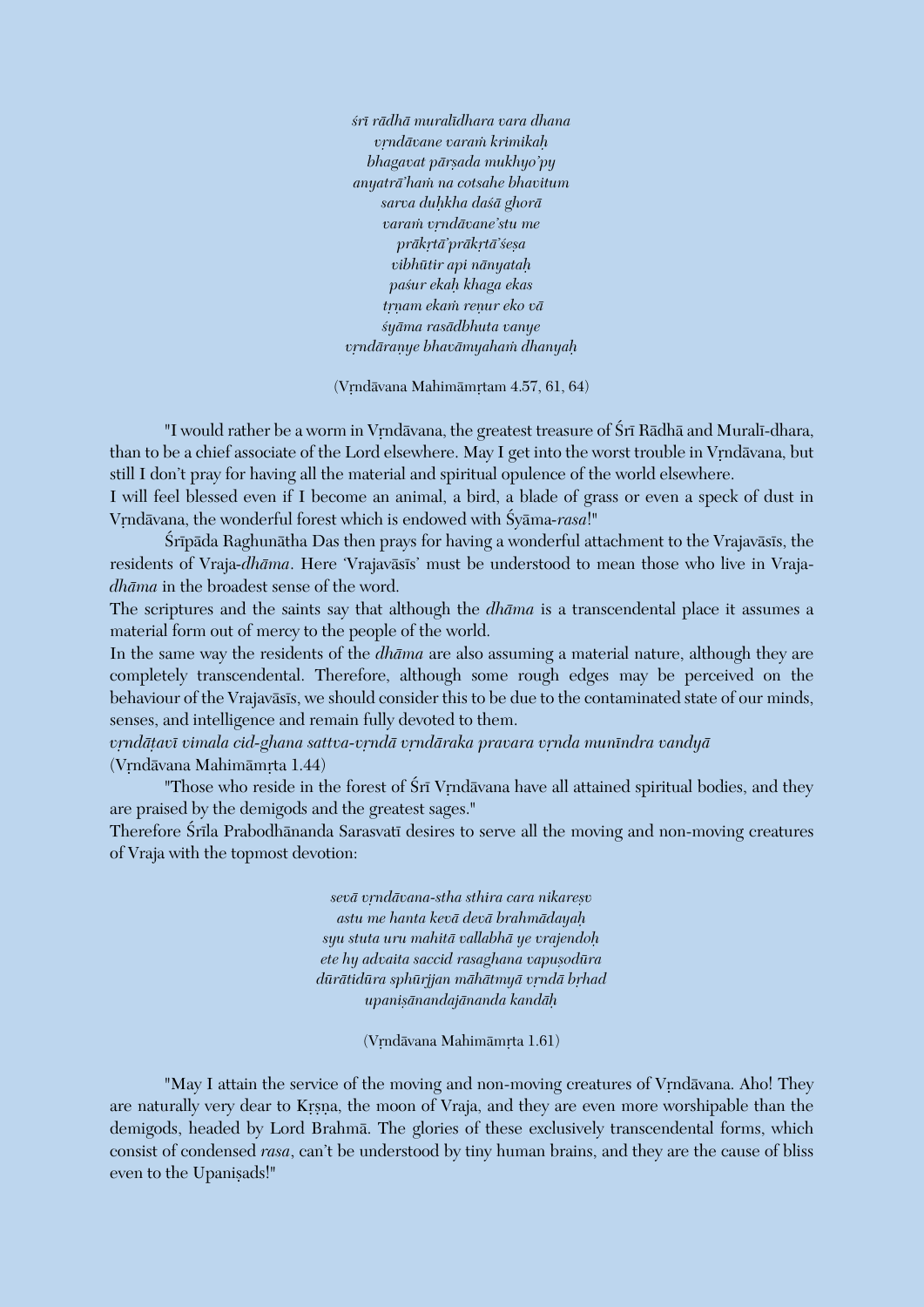In the same way Sri Raghunatha begs his mind to show great attachment to the *sujana* (good people, or Vaișnavas).

For someone who wants to attain loving devotion to the Lord's lotus feet it is compulsory to be attached to the association of His devotees.

*mahat-krpā vinā kon karme bhakti noy* (No activity can be devotional service without the mercy of the saints) *avasya milaye krsna vaisnava krpāya* (Surely, Krsna is attainable by the mercy of the Vaisnavas).

From these words we can understand that loving devotion to the Lord's lotus feet can only be attained by the grace of the saints. The Lord's mercy uses the saint's mercy or association as a vehicle to infuse it into another living entity; it does not take place independently.

One may ask here:

"The Lord can directly bestow His mercy in the form of devotion to His lotus feet, why is it so dependent on *mahat-krpā* (grace of the saints), or *mahat sanga* (association with the saints)?"

The scriptures and the saints answer to this:

"Although the grace of the Lord is the major and self-perfect cause of attaining devotion which brings us to the Lord, it takes shape before us in this phenomenal world in the form of the grace of the saints".

*santa evänugrähye yasya saù. tavänugraho yaù präpaïcike carati sa tad äkäratayaiva carati nänya rüpatayetyarthaù* (Bhakti Sandarbha 180)

"O Lord! The saints are the embodiments of Your grace! Whatever mercy You reveal in this phenomenal world wanders around there in the form of the saints, and in no other form!" Therefore it is nothing but self-deception to reject the direct mercy of the Lord in the form of the saints and to seek the Lord's *parokṣa-karuṇā* (roundabout, indirect mercy).

Thus the Lord told His dear devotee Uddhava: *mad bhakta püjäbhyädhikä* (Bhäg. 11.19.21)

"My devotees are more worshipable!"

*abhyädhikä mat santoña viçeñaà jïätvä mat püjato'péty arthaù*

"You should be more attached to worshipping My devotee than to worshipping Me, for worship of My devotee particularly pleases Me."

This is because the Lord desires the devotee even more than Himself. He is more attracted to the bliss of His devotee's devotion in the heart than to His own *svarüpänanda* (constitutional, internal, personal bliss), and He desires to relish that bliss more.

> *näham ätmänam äçäse mad bhaktaiù sädhubhir vinä çriyaà cätyantikém brahman yeñäà gatir ahaà parä*

> > $(Sr<sub>Imad</sub> Bhāgavata 9.4.64)$

The Lord told Durvāsā Rsi: "O *brāhmana*! I covet My devotees and the saints for whom I'm the only shelter even more than I covet Myself or My six-fold opulence!" Therefore it is said in the Śāndilya Smrti:

> *siddhir bhavati vä neti saàçayo'cyuta sevinäm na saàçayo'tra tad bhakta paricaryäratätmanäm*

"It may be doubted whether a devotee of Acyuta attains perfection or not, but there's no doubt about it that someone who is dedicated to serving Acyuta's devotee attains perfection!" *tasmäd viñëu prasädäya vaiñëavän paritoñayet*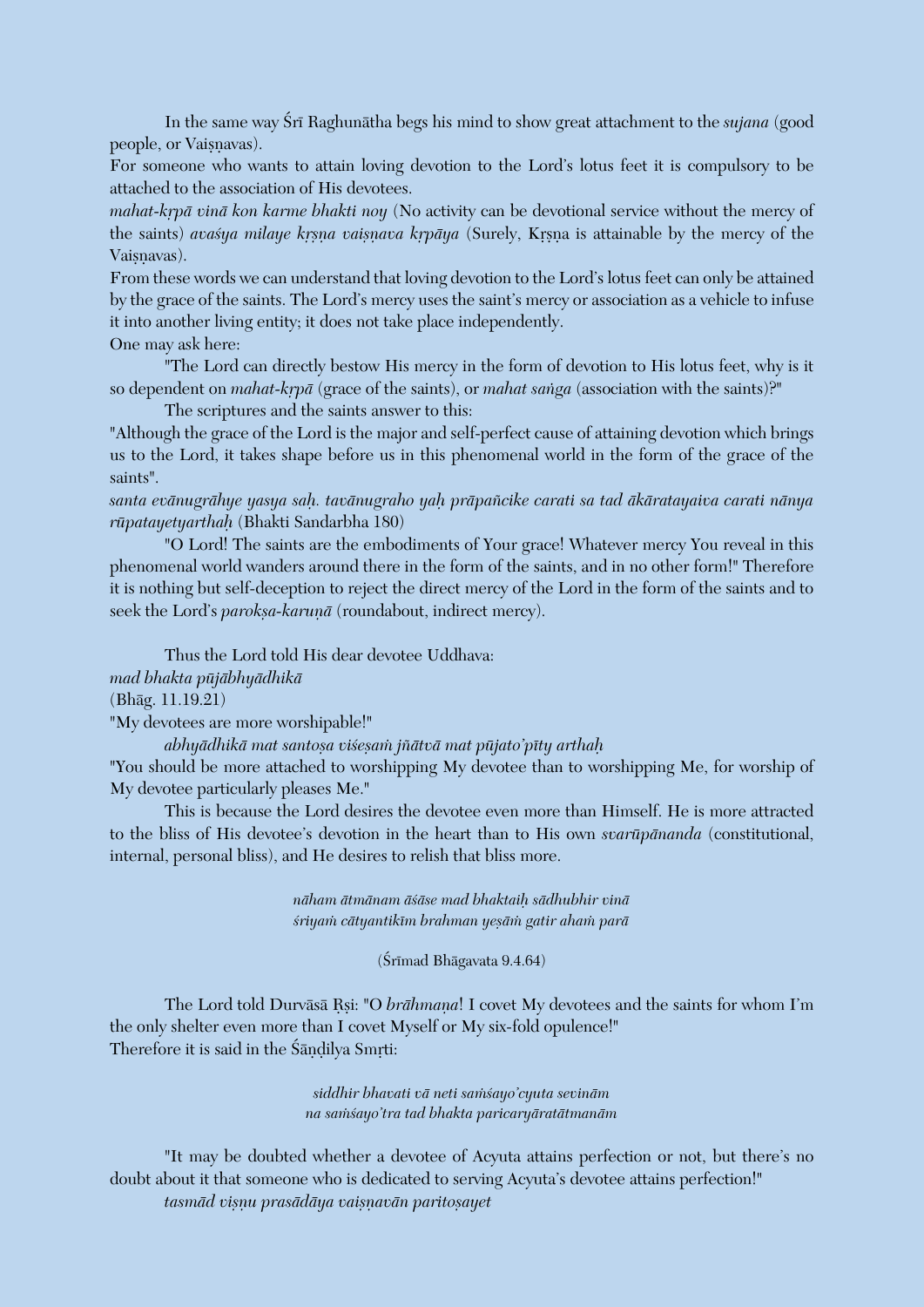"Therefore, in order to get Lord Visnu's mercy, one must please the Vaisnavas with loving devotion." Śrīmad Bhāgavata says:

> *yat sevayä bhagavataù kuöasthasya madhudviñaù ratiräso bhavet tévraù pädayor vyasanärdanaù*

> > $(Sr<sub>Imad</sub> Bhāgavata 3.7.19)$

"By serving the saints, a festival of love for Madhusüdana, the destroyer of material miseries, becomes firmly established within the heart."

Associating with saints and serving them means to lovingly worship them with body, mind, and words, hearing topics of Krsna from them, remembering these topics, following their exemplary behaviour and doing *bhajana* according to their instructions.

Nowadays, *mahat-sevā* or *vaisnava-sevā* has become known as 'giving some money, food, or clothes, feeding them some *khichuri* (hotchpotch)' or whatever the donor can think of and thereby treating the Vaisnavas with contempt as if they are beggars.

An intelligent person will understand whether or not all of it is in adherence to the abovequoted holy words

*mad bhakta püjäbhyädhikä* or *ratiräso bhavet tévraù*.

The Närada Païcarätra says:

*vaiñëavänäà parä bhaktiù*

"One must serve the Vaisnavas with the greatest devotion". Śrīla Rūpa Gosvāmī writes in Bhakti Rasāmrta Sindhu:

> *yävanti bhagavad bhakter aìgäni kathitän iha präyas tävanti tad bhakta bhakter api budhäù viduù*

The wise understand that each item of devotion to the Lord discussed in this book has a corresponding item of devotion to a devotee."

On the pretext of teaching his own mind, Śrī Raghunātha Dāsa teaches all the devotees that the flawless way to attain love for the lotus feet of the Lord is to serve the pure devotees with love.

After this Śrī Raghunātha instructs his mind to love the *brāhmanas* with *apūrva rati*.

By devotion to *brāhmanas*, one awakens the grace of the Lord, Who is called *brahmanya* deva, the Lord of the *brāhmaṇas*. When there is a statement like:

*çvapäkam iva nekñete loke vipram avaiñëavam*

(One should not look at a non-devotee *brähmana*, he is just like a dogeater), it is only meant to attract such a non-devotee *brāhmaņa* to devotion.

Such statements are not intended to blaspheme *brāhmaņas*, for Lord Krsņa Himself gives instructions in *vipra-bhakti*:

> *vipraà kåtägasam api naiva druhyata mämakäù ghnantaà bahu çapantaà vä namaskuruta nityaçaù*

> > $(Sr<sub>Imad</sub> Bhāgavata 10.64.41)$

"O My kinsmen! Do not harm a *brähmana*, even if he offends you! Even if He assaults You or abuses you, you must always bow down to him."

Çréla Viçvanätha Cakravartépäda has described five levels of *rägänugä-sädhan*a, namely *sväbhéñöa bhävamaya* (practice that is full of the desired mood), *sväbhéñöa bhäva sambandhé* (practice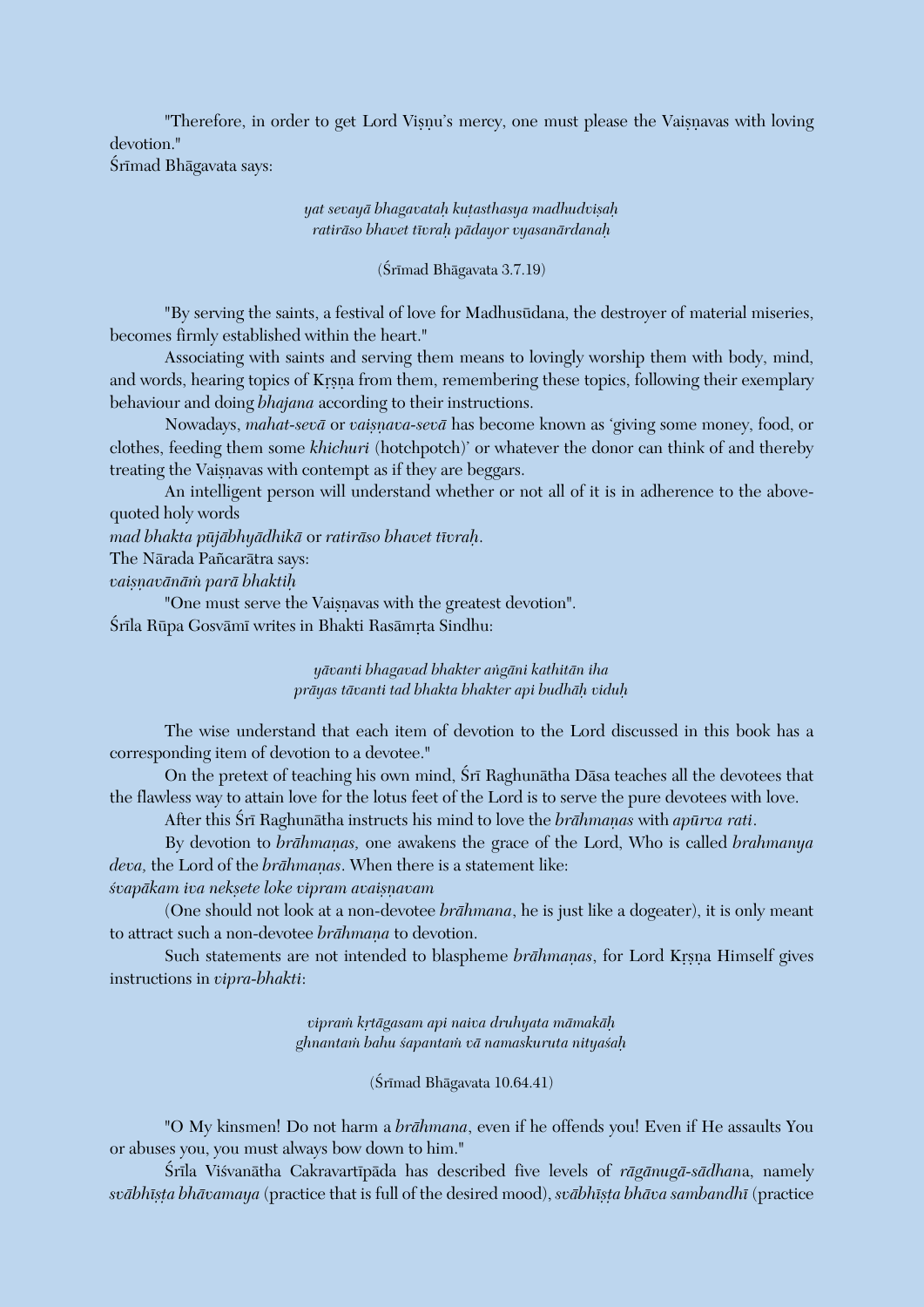that is related to the desired mood), *svābhīsta bhāvānukūla* (practice that is favorable to the desired mood), *svābhīṣṭa bhāvāviruddha* (practice that is not unfavorable to the desired mood), and *svābhīṣṭa bhäva viruddha* (practice that is unfavorable to the desired mood).

Of the five, the practice that is not unfavorable to the desired mood contains items like honouring the cows, the *brāhmanas* and the Banyan-trees. These practices can be beneficial to the practice of *rägänugä bhajana*.

After this, Srīpāda declares his wonderful love for his own initiation-*mantra*. In the Brahma Purāna the following definition is given of a *mantra*:

> *oàkärädi samäyuktaà namaskäränta kértitam sva näma sarva sattvänäà mantra ityabhidhéyate*

"A *mantra* is given by the Lord and the great sages, it starts with an invocatory syllable like 'OÀ', and it ends with a sign of obeisance, which is decorated with *béjas* (root-syllables such as *namaù* or *svähä*). Furthermore it contains the names of the Lord and the special power to establish a certain relationship between the practitioner and the Lord: It blesses the practitioner in freeing him or her from the bondage of physical life and bestows a spiritual body which is suitable for serving the Lord.

As the *mantra-dīkṣā* emanates from the mouth of the *sad-guru*, a special divine *mantra-power* is then infused into the heart of the aspirant devotee which gives him the ability to do *bhajana*.

> $d\overline{i}$ ksā kāle bhakta kore ātma samarpana; *sei käle kåñëa täre kore ätma sama sei deha tära kore cid-änanda-maya; apräkåta dehe tära caraëa bhajaya*

(Caitanya Caritāmŗta Antya ch.4)

"At the time of initiation the devotee surrenders himself, and at that time Krsna makes him equal to Himself, giving him a transcendental body, in which the devotee can worship His lotus feet."

Of all the *mantras*, which are discussed in the scriptures in connection with initiation, the Sri-Krsna-*mantra* is most prominent.

And again of all these the king of *mantras*, the 18-syllable or 10-syllable '*gopé-jana-vallabha' mantra* which contains all the pastimes within *madhura-rasa*, is the crown jewel of all *mantras*.

The wonderful result of practicing this *mantra* will be experienced by someone who practices it with the greatest love and who learns its meaning from his initiating *guru*.

Only a reader of Sanātana Gosvāmī's Brhad Bhāgavatāmrta knows how the hero, Gopa Kumāra, was able to travel through the entire spiritual sky by devoutly practicing this *mantra*.

Then Śrī Raghunātha dāsa prays for wonderful attachment to the Holy Name of Krsna.

**The chanting of the Holy Name by a devotee who is genuinely attached to the Lord brings all perfection.**

The chanting of the Holy Name is both the means and the goal of a devotee's life, for there's no difference between the Name and the Named:

> *nämaç cintämani kåñëaç caitanya rasa vigrahaù pürëa çuddho nitya mukto'bhinnatvän näma nämino*

> > (Padma Purāna)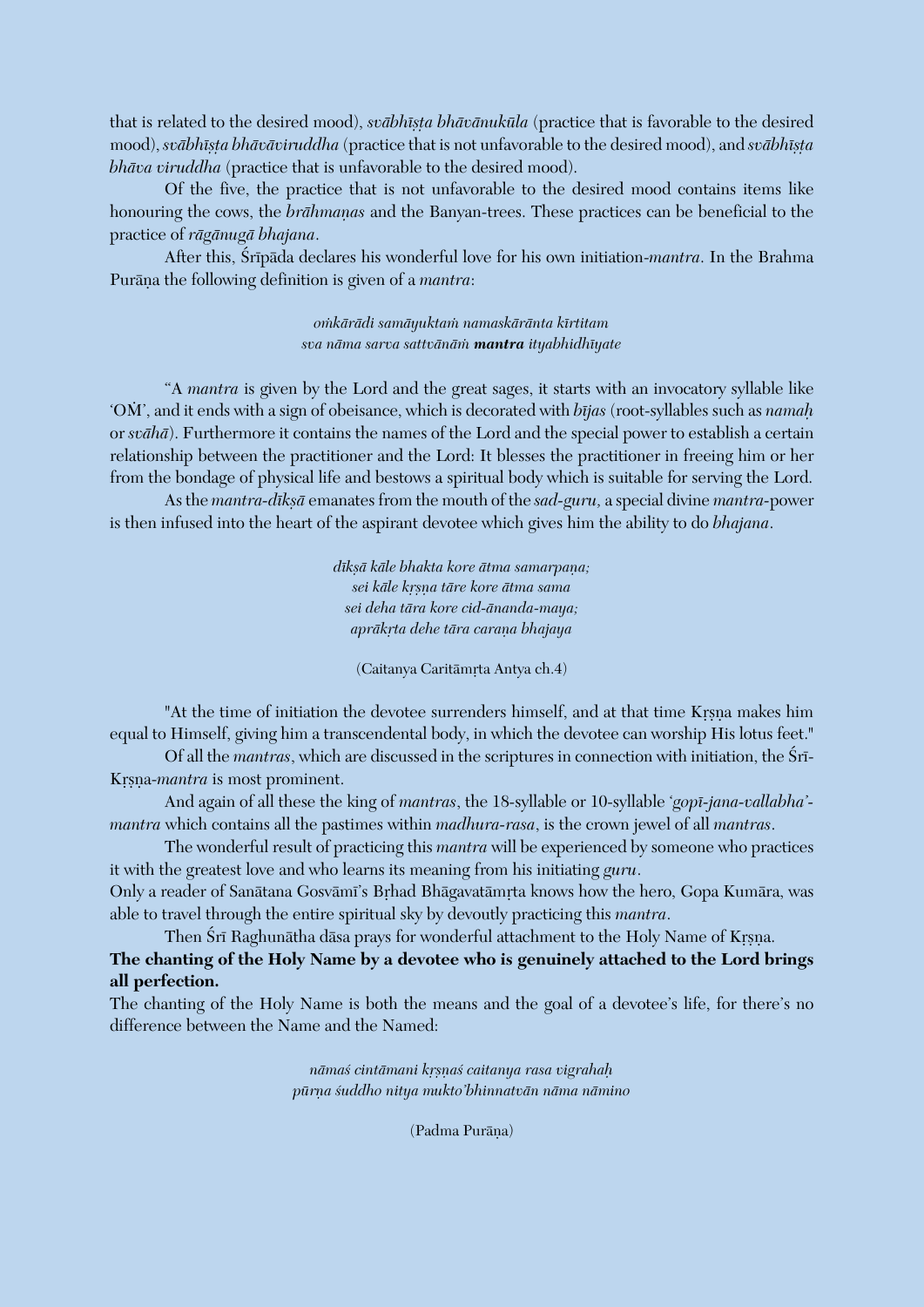"The Holy Name of Krsna is a Cintāmani-jewel and is the very form of consciousness and transcendental flavour. It is completely pure and eternally liberated, and there is no difference between the name and the named."

Śrīla Jīva Gosvāmī writes the following commentary to this verse: nāmaiva cintāmaņiḥ sarvārtha dātŗtvāt. na kevalam tādŗśam eva api tu caitanya lakṣaṇo yaḥ kṛṣṇaḥ *sa eva säkñät. tatra hetur abhinnatväditéti*.

"The Holy Name is like Cintāmani, a touchstone which is able to bestow all which is desired. It is not just able to bestow everything because it is equal to the Lord, but it is Krsna Himself, who is endowed with the characteristics of *caitanya*, or consciousness. This is the meaning of the nondifference between the name and the named."

In other words, it is not that the Holy Name has been emancipated with the Lord because it has equal potency, but the Holy Name is Krsna Himself. Not only that, but according to Śrīla Rūpa Gosvämi the Holy Name shows qualities like mercy even more than Krsna Himself!

> *väcyaà väcakam ityudeti bhavato näma-svaräpa-dvayam pürvasmät param eva hanta karuëaà taträpi jänémahe yas tasmin vihitäparädha nivahah präëé samantäd bhaved äsyenedam upäsya so'pi hi sadänandämbudhau majjati*

"O Holy Name! We know that you have appeared as the transcendental form of Krsna ( $v\bar{a}cya$ ) and as His Holy Name(*väcaka*), but of the two I consider the Holy Name to be more merciful, for if one offends the Lord one can be delivered from the reaction by loudly calling out His name and thus be immersed in an ocean of transcendental loving bliss!"

In this way it is known that all the **means** and all the **goals** of human perfection lie in the **Holy Name of Śrī Krsna.** 

The chanting of the Holy Name is the primary item (*aìgé*) of devotional practice, and all the other items are secondary (*aìga*).

Remembering this, the practicing devotees should chant the Holy Name with even more devotional attachment. In this way they will become swiftly blessed.

Finally Śrīla Raghunātha dāsa Gosvāmī says:

"O mind! Take shelter of the incomparable youthful loving couple of Vraja, Śrī-Śrī Rādhā-Krsna, and thus increase your wonderful love for Them!"

Śrīla Raghunātha dāsa Gosvāmī is an eternal associate of Śrī Caitanya Mahāprabhu, known as Tulasi Mañjari or Rati Mañjari, and he has descended along with the Lord to teach the aspiring devotees the intricacies of the worship of Rādhā and Krsna, thus taking them along to the Vraja*nikuïja*.

The worship of the youthful Couple of Vraja as a *maïjaré* (spiritual maidservant) is the unprecedented and most merciful gift of Śrī Caitanya Mahāprabhu.

One of the reasons for Mahäprabhu's descension is to mercifully bless the sinful and fallen souls of the age of Kali by giving them this intimate worship of the Divine Couple of Vraja, which is rarely attained even by Lord Brahmā, Lord Śiva, Uddhava and other great souls.

Some may think:

"Mahāprabhu Himself has said (in Caitanya Caritāmrta):

*cäri bhäva bhakti diyä näcäimu bhuvana*

'I will make the world dance by giving it devotion to Krsna in four different moods (servanthood, fraternal love, parental love, and amorous love).' Then how can you say that He only came to give the intimate worship of Rādhā and Krsna?"

The answer to this may be that:

"He may have said that, but factually He established during His discussions with Śrī Rāmānanda Rāya and others, that the worship of Rādhā and Krsna is the crown jewel of all human pursuits. He Himself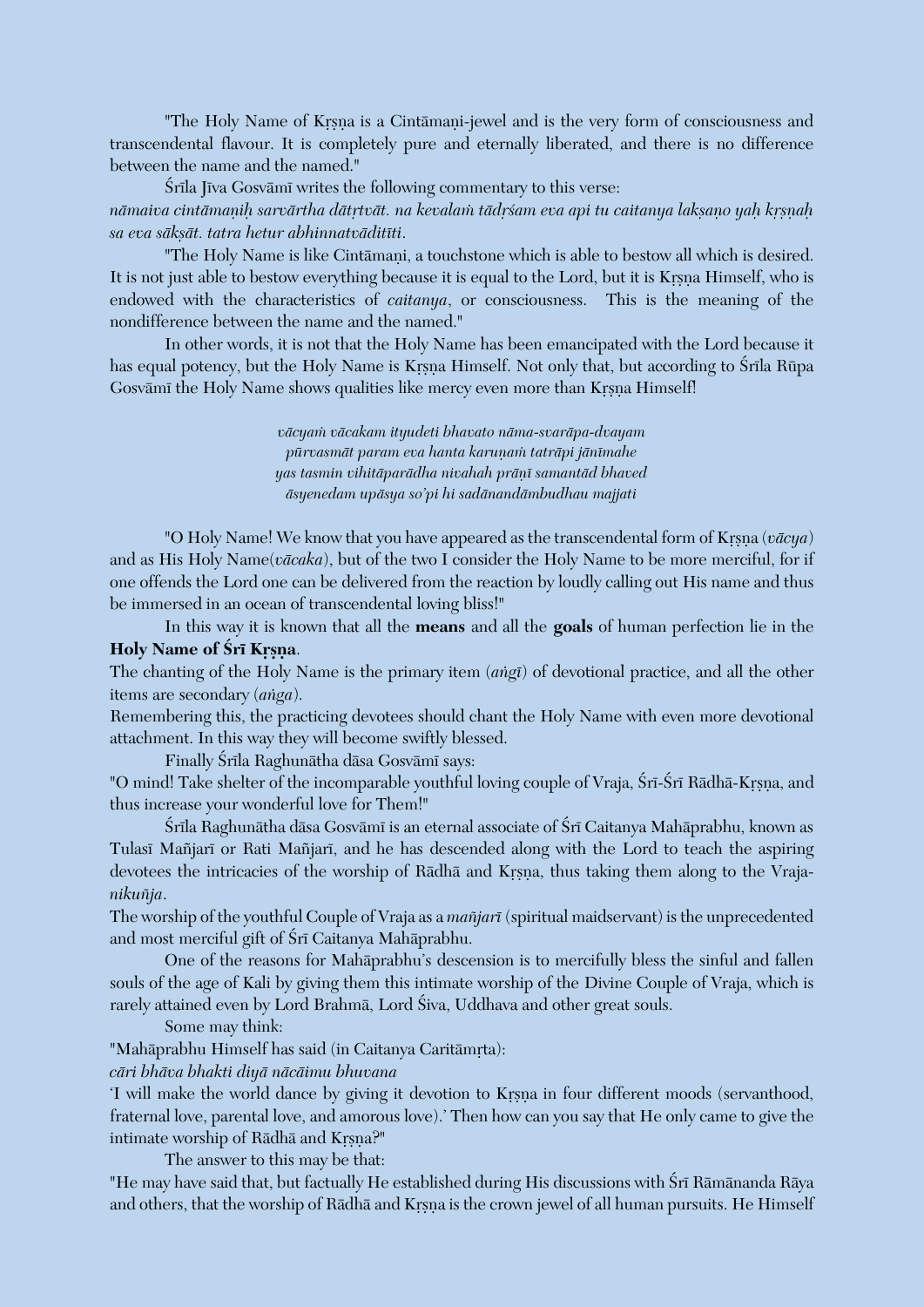as well as His direct disciples, the Six Gosvamis, who are the *ācāryas* of the Gaudīya Vaisnava Sampradāya, mainly practiced and preached the amorous love for Krsna as the highest attainment, and their books are filled mainly with this topic.

How Śrīla Raghunātha dāsa Gosvāmī was immersed in worshipping the Divine Couple in *mañjarī-bhāva* can be clearly experienced as we go on discussing his Stavāvalī-prayers.

It has been ascertained in various ways by the Gosvāmīs, who carry Śrīman Mahāprabhu's teachings in their throats, that simply by worshipping Śrī Krsna without Śrī Rādhā, one attains only a drop of the relish of the Krsna-ocean.

Śrī Krsna is like a bottomless ocean of sweetness, which is hard to enter into.

Nevertheless, the greatest way of experiencing God is relishing His sweetness. How can an insignificant living entity ever enter into this ocean of sweetness? Only if the living entities would receive a lot of mercy from a great energy through complete love would they be able to savour this complete sweetness of Śrī Krsna and become blessed. That great energy is Śrī Rādhā.

Just as the ocean of Śrī Krsna's sweetness increases unlimitedly when He is with Śrī Rādhā, Śrī Rādhā makes the living entities who surrender to Her lotus feet relish Krsna's full sweetness in *sakhé-* or *maïjaré-bhäva*.

Not only that, She also makes them relish it even more than She relishes it Herself!

*rādhāra svarūpa - krsņa prema kalpalatā; sakhégaëa hoy - tära pallava puñpa pätä kåñëa lélämåta yadi latäke siïcaya; nija seka hoite pallavädyera koöi sukha hoy*

(Caitanya Caritāmrta Madhya 8)

"Rādhā is a desire-vine of love for Krsna, and the *sakhīs* are the buds, leaves, flowers of that vine. When that vine is sprinkled with the nectar of Krsna's pastimes, the buds and flowers experience millions of times more happiness than the vine herself."

They experience happiness a million times more because Srī Rādhā can relish the great sweetness of Krsna with them, but the *sakhis* and *mañjaris* who are surrendered to Her lotus feet can relish the sweetness of both Rādhā and Krsna when They are together. They can also relish the wonderful savour of the service to this sweet Couple, and thus be blessed.

The worship of Rādhā and Krsna in the mood of the *mañjarīs* is the highest stage the living entity can attain in the kingdom of divine flavours through the practice of loving devotional service. For this reason Śrī Raghunātha dāsa Gosvāmī, though he is a *nitya-siddha-mañjarī*, has instructed the aspiring devotees of the world to become more attached to the lotus feet of Sri-Sri Radha-Mädhava, on the pretext of instructing his own mind.

It's no wonder that a devotee who follows the instructions only of even this one verse, what to speak of all the other verses, will invoke a benediction for his *sädhana*.

> *ohe bhrätaù mora mana, ei mama nivedana, sadä dambha parityäga koro hari bhakti niketana, çré gurura çré caraëa, anuräge tä' äçraya koro*

"O mind, my brother! I pray to you:

Always give up your pride and lovingly take shelter of your *guru*deva's lotus feet which are the abode of devotion to Hari!"

> aprākrta cinmaya dhāma, vietoria *vāra nāma, tähe yoto sthävara jaìgama*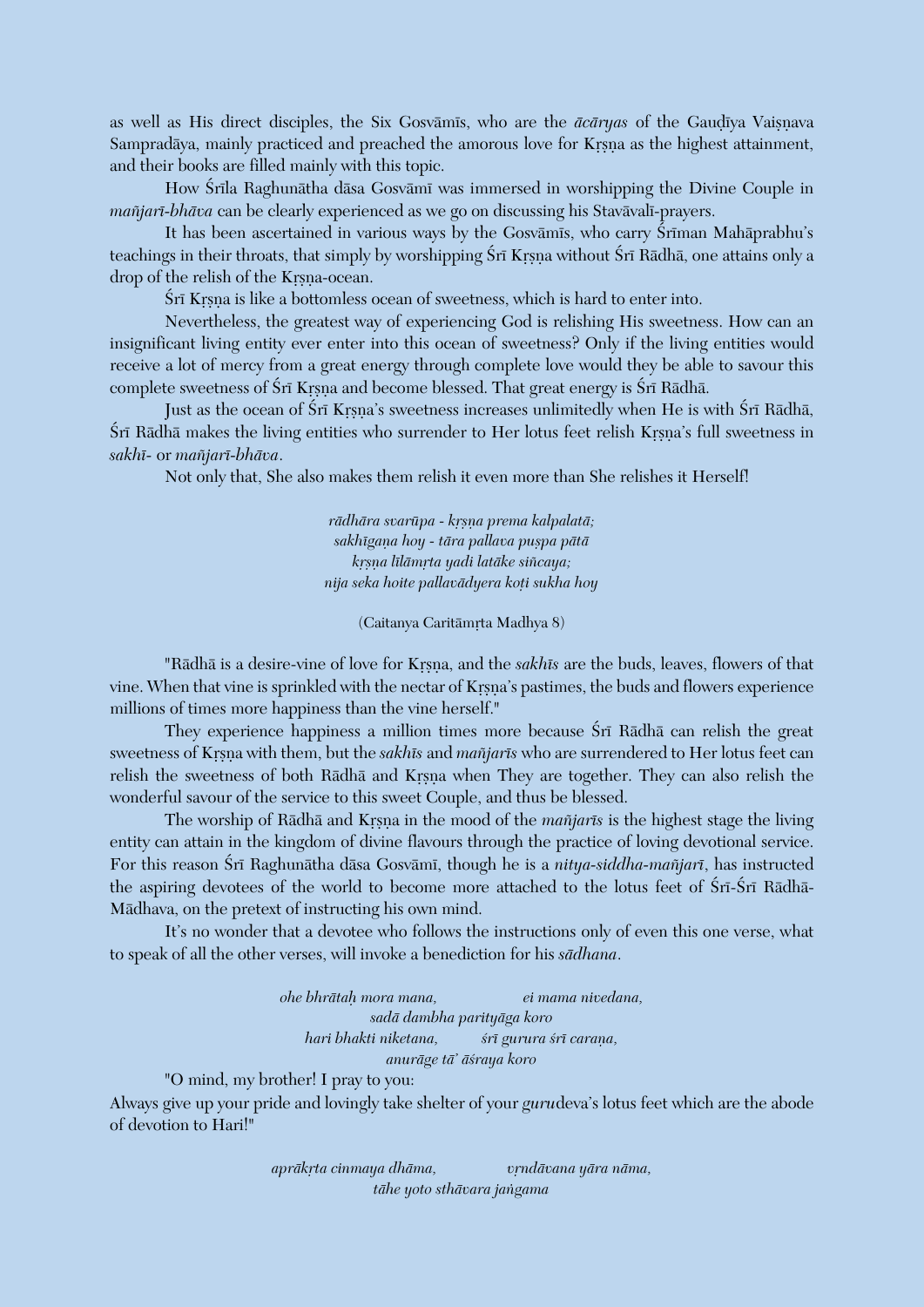*gala lagné kåta väse, sadä açru nére bhese, nityā tādera koroho praņāma* 

"Always offer your obeisances to all the moving and non-moving living entities of the transcendental abode named Vrndāvana, thereby shedding tears of love and holding a piece of cloth around the neck (in humble submission)."

> vaisnava mahānta-gana, prema bhaktira mahājana, *jane jane patita pävana bhåtya präya saìge phira, nitya paricaryä koro, tabe hobe vāñchita pūraņa*

"Always associate with the saintly Vaisnavas who are the great teachers of loving devotion and who are redeeming one fallen soul after the other. If you always engage in their service like a menial servant all your (devotional) desires will be fulfilled."

> *çré kåñëera priyavara, dvija-gaëe bhakti koro, äçérväda maìgala käraëa akhila brahmäëòa-pati, suprasanna hobe ati tähädera korile sevana*

"Serve Śrī Krsna's most beloved *brāhmanas*, for they can give you auspicious blessings. If you serve them, the Lord of all the worlds will be very pleased with you."

> *kåpä çakti saïcärita, dékñä mantra guru-datta, japa mana loiyā śaraņa mantra-rāja ākarsane, prakāśiyā vrndāvane dekhä dibe madana mohana*

"The initiation-*mantra* is invested with the grace of the *guru*. Practice this *mantra* and take shelter of it. Madana-Mohana will be so attracted to this king of *mantras* that He will reveal Himself to you in Vrndāvana."

> *sarva çakti paripürëa, mahäprabhu mukhodgérna, bhuvana maìgala hari-näma koro çravaëa kértana, japa mana rätri dina,*  $p$ remānanda yāra pariņāma

"The Holy Name of Hari, which emanated from the mouth of Mahäprabhu, is filled with all transcendental potencies and is the source of auspiciousness to the whole world. Hear and chant this Holy Name and repeat it day and night. This will result in ecstatic love of Krsna."

> *nava vidhä bhakti ratne, anuçélana kori yatne, bhaja mana yugala carana daçanete tåëa dhare, ei cäöu väkya dväre, tuyä pade kori nivedana*

"O mind! Follow the nine jewel like types of devotion with care and worship the lotus feet of the Divine Couple. Holding a straw between my teeth I speak this flattering words to you and I pray to your feet."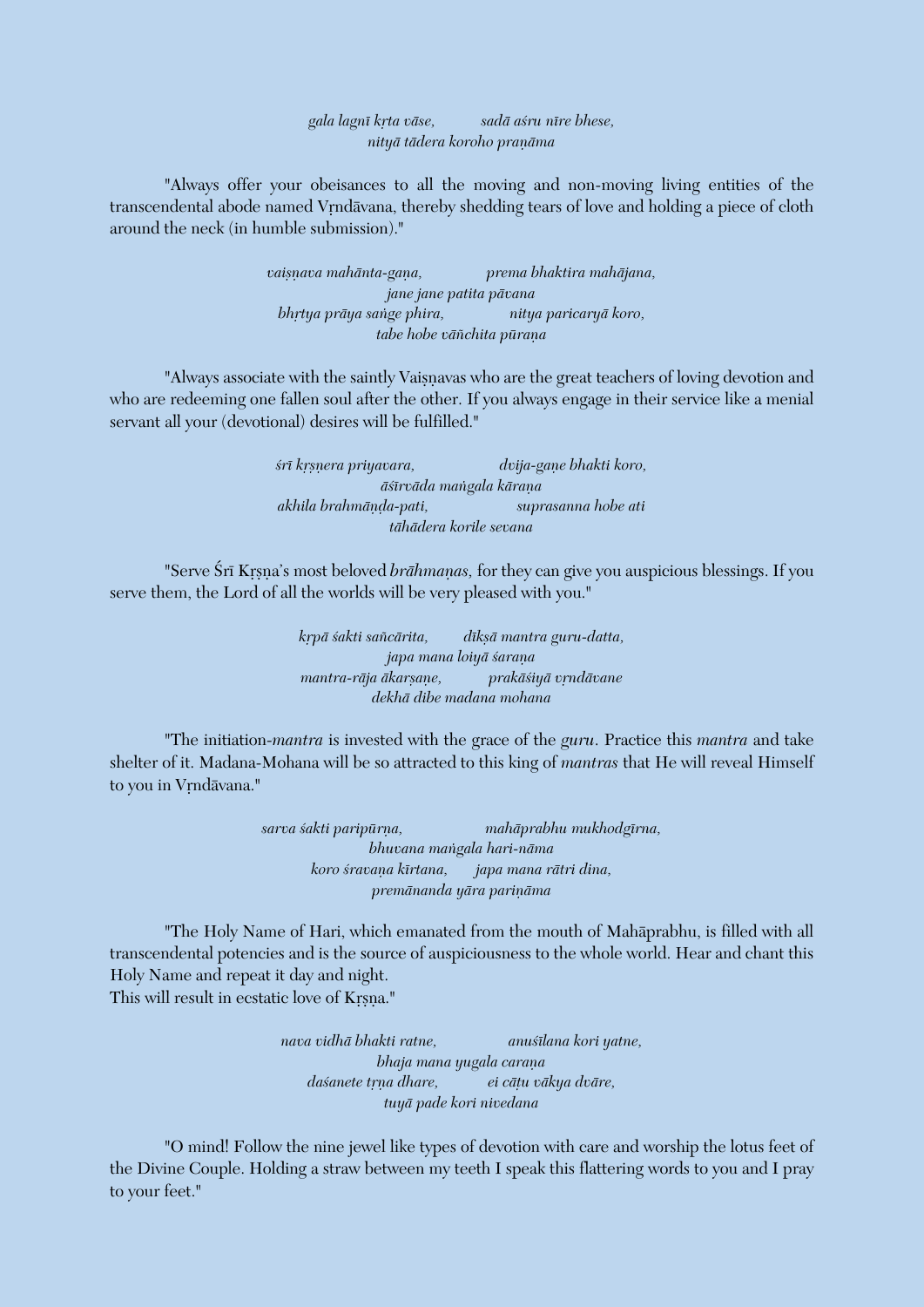#### *TEACHING NR. 2:*

## *na dharmaà nädharmaà çruti-gaëa-niruktaà kila kuru vraje rädhä-kåñëa-pracura-paricaryäm iha tanu çacé-sünuà nandéçvara-pati-sutatve guru-varaà mukunda-preñöhatve smara param ajasraà nanu manaù*

*na* - not; *dharmaà* - religion; *na* - not; *adharmaà* - irreligion; *çrutigaëa* - Vedas; *niruktaà* - described; *kila* - certainly; *kuru* - do; *vraje* - in Vraja; *rādhā krsna* - Rādhā and Krsna; *pracura* - abundant; *paricaryām* worship; *iha* - here; *tanu* - body; *çacé sünum* - the son of Çacé; *nandéçvara pati* - the Lord of Nandéçvara; *sutatve* - being the son; *guru* - teacher; *varam* - the best; *mukunda* - Mukunda; *presthatve* - being dear to; *smara* remember; *param* - great; *ajasraà* - always; *nanu* - indeed; *manaù* - O mind!

**O mind! Don't follow any of the religious or irreligious paths which are prescribed**  or forbidden by the Vedas. Intently worship Rādhā and Krsna in Vraja! Know that the son of mother Saci (Sri Caitanya Mahāprabhu) is the son of the king of Nandīśvara (Śrī Krsna) and that the best of spiritual teachers is dear to Lord Mukunda (Śrī Krsna).

#### **Commentary:**

Srimat Raghunātha dāsa Gosvāmi instructs the aspiring devotees of the world in some of the compulsory duties of pure *rägänugä-bhakti* and in the science of devotion on the pretext of instructing his own mind.

The Vedic scriptures are vast, and according to the eligibility of the many different human beings there are different instructions in them on fruitive activities, wisdom, and devotional service. Sometimes someone can give up a lower occupation and become eligible to enter into a higher occupation. These things are also ascertained by the scriptures. If by some inconceivable fortune one attains the mercy and the association of a great saint, one may gain faith in the process of hearing and chanting about the Lord and develop a liking for it.

In this way one will transcend the *varnāsrama*-system of the four social and spiritual orders and the path of intellectual spiritual realisation (*jïäna*) and gain access to pure faithful devotional worship.

In Śrīmad Bhāgavata (11.20.9) Lord Krsna tells Uddhava:

*tävat karmäëi kurvéta na nirvidyeta yävatä mat kathä çravaëädau vä çraddhä yävan na jäyate*

"One must continue performing one's occupational duties as they are prescribed by the Vedas, as long as one has not developed a liking for hearing topics about Me."

The purport of this is that as soon as one's heart is purified by performing Vedic fruitive activities one becomes callous towards worldly affairs and gains access to the path of *jïäna*, intellectual spiritual realisation. As long as one has not by chance become attracted to the topics of the Lord by the grace of a great saint, one must continue to perform all the different social duties. A faithful person becomes eligible to render pure devotional service to the Supreme Lord, and should not to engage in fruitive activities or contemplative wisdom.

The Lord Himself has instructed the world to give up the caste- and *äçrama*-system and to worship Him instead.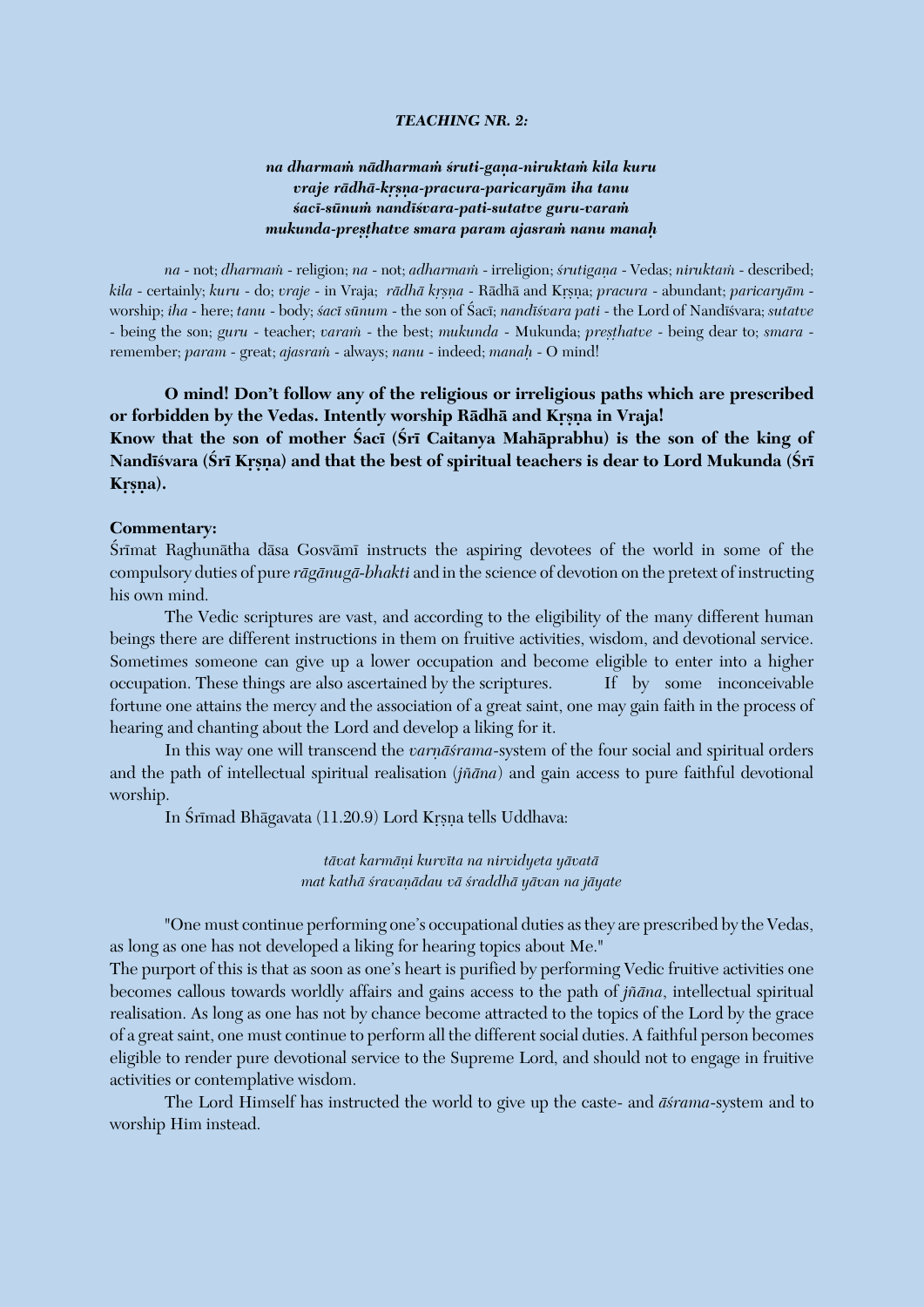$\bar{a}$ jñ $\bar{a}$ yaiva gunān doṣān mayādiṣṭān api svakān *dharmän santyajya yaù sarvän mäà bhajet sa ca sattamaù*

 $(Sr<sub>Imad</sub> Bhāgavata 11.11.32)$ 

"He is the best of all men, who, having completely neglected all his duties though prescribed by Me, while knowing well the virtues (of following them) and the sins (of not following them), worships Me alone."

Śrīdhara Svāmī writes in his commentary on this verse:

*mayā veda-rūpeņa ādistān api sva-dharmān santyajya yo mām bhajet so'pyevam pūrvoktavat* sattamah. kim ajñānāt nāstikyād vā? na, dharmācarane sattva-suddhyādīn gunān vipakse dosāms cājñāyāya jñātvāpi mad dhyāna vikṣepatayā mad bhaktyaiva sarvam bhaviṣyatīti dṛḍha niścayenaiva *dharmän santyajya*

"Such a person knows that such fruitive activities are simply disturbing his meditations on Me, so he becomes firmly determined to give them up and engage in My devotional service. He does not give up the Vedic rules and regulations out of atheism or ignorance".

At the end of the Bhagavad Gītā the Lord gave a similar instruction as being the most confidential of all teachings.

> *sarva dharmän parityajya mäm ekam çaraëaà vraja ahaà tvaà sarva päpebhyo mokñayiñyämi mä çucaù*

"O Arjuna! Give up all forms of religion and simply surrender unto Me. I will free you from all sins. Do not fear."

This verse confirms that those who tread the path of pure devotion give up all connection with the religious and irreligious activities which are discussed in the Vedas.

Śrī Raghunātha dāsa then says: *vraje rādhā-kṛṣṇa pracura paricaryām iha tanu* 

"O mind! Give up the moral and immoral activities which have been described by the Vedas and elaborately serve Rādhā and Krsna in Vraja!"

The word *paricaryä* is a synonym for *püjä, sevä, upäsanä* and so on. *pracura paricaryä* here means that on the path of *rägänugä bhakti* the devotee thinks of himself as a devotee of Vraja both in his external body and in his mentally conceived spiritual body. Śrīla Rūpa Gosvāmī has written:

> *sevä sädhaka rüpeëa siddha rüpena cätra hi tad bhäva lipsunä käryä vraja-lokänusärataù*

> > (Bhakti Rasāmrta Sindhu 1.2.295)

"A person who desires love for the lotus feet of Rädhä and Mädhava should follow in the footsteps of the people of Vraja, serving Them both in his external devotee-body (in allegiance to Śrī Rūpa and Sanātana Gosvāmī) and in his spiritual body (in allegiance to Śrī Rūpa and Rati Mañjarī)."

> *bähya antara ihära dui to sädhana; bähya - sädhaka dehe kore çravaëa kértana mane - nija siddha dehe koriyä bhävana; rātri dine kore vraje krsnera sevana*

> > (Caitanya Caritāmrta Madhya 22)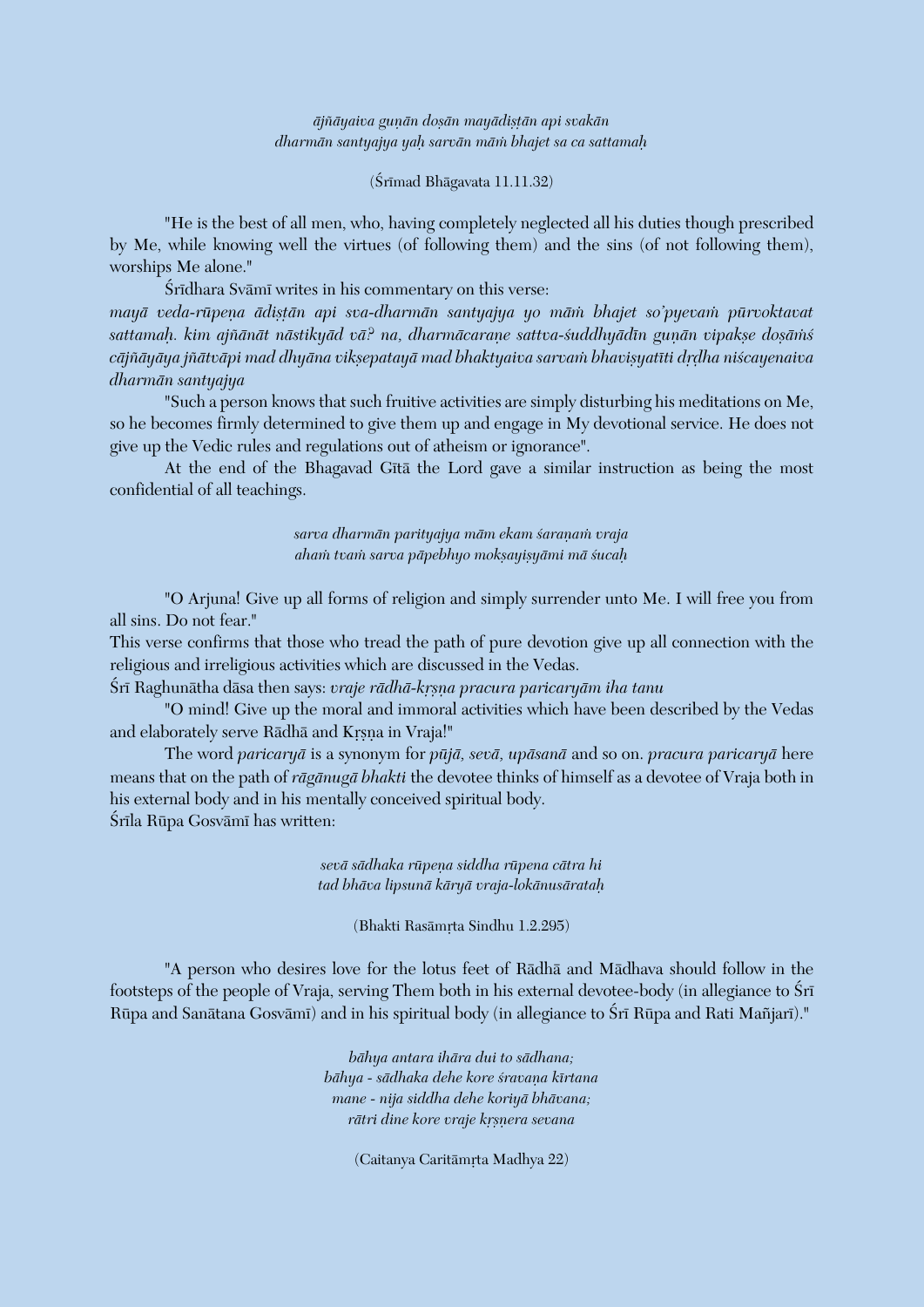"There are two kinds of devotional practice: internal and external. In the external body one engages in hearing and chanting and in the mind one conceives of one's own spiritual body, in which to serve Krsna in Vraja day and night."

A devotee who desires love for Rādhā and Krsna should persistently live in Vraja (if not physically, then mentally) and serve (the deity of) Rādhā and Krsna with flowers and dairy-products from Vraja, always chanting Hare Krsna and hearing about the loving pastimes of Rādhā and Krsna from the mouths of the *rasika* devotees.

> *rädhä-kåñëa sevana, ekänta koriyä mana, caraëa kamala boli yäu dohāra nāma guņa śuni,* bhakta mukhe puni puni, *parama änanda sukha päu*

"Fix your mind on the service of Rādhā and Krsna and praise Their lotus feet. You will become most happy by hearing Their names and qualities from the mouths of the devotees."

In this way one should always meditate on one's mentally conceived spiritual body, following in the footsteps of Śrī Rūpa Mañjarī and Śrī Rati Mañjarī and mentally serve Rādhā and Krsna throughout Their eternally revolving, eightfold daily pastimes.

Śrīla Narottama Thākura Mahāśaya sings:

*çré rüpa maïjaré sära, çré rati maïjaré ära, anaìga maïjaré maïjulälé çré rasa maïjaré saìge, kasturikä ädi raìge prema sevä kori kutühale*

"I will eagerly render loving service with Śrī Rūpa Mañjarī, Śrī Rati Mañjarī, Anaṅga Mañjarī, Mañjulālī, Śrī Rasa Mañjarī, Kastūrikā and others."

> *e sabä anugä hoiyä, prema sevä nibo cäiyä, iìgite bujhibo sab käja rüpe guëe òagamagi, sadä hobo anurägé, vasati koribo sakhé mäjha*

"Following in their footsteps I will render loving service, and I will understand my duties simply on their hints. I will always be attached to Their forms and qualities and stay amongst the *sakhés*."

> *vrndāvane dui jana, caturdike sakhī-gana, samaya bujhiyä rasa sukhe sakhéra iìgita hobe, cämara òhüläbo kobe, tämbüla yogäbo cäìda mukhe*

"The Divine Couple resides in Vrndāvana and is always surrounded by Their girlfriends. Let me serve Them in *rasika* joy, understanding the appropriate time. When can I, on the indications of the *sakhés*, fan Them and offer betel leaves to Their moon-like faces?"

> *yugala caraëa sevi, nirantara ei bhävi, anurägé rahibo sadäya sädhane bhävibo yähä, siddha dehe päbo tähä, räga-pathera ei se upäya*

> > (Prema Bhakti Candrikä)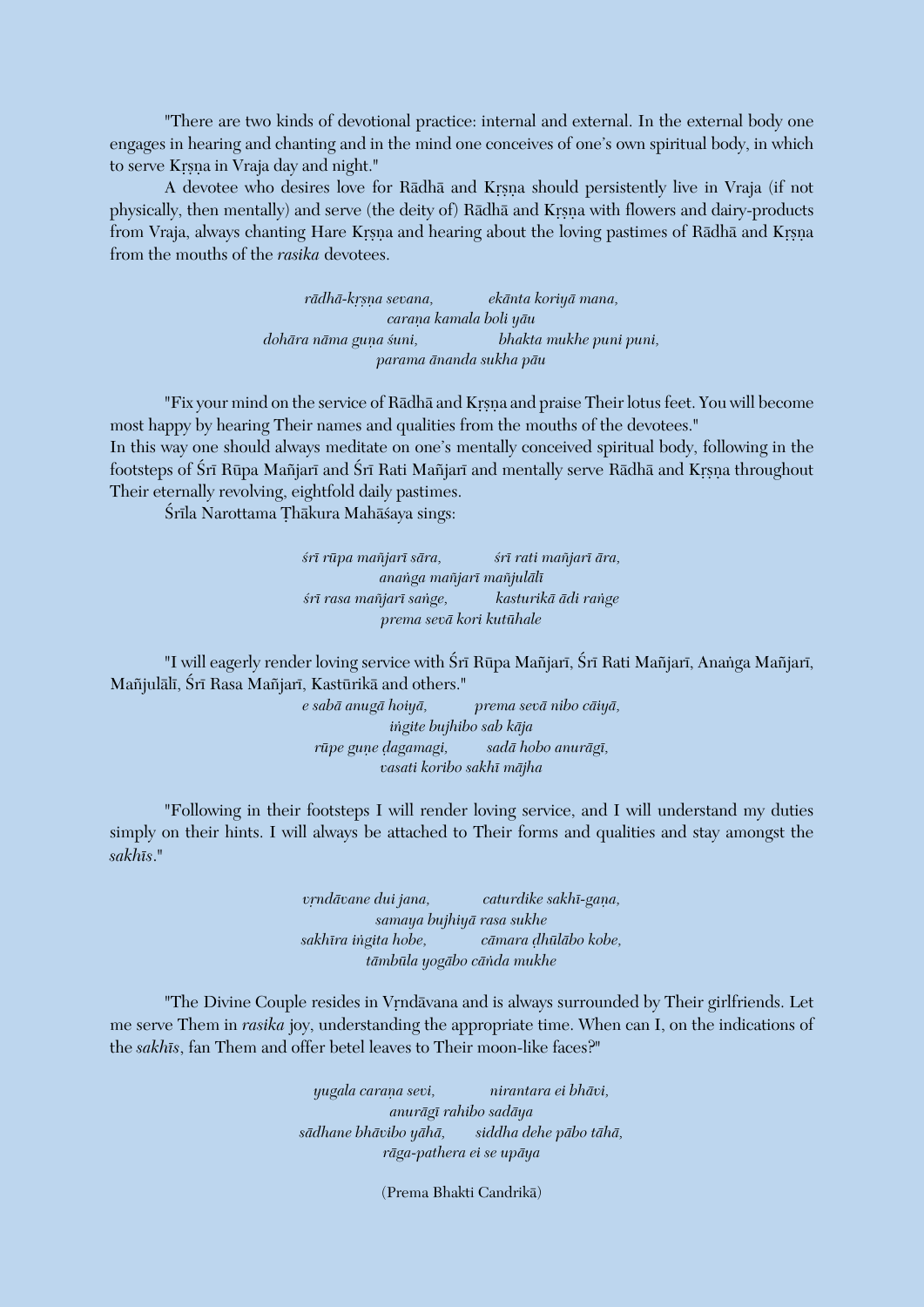"I will always meditate on my service to the lotus feet of this Divine Couple and I will always remain attached to this. Whatever the *rägänugä*-devotee thinks of during his practice, he will get when he receives his *siddha*-(spiritual) body. That is the way of *rägänugä-bhakti*." There is an endless variety of ways in which one can think of these services within one's *siddha deha*,

therefore Śrī Raghunātha dāsa speaks of *pracura paricaryā*, an abundance of devotional service, here. While worshipping the Divine Couple in this way Śrī Raghunātha dāsa instructs his mind to see Śrī Śacīnandana (Śrī Caitanya Mahāprabhu) as Śrī Nandanandana (Śrī Kŗṣṇa) Himself, in the mood of Śrī Narottama dāsa:

#### *vrajendra-nandana yei, çacé-suta hoilo sei*

"He who is the prince of Vraja has now become the son of mother Saci."

The purport here is that in previous ages even the great sages were hardly able to enter into the confidential worship of Rādhā and Krsna. Vrajendra-Nandana then became greedy after His own sweetness in the mood of Śrīmatī Bhānu-nandinī, accepted Her mood and complexion and thus became Gaura, relishing the sweetness of Vraja-*lélä* Himself and teaching His devotees how to relish this also.

> *kåñëa lélämåta sära, tära çata çata dhära, daça dige bohe yähä hoite se caitanya lélä hoy, sarovara akñaya, mana haàsa caräho tähäte*

> > (Caitanya Caritāmrta Madhya 25)

"The pastimes of Krsna are the quintessence of nectar and hundreds of streams emanate from it, forming an endless lake of Caitanya-pastimes. Make your swan-like mind swim in this shoreless nectar-lake."

This is why the devotees think of Śrī Gaura relishing the pastimes of Rādhā and Krsna, before meditating on that particular Rādhā-Krsna-*līlā*. In this way the worship of the *rāgānugīya* Gaudīya Vaisnavas becomes very beautiful and expert as they meditate on the eternal daily pastimes of Śrī Gaurānga alongside with the eternal pastimes of Śrī-Śrī Rādhā-Krsna.

Then Śrī Raghunātha dāsa thinks of his *guru* as being Śrī Mukunda's dear most devotee. The scriptures always order the devotees to think of the *guru* as being non-different from the beloved deity. Śrī Krsna Himself tells Uddhava in Śrīmad Bhāgavata: *ācāryam mām vijānīyāt* (11.17.27) "Know the *ācārya* to be Me". *guru krsna rūpa hon śāstrera pramāna* (C.C. Ādi 1)

"The scriptures have proven that the *guru* is a form of Krsna". In this connection Śrī Jīva Gosvāmī has written:

*çuddha bhaktäs tv eke çré guroù çré çivaç ca bhagavatä mahäbheda dåñöià tat priyatamatvenaiva manyante*

(Bhakti Sandarbha 213)

"But the pure devotees see the *guru*, as well as  $\hat{S}r\bar{\mathrm{i}}\,\hat{S}r\bar{\mathrm{i}}\,s$  as non-different from the Supreme Lord on the strength of their being His dear most beloveds."

Such devotees are very rare, though, hence Sri Jiva used the word *eke* (one).

In this consciousness Śrī Raghunātha dāsa Gosvāmī always remembers his *guru* as being Mukunda's dear most beloved.

> *çruti çästre pratipädya, ära niñiddhädi pada, dharmädharma sab parihari nitya satya premäspada, vraje rädhä-kåñëa pada, bhajo mana divasa çarvaré*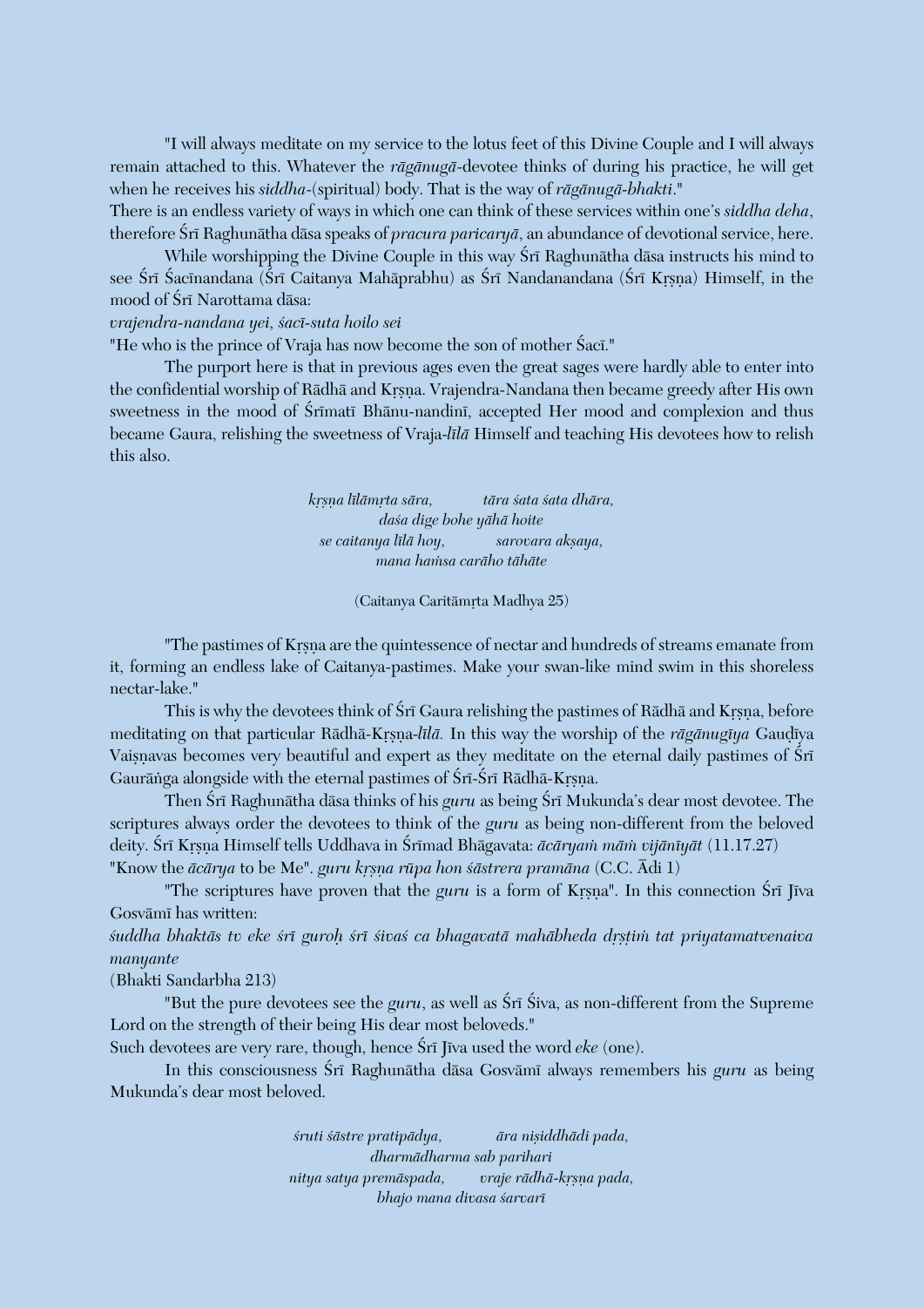"O mind! Give up all the rules which are set by the Vedic scriptures, as well as all things which are forbidden there, like all religiosity and irreligiosity. Instead, day and night worship the feet of Rādhā and Krsna in Vraja which are eternal and real and which are the abode of love."

> *vrajendra-nandana yei, sacī-suta hoilo sei,*  $ei$  bhāve gaurāṅga carana *ohe mana! bhajo tumi, e minati kori ämi, dibe prema anargha ratana*

"O mind! I humbly pray to you: 'Worship the lotus feet of Gauräìga in the mood of He Who is the son of Vrajendra and has now become the son of mother Saci!', and He will give you priceless jewels of love of God!"

> *gaura-govinda preñöha, çré guru tähära preñöha, kåñëa-kåpä guru-rüpa dhare jévera mäyä andhakära, näçibäre vrata yära, ghuriyä beòäya ghare ghare*

"The *guru* is Gaura-Govinda's most beloved, for he is the form of Krsna who wanders from house to house, dedicated to destroy the darkness of illusion in the hearts of the conditioned souls."

> *govinda viläsa ghara, yära çuddha kalevara, bhaja mana śrī guru-carana locana änanda dätä, näma prema-bhakti dhätä, avatérëa patita pävana*

"O mind! Worship the lotus feet of the *guru*, whose pure body is the abode of Govinda's pastimes and who has descended to save the fallen souls, to delight the eyes and to bestow upon us the chanting of the Holy Name and loving devotion."

#### *TEACHING NR. 3:*

## *yadéccher äväsaà vraja-bhuvi sa-rägaà pratijanur yuva-dvandvaà tac cet paricaritum äräd abhilañeù svarüpaà çré-rüpaà sa-gaëam iha tasyägrajam api sphuöaà premëä nityaà smara nama tadä tvaà çåëu manaù*

*yadi* - if; *iccheù* - of the desire; *äväsaà* - residence; *vraja-bhuvi* - in Vraja; *sa* - with; *rägaà* - sacred passion; *prati* - every; *januù* - birth; *yuva* - youthful; *dvandvaà* - Couple; *tat* - that; *cet* - if; *paricaritum* - worship; *äräd* - near; *abhilañeh* - of the desire; *svarüpaà* - Çréla Svarüpa Dämodara Gosvämé; *çré rüpaà* - Rüpa Gosvämé; *sa-gaëam* - with his group; *iha* - here; *tasya* - his; *agrajam* - elder brother, Sanätana Gosvämé; *api* - even; *sphuöam* - clearly; *premnä* - with love; *nityaà* - eternally; *smara* - remember; *nama* - bow down; *tadä* - then; *tvaà* - you; *çåëu* - listen; *manaù* - mind.

**O mind, listen! If you want to live in Vraja with great love birth after birth and if**  you want to attain the service of the youthful Couple of Vraja (Rādhā-Kṛṣṇa), then always lovingly remember and honour Śrī Svarūpa Dāmodara, Śrī Rūpa Gosvāmī and his devotees **as well as his elder brother, Çré Sanätana Gosvämé!**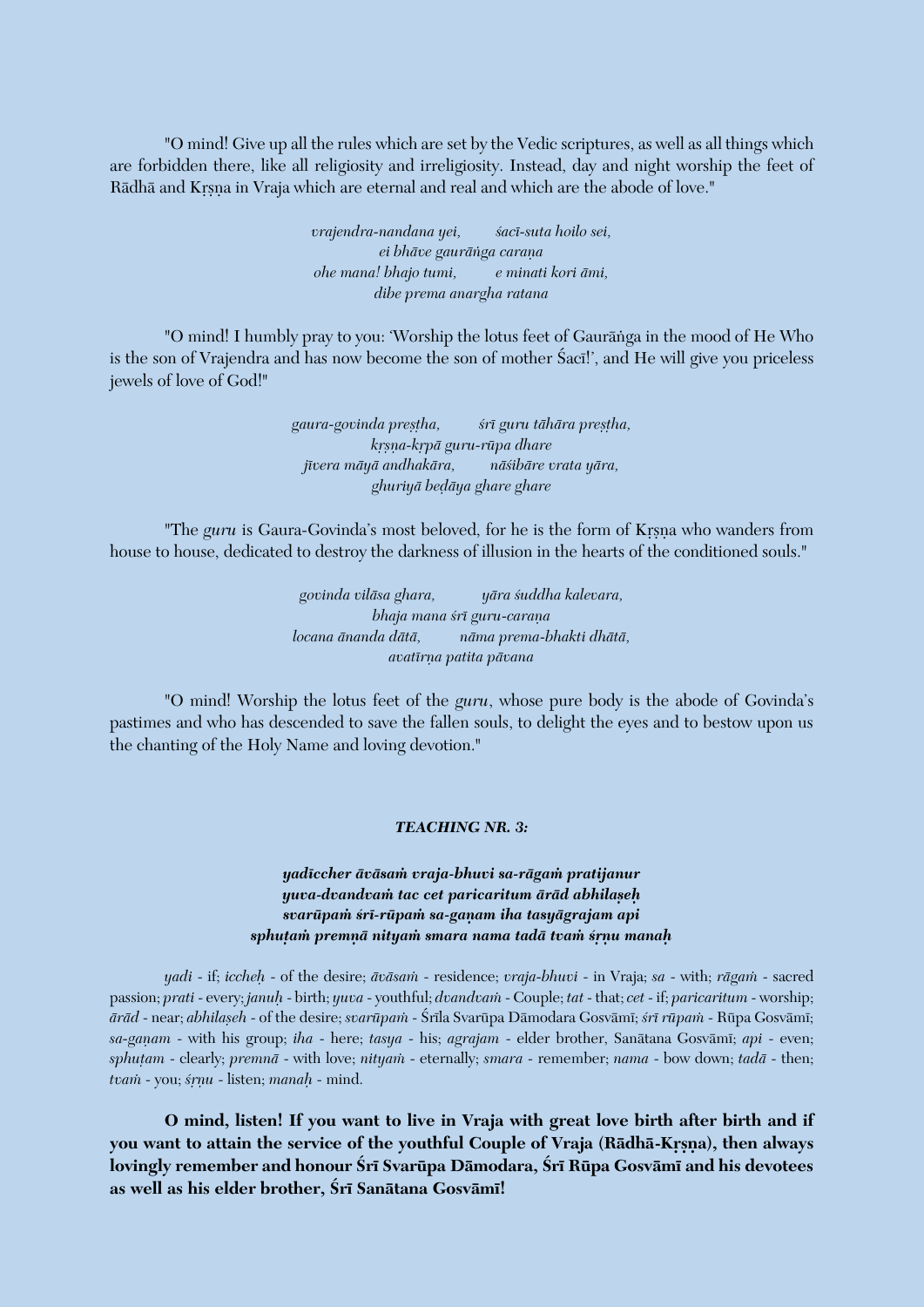#### **Commentary:**

In this verse Śrīla Raghunātha Dāsa Gosvāmī too instructs his mind about the secrets of *rāga bhajana*. "O Mind! If you want to live in Vraja with love birth after birth…" – Now the question arises: Does a devotee have to take birth again and again?

The answer is: Devotional practice is not the same as *jïäna* or *yoga*-practice. The practice of *bhakti* is sweet and its resultant perfection is also sweet.

The experiences of *sädhana bhakti, bhäva bhakti* and *prema bhakti* are to some extent included in each other. The savour of *sädhanä bhakti* is not less.

Especially the taste of living in Vraja is so great and astonishing that the devotee desires to take birth there again and again to relish it and the Lord, Who fulfills all of His devotee's desires, also thinks: "Let My devotee savour the nectar of living in Vraja!"

The devotee humbly thinks that he doesn't have any devotion and prays:

*nätha yoni sahasreñu yeñu yeñu vrajämyaham teñu teñvacyuta bhaktir acyute'stu sadä tvayi*

(Prahlāda praying in the Vișnu Purāņa)

"O Lord Acyuta! May I have unflinching devotion for You in all the thousands of births I may still have to take!"

The devotee humbly thinks that he is so sinful that he will have to take many births more in the material world in different species, but it doesn't matter to him as long as he has devotion to God in his heart!

Śrī Raghunātha dāsa speaks here about living in Vraja with love, birth after birth. How beautiful is the picture of living in Vraja with love!

Śrīla Rūpa Gosvāmī, Śrī Sanātana Gosvāmī and Śrīla Raghunātha Dāsa Gosvāmī, who showered themselves with tears of love while feeling anxious separation from their beloved deity, are the best examples of how to live in Vraja with love. They only wore loincloths and *chädars* (shawls) and floated on the waves of the nectar-ocean of the love of the *gopés*. Everything in Vraja reminded them so much of Rādhā and Krsna that they wandered all over Vrajamandala, lamenting and searching for their beloved deities:

> *he rädhe vraja devike ca lalite he nanda süno kutaù çré govardhana kalpa pädapa-tale kälindi-vanye kutaù ghoñantäv iti sarvato vraja-pure khedair mahä vihvalau vande rüpa-sanätanau raghu-yugau çré jéva gopälakau*

(Śrīnivāsācārya, Śrī-Śrī Ṣaḍ-Gosvāmyaṣṭakam - 8)

"O Rädhe! O goddess of Vraja! O Lalite! O Son of Nanda! Where are You? Now I am in Vraja*dhäma*, the abode of Your eternal pastimes, where You are immersed in the *rasa* of Your pastimes, diffusing unlimited sweetness! Are Your pastimes going on at the foot of a wish-yielding tree near Govardhana Hill, or are You enjoying on the bank of the Yamunä?"

In this way these six Gosvāmīs very anxiously cried out for Rādhā and Mādhava, and wandered throughout Vraja-mandala looking for Them. I offer my obeisances unto these six Gosvāmīs!"

Śrīla Narottama Dāsa Thākura has sung in his 'Prārthanā Gītikā (song 25)':

*karaìga kaupina loiyä, cheìòä käìtha gäye diyä, teyägiyä sakala viñaya*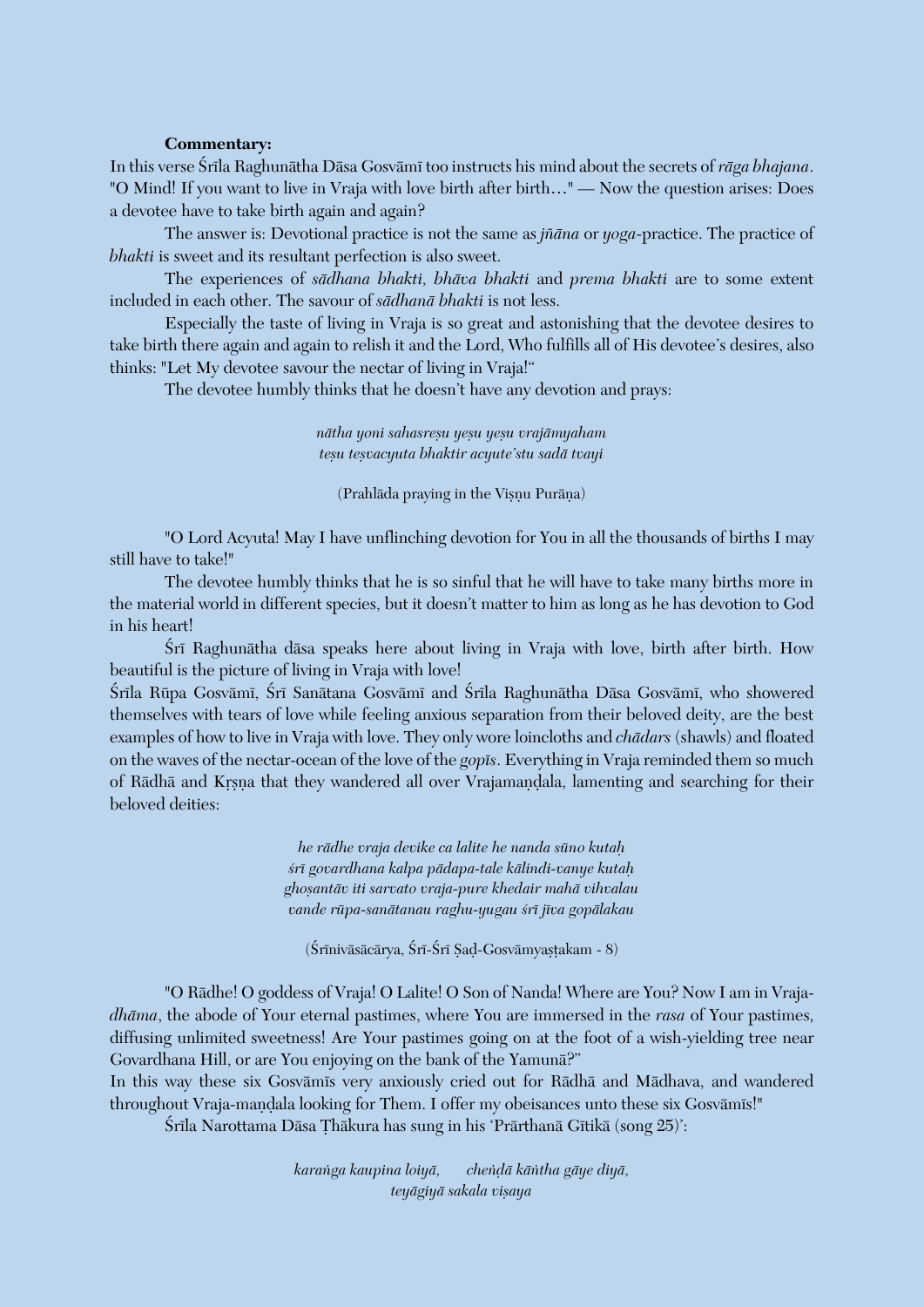*kåñëa anuräga hobe, vrajera nikuïje kobe, jäiyä koribo nijäloya*

"When will I become so attracted to Krsna that I will give up all sense enjoyment, wear only a loincloth and a torn up *chädar*, and carry only a clay pot (*käruä*) with me? When can I go to the *nikuïjas* of Vraja and make them my home?"

> *hari hari! kobe mora hoibe sudina? phala müla våndävane, khäbo divä avasäne, bhramibo hoiyä udäséna*

"Hari Hari! When will that great day be mine when I can wander around in Vrndävana, not caring about anything, eating only fruits and roots at the end of the day?"

> *çétala yamunä jale, snäna kori kutühole, premäveçe änandita hoiyä bāhu por bāhu tuli,* v*rndāvane kuli kuli, kåñëa boli beòäbo käìdiyä*

"I will eagerly take a bath in the cool Yamunä-water and in great loving ecstasy I will raise my arms and wander all over Vrndävana, crying out 'Krsna!'"

> *dekhibo sanketa sthāna, judābe tāpita prāna, premäveçe gaòägaòi dibo kähä rädhä präneçvari, kähä giri-varadhäri, kähä nätha boliyä òäkibo*

"I will soothe my burning heart by seeing Rādhā and Krsna's meeting place and I will roll around there in great loving ecstasy, crying out: "Where are You, O Rädhe, Queen of my heart? O Lord Girivaradhäri! Where are You?"

This is a sweet picture depicting how the devotee lives in Vraja with *anuräga*, deep love. According to the experience of the *äcäryas*, this condition is even more relishable than directly meeting the Lord Himself.

The word *sarägam* can also mean 'to live in Vraja together with other *rägänugä* devotees'.

The devotion of Krsna's eternal associates in Vraja is called *rāgātmika-bhakti*, and devotion in allegiance to them is called *rägänugä-bhakti*.

> *rägamayi bhaktira hoy rägätmika näma; tähä çuni lubdha hoy kon bhägyavän lobhe vrajaväsé bhäve kore anugati;*   $s\bar{a}$ stra yukti nahi māne rāgānugāra prakrti

> > (Caitanya Caritāmrta Madhya 22)

"Devotion full of *räga* (deep love) is called *rägätmika* devotion. Any fortunate soul who becomes greedy for such devotion after hearing about it, will follow the mood of the inhabitants of Vraja without caring about scriptural injunctions or logical arguments. Such is the nature of *rägänugä bhakti*." Śrīla Rūpa Gosvāmī writes in Bhakti Rasāmrta Sindhu (1.2.270):

> *viräjantam abhivyaktaà vrajaväsé janädisu rägätmikam anusåtä yä sa rägänugocyate*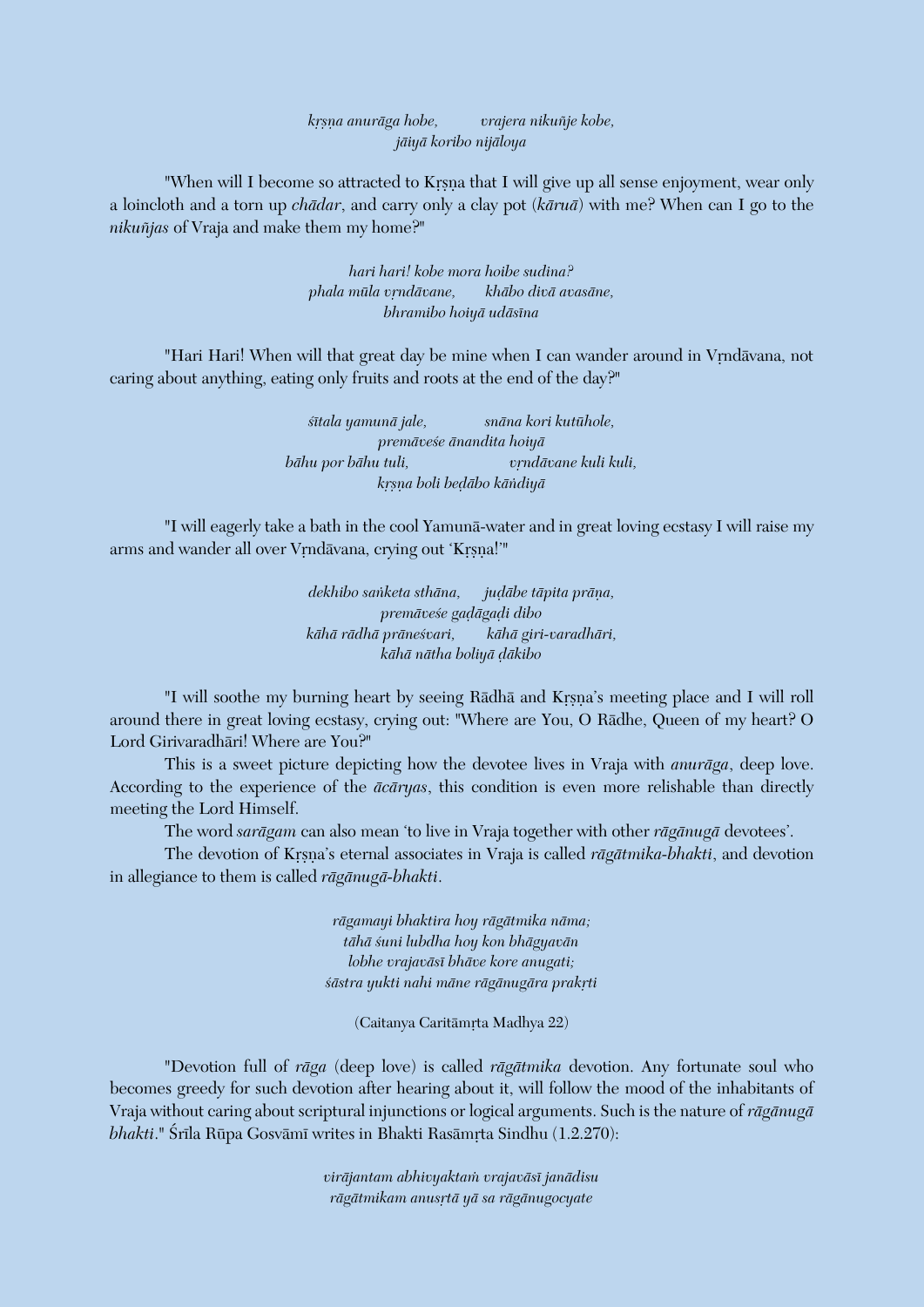"The devotion which is fully manifest in the people of Vraja is called *rägätmika* and those who follow in their footsteps are called *rägänugä*-devotees."

This is the great gift of Śrī Caitanya Mahāprabhu and the Gaudīya Vaisnava *ācāryas* have practiced and preached it to bless all the people of the world.

This *rägänugä-bhakti* is a vast subject matter and one must learn it in all its details from one's spiritual master.

Among all the kinds of *rāgānugā bhakti*, the sweet amorous devotion to Śrī-Śrī Rādhā-Krsna is the most favourite in the Gaudīya Vaisnava-tradition, therefore Śrī Raghunātha says here *yuva-dvandvam tac cet paricaritum äräd abhilañeù*

"O mind! If you desire the worship of the youthful Couple of Vraja by taking shelter of *rägabhakti*, then worship and remember Śrī Svarūpa, Śrī Rūpa and Sanātana and all their devotees!"

Śrīla Raghunātha dāsa Gosvāmī is intrinsically an eternal *rāgātmikā*-maidservant of Vraja and the above instruction is actually meant for the practicing devotees in this world.

*Raga-bhajana* can't be attained without the mercy of the greatest *rägänugä*-devotees, therefore it is called *krpaika-labhya*, only attainable by mercy.

Śrīmat Rūpa Gosvāmī has written in his Bhakti Rasāmrta Sindhu at the conclusion of his description of rāgānugā bhakti (1.2.309): krsņa tad-bhakta kāruņya mātra lābhaika hetukā "Rāgānugā-devotion can only be attained by the mercy of Krsna or His devotee."

Śrī Jīva Gosvāmī comments on this:

mātra padasya vidhi-mārge kutracit karmādi samarpanam api dvāram bhavatīti tad vicchedārthah *prayoga iti bhävaù*

"The word *mätra* (only) indicates that *vidhi-bhakti* can sometimes be attained also through the gradual performance of fruitive activities, but *räga-bhakti* can only be attained through grace."

Although Śrīla Raghunātha Dāsa was placed in the care of Śrī Svarūpa Dāmodara, his greatest shelter, by Lord Caitanya Himself, and although he was fully devoted to the lotus feet of his lifegivers, Śrī Rūpa and Sanātana and their associates, devotion is by nature insatiable, so he still instructs his mind to always offer obeisances to them and to remember them, and at the same time he gives a valuable instruction to those who aspire for *rägänugä bhakti* today.

> *he mana çravaëa koro, tumi yadi vänchä koro, anuräge vrajapure väsa çré rädhä-govinda devä, sakhé-sane kuïja sevä, ei yadi koro abhiläña prabhura abhinna rüpa, yära näma çré svarüpa, vraja-rasa vaktā cudāmaņi gambhérära antaraìga, yära saìge çré gauräìga, äsvädilä lélä çikhariné*  $t\bar{a}h\bar{a}ra$  carane mana, podi thāko sarva ksana, *mānasete koriyā smarana bujhibe rasera réti, bhäve vibhävita mati, rädhä däsya hobe äsvädana*

"O mind, listen! If you want to live in Vraja-pura with love and serve Śrī Rādhā-Govinda-deva and Their girlfriends in the bowers, then remember and offer obeisances to Śrī Svarūpa Dāmodara, who is non different from Lord Caitanya, who is the crown jewel of speakers on the transcendental mellows of Vraja-*lélä,* and with whom Çré Gauränga intimately associated in his room named the Gambhīrā, relishing the nectar of Krsna's Vraja-pastimes. O Mind! Always stick to his lotus feet by remembering him! By doing so, you will understand the emotions and taste the mellows of Srī Rādhā's service!"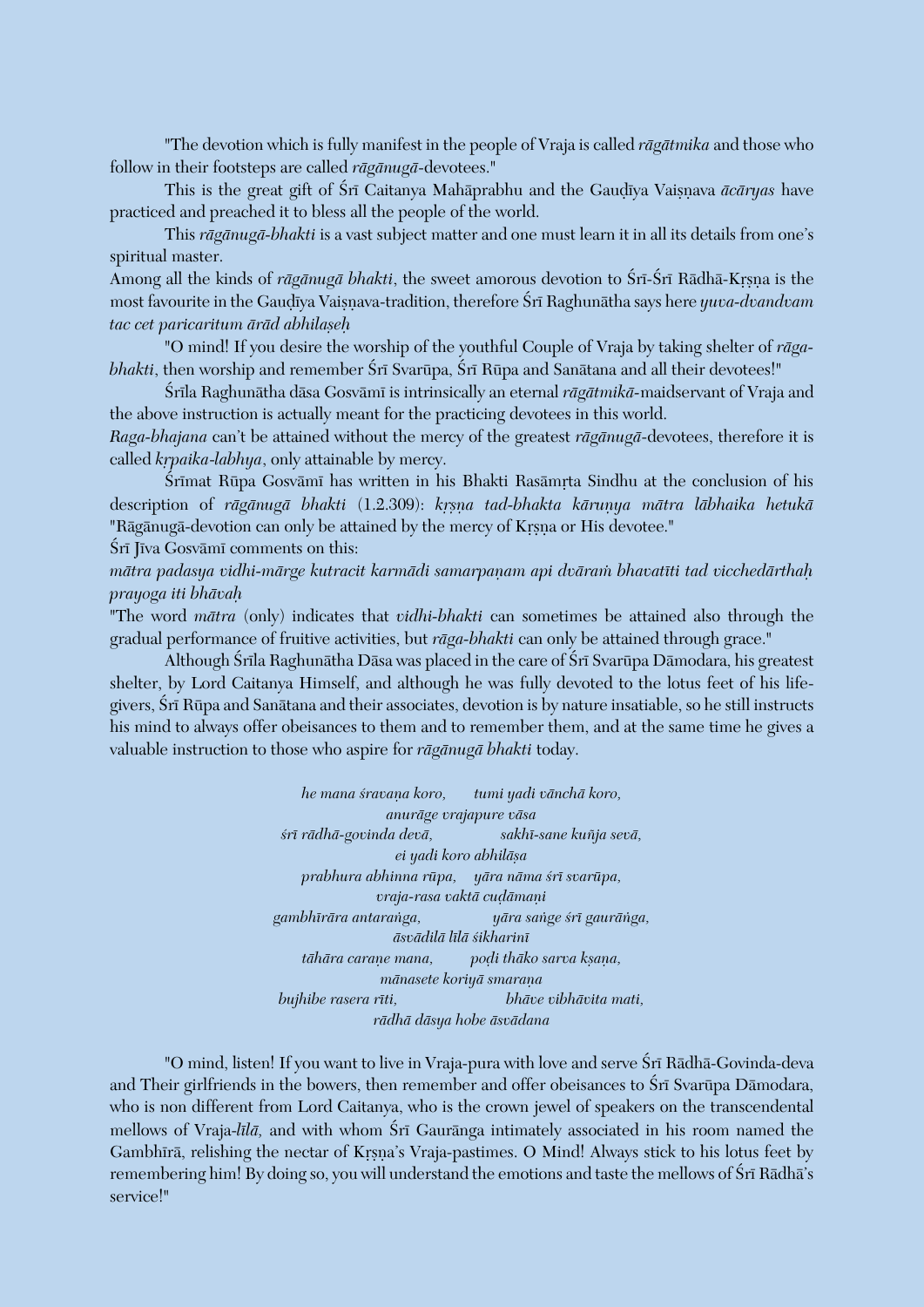*çréla sanätana rüpa, prema-bhakti rasa-küpa, våndävane yära mahä-jana dasanete trna dhare, pranati koroho tāre, kuïja sevä koroha prärthanä*

"Śrīla Sanātana and Rūpa are wells full of the *rasa* of devotion and they are the *mahājanas* (leading saints) of Vrndāvana.

O mind! Carry a straw between your teeth, offer obeisances unto them and pray to them for service in the *kuïjas*!"

> donhe ati krpāvān, dibe *śrī carane sthāna*, *unnata ujjvala rasa-näma aïjalé aïjalé bhari, dibe tomä kåpä kori, dhanya hobe yähä kori pän!*

"They are both very merciful and they will give you a place at their feet, blessing you by making you drink handful after handful of the elevated erotic *rasa*."

#### *TEACHING NR. 4:*

## *asad-värtä-veçyä visåja mati-sarvasva-haraëéù kathä mukti-vyäghryä na çåëu kila sarvätma-gilanéù api tyaktvä lakñmé-pati-ratim ito vyoma-nayanéà vraje rādhā-krsnau sva-rati-manidau tvam bhaja manah*

*asad* - nonsense; *vārtā* - subjects; *ves<sup>i</sup>yā* - prostitute; *visrja* - give up; *mati* - discriminating intelligence; *sarvasva* - the treasure; *haranéù* - stealing; *kathä* - talks; *mukti* - liberation; *vyäghrä* - the tigress; *na* - not; *çåëu* - listen; *kila* - surely; *sarva* - complete; *ätma* - self; *gilanéù* - devours; *api* - even; *tyaktvä* - give up; *lakñmé* - the goddess of fortune; *pati* - the Lord; *ratim* - love; *itah* - here; *vyoma* - Vaikuntha; *nayanīm* - takes; *vraje* - in Vraja; *rādhā-kṛṣṇau* - Rādhā and Kṛṣṇa; *sva* - own; *rati* - love; *maṇi* - jewel; *dau* - givers; *tvam* - you; *bhaja* worship; *manaù* - mind.

**O mind! Give up the prostitute of speaking and hearing nonsense, which will rob you of the treasure of your heart! Don't listen to the words of the tigress of liberation which swallows your whole individuality and also give up your love for the Lord of Laksmé**  (Nārāyana), for that will take you to the majestic realm of Vaikuntha! Worship instead Rādhā and Krsna in Vraja, the givers of the jewels of Love for Themselves!

#### **Commentary:**

Now Çréla Raghunätha Däsa Gosvämé begins to describe the powerful obstacles to *bhajana* and to give very valuable instructions about the life of *sādhanā* in this Manah Śikṣā on the pretext of instructing his own mind.

In Vedic culture, instructions come in the form of 'do's' and 'don'ts', and the 'don'ts' are mentioned first. "O Mind! Give up your association with the prostitute called *asad-värtä*, unreal topics, for she will take everything away from your consciousness!"

Except for topics of Krsna, every topic is unreal. Our hearts are contaminated by desires for enjoyment of dead matter and fruitive results, and it is very difficult to wash that contamination off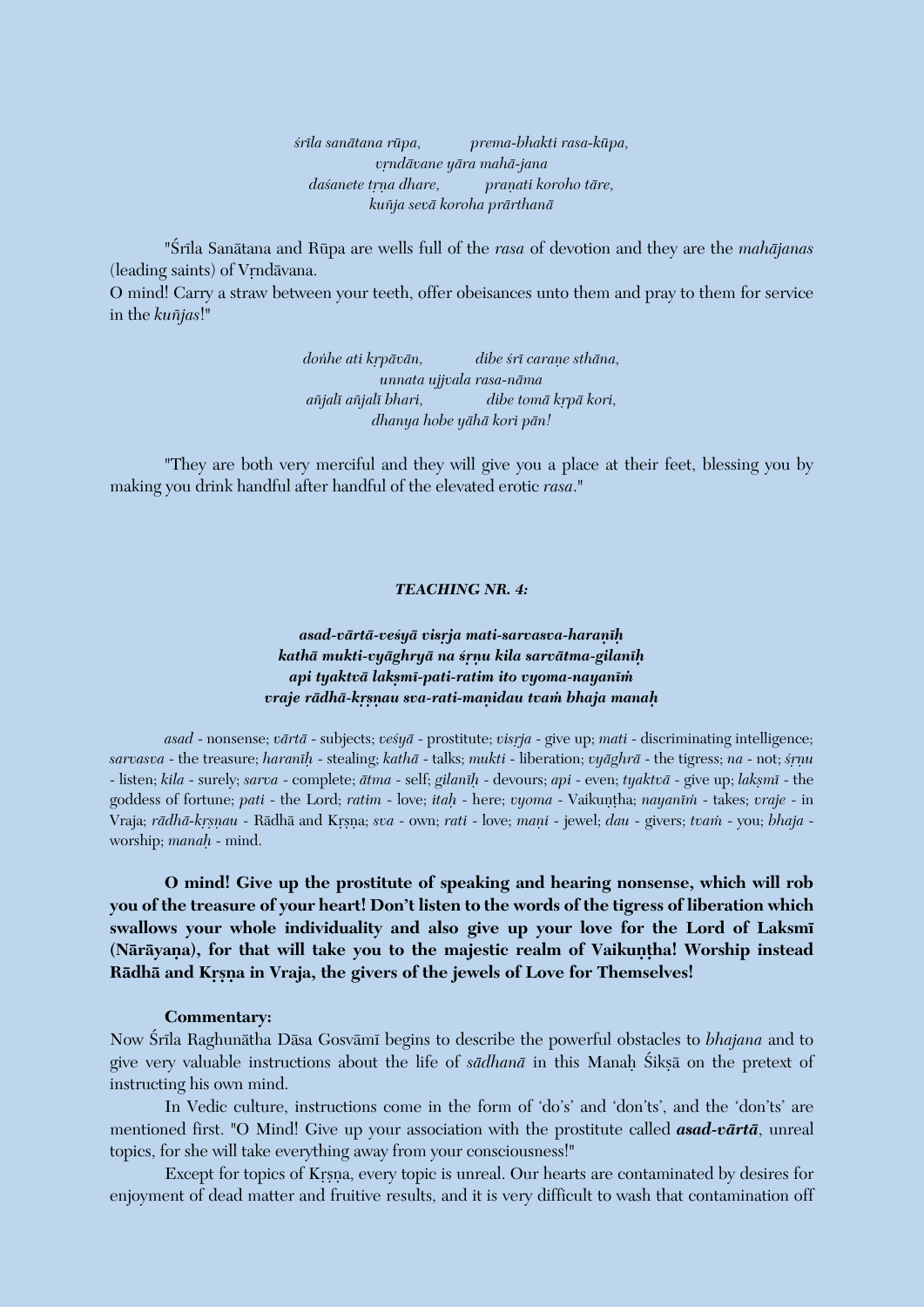on one's own strength, since the individual soul has only very limited power. The senses are very powerful, independent and fixed on their material objects and without the mercy of the Lord, Who makes the devotee relish His own sweetness, no one can become free from their control on his own strength.

The devotee should nevertheless do his best to fix his mind on Krsna and withdraw it from everything else.

Çréman Mahäprabhu personally told Çré Raghunätha Däsa Gosvämé: *grämya kathä na çunibe, grämya värtä na kohibe* "Don't speak about village-topics and don't hear any village-topics".

*grämya-värtä* means topics on other subject matters than God. Both hearing and speaking nonsense will disturb the mind and will obstruct spiritual progress. Some people think that *grämya*kathā means only 'speaking about women', but Śrīla Śrīdhara Svāmī writes in his commentary on Śrīmad Bhāgavata 3.28.3: *grāmya-dharma nivrttiś ca: village religion (grāmya-dharma)* consists of religiosity, economic development, and sense enjoyment<sup>1</sup>.

Hence grāmya-vārtā should be understood as any topic not related to Krsna. '*sat*' means that, which is real in all three phases of time: past, present and future. *Asat* is exactly the opposite of that.

All temporary creations of *mäyä* are *asat* and hearing or speaking about *asat*-topics must be given up, for they take away everything from the discriminating intelligence.

Śrī Jīva Gosvāmī writes at the end of his Laghu-Tosanī-commentary on Śrīmad Bhāgavata's verse 10.51.36, that the God-consciousness of a devotee who attains the association of great devotees is called **the seed of** *rati:* 

*sat saìgamena raty-aìkura rüpaiva matir jäyata iti*

"Discussion of nonsense topics destroys this seed of *rati*, which is the all-in-all of the consciousness, and in this way the vine of devotion which was planted by the grace of *guru* and Vaisnava can't grow in the devotee's heart."

Just as a seemingly sweet and beautiful-looking prostitute takes away a man's wealth, beauty and reputation, so too the prostitute of *asad-värtä* takes away the *mati*, or discriminating intelligence, from the living being.

Those who always speak and hear nonsense will think more and more about those subjects and less and less about Krsna, until the whole consciousness has been taken over by nonsense thoughts, not allowing any thoughts of Krsna to enter anymore. Especially a renunciant should be cautious that he does not fall from his vow by being callous and allowing his mind to become absorbed in bodily consciousness.

Devotion is pure when it has only the pure motivation to satisfy the Lord. Devotion becomes superficial when it has other purposes. The worst kind of *asad-värtä* is hearing and speaking about other people's faults.

Lord Caitanya said in Caitanya Bhägavata:

*madyapera niskrti āchaye kon kāle; para-carcakera gati kabhu nāhi bhāle* 

"A drunkard can be redeemed at any time, but the destination of someone who slanders others is never good."

The slanderer always sees other people's faults before him and gets more and more taste for speaking about them, so his mouth gradually becomes very coarse. As a result the saintly attitude will disappear from his heart and make place for an unsaintly attitude to sit down there. This is why hearing and speaking nonsense has been compared to a prostitute.

One may ask:

 $\overline{a}$ 

"Well, if the three goals of human life, namely religiosity, economic development and sense enjoyment are rejectable, then we can hear about (the fourth goal) liberation!"

But Śrīla Raghunātha Dāsa Gosvāmī says here:

*kathä mukti-vyäghrä na çåëu kila sarvätma gilanéù*

 $^{\rm 1}$  grāmyas traivargiko dharmaḥ tasmān nivṛttiḥ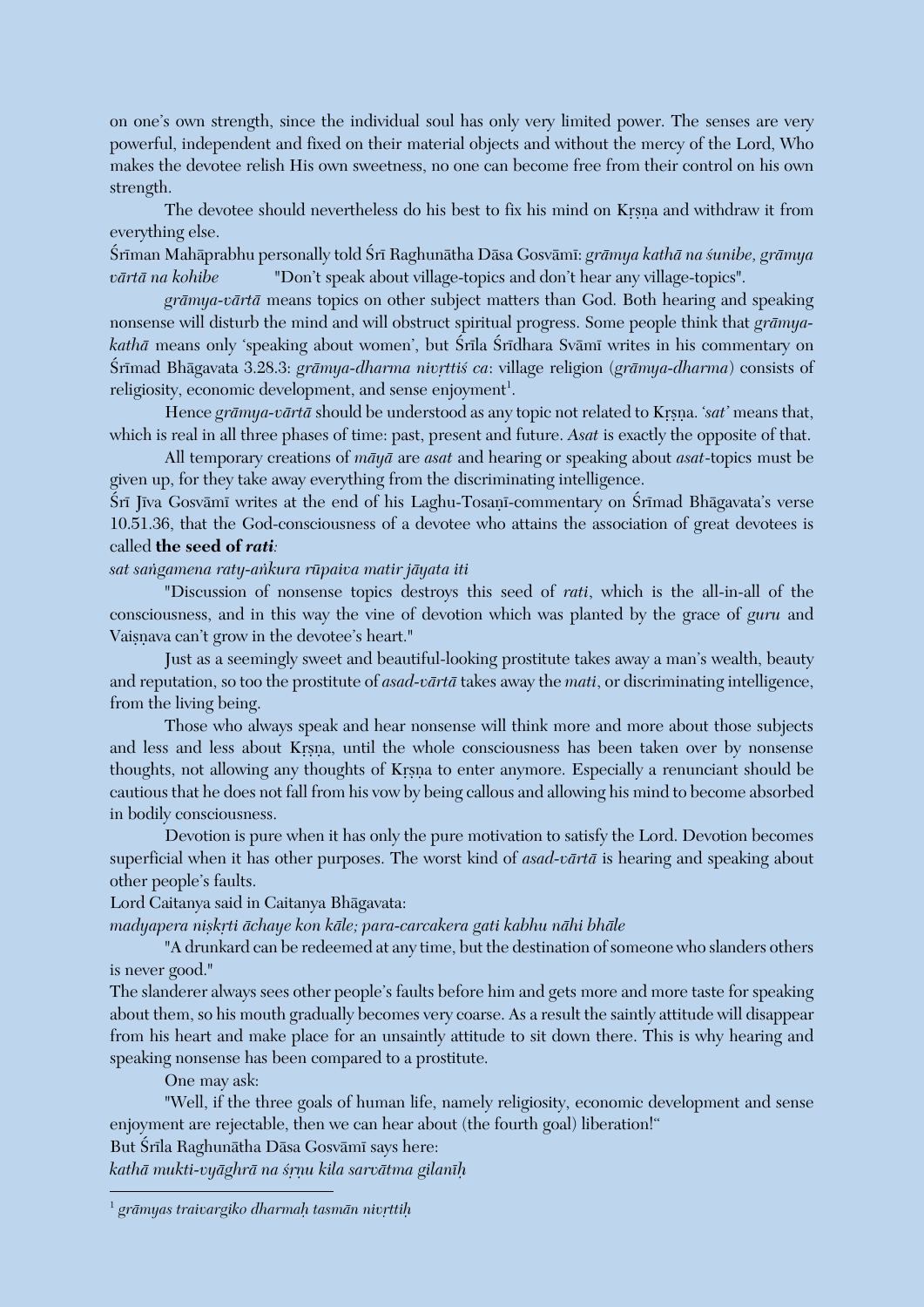"Do also not listen to the tigress called liberation, who swallows your whole *ätma*!"

Just as a tigress devours the whole body, talks about liberation devour the body, mind, intelligence and the individual soul<sup>2</sup>. The individual soul is an eternal servant of Kṛṣṇa, and thus the four goals of human life, religiosity, economic development, sense gratification, and liberation are all forms of deceit. Amongst them, liberation is the greatest form of deceit, for it makes the fortune of Krsna-*bhajana* vanish forever.

> *ajïäna tamera näma kohiye kaitava; dharma-artha-käma mokña väïchä ädi saba* tāra madhye moksa vāñchā kaitava pradhāna; *yähä hoite kåñëa-bhakti hoy antardhäna*

 $(Ca$ itanya Caritāmrta, Ādi 1st chapter)

The soul is an eternal servant of God and when it desires its own sensual happiness the soul is cheating.

This cheating goes on under the names of *dharma* (religiosity), *artha* (economic development), *käma* (sense gratification), and *moksa* (liberation).

A person who desires liberation has become so blinded by desires for personal happiness that in his desire to become free from the suffering of birth, death and the three kinds of material misery (caused by his own body and mind, by the elements and by other living beings) he also destroys his servant-master relationship with God forever.

"Śrī Krsņa is my master, and I am His servant, being an individual living entity!"

This feeling of relationship is called *bhakti*, or devotion and can be awakened by the grace of a saint as long as the living entity is still engrossed in *dharma*, *artha* or *käma*, but when the desire for liberation awakens and one merges with God, the servant-master relationship disappears forever and there is no more possibility of any exchange of love. This is opposed to the servant-consciousness and is therefore the major kind of deceit.

Just as one becomes afraid of hearing the word 'tigress', so a pure devotee also becomes afraid of hearing the word 'liberation'.

Sārvabhauma Bhattācārya told Śrī Caitanya Mahāprabhu: *mukti śabda kohite mone hoy ghrņā träsa; bhakti çabda kohite mone hoy to ulläsa*

"When I hear the word 'liberation' my mind feels hatred and fear, but when I hear the word 'devotion' my mind becomes very happy."

Therefore it has been forbidden to listen to the words of the tigress named *mukti* which swallows one's entire self.

And if any reverentially worshipping devotee then says:

'O Gosvāmīn! I understand! You have given up everything, desiring devotion to the Lord of Vaikuntha, Śrī Nārāyana!', then Śrīla Raghunātha Dāsa Gosvāmī says:

*api tyaktvā laksmī-pati ratim*: "Also give up your reverential devotion for Śrī Laksmī-Nārāyana which leads you to Vaikuntha!"

Reverential devotion decreases the possibility to love Krsna spontaneously, therefore those who want a pure loving relationship with the Lord do not desire such a respectful worship.

*aiçvarya jïäna prädhänye saìkocita préti; dekhile nä mäne aiçvarya - kevalära réti:*

"The nature of *kevalā*, or pure and sweet devotion, is that the devotee may see Krsna's prowess, but he does not heed it, for knowledge of Krsna's prowess will cause his spontaneous love to shrink."

The devotees whose love is mixed with awe and reverence can't love the Lord like this.

 $\overline{a}$ 

<sup>2</sup> *ätma* means body, mind, intelligence, life, nature and ego.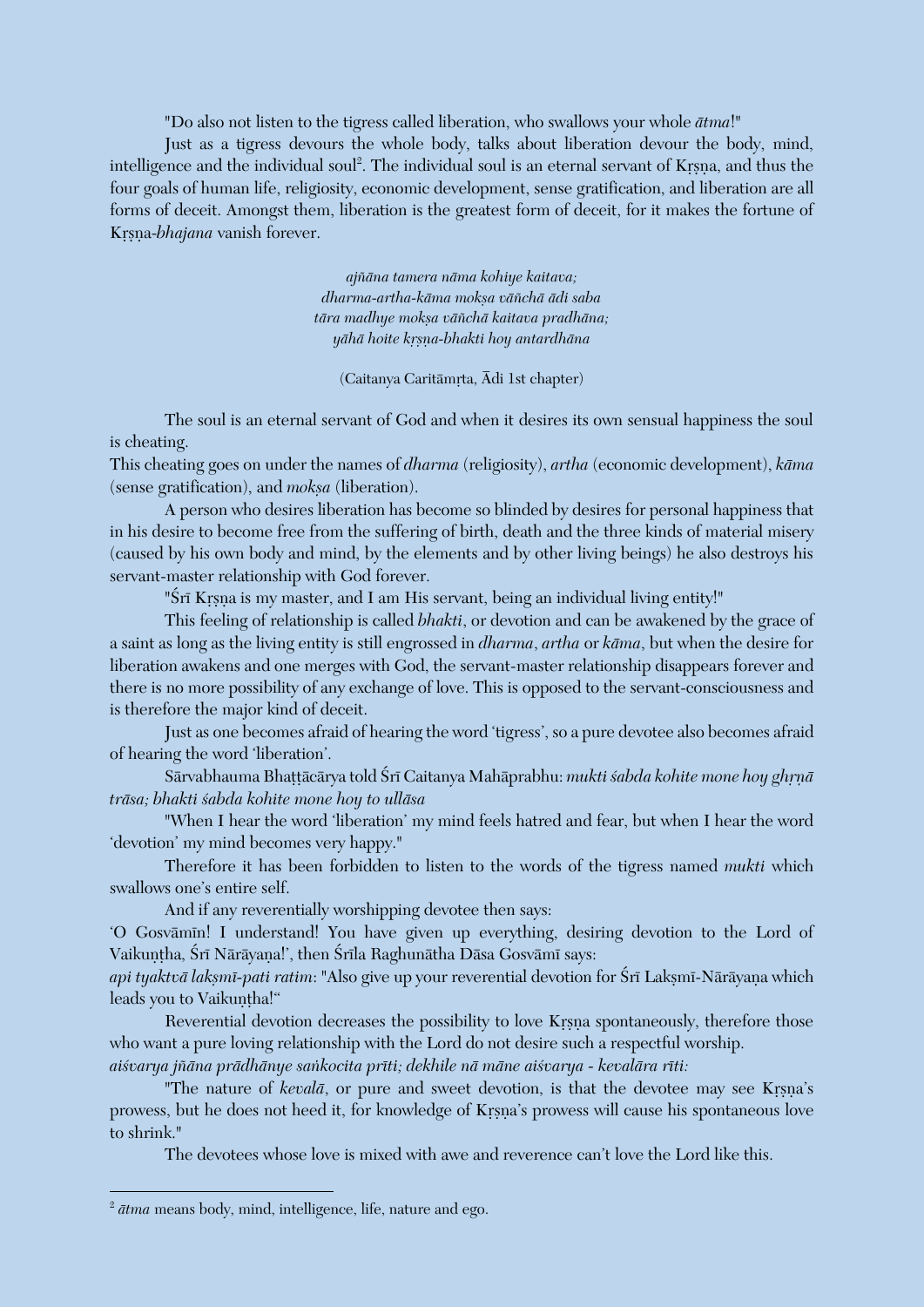Śrī Krsna says in Caitanya Caritāmrta (Ādi 4):

*aiçvarya jïänete sab jagata miçrita; aiçvarya çithila preme nähi mora préta ämäre éçvara mäne - äpanäke héna; tära preme vaça ämi na hoi adhéna mora putra mora sakhā mora prāna-pati; ei bhäve kore yei more çuddha bhakti äpanäke boòo mäne - ämäre sama héna; sarva bhäve ämi hoi - tähära adhéna*

"The whole world is pervaded by awareness of My prowess and majesty, but such weakened love does not please Me.

I am not subdued by the devotion of someone who considers Me to be the Supreme Lord and thinks of himself as low and inferior. I am subdued in all respects by the love of anyone who is purely devoted to Me, thinking: 'He is my son, He is my friend or He is my lover', and who thinks that he's greater than or equal to Me."

Śrīmat Sanātana Gosvāmī wrote in his 'Brhad Bhāgavatāmrta' that when Śrī Gopa Kumāra, who had a relationship of pure friendship with Krsna in Vraja, came to Vaikunthaloka, he could not become happy even by seeing Lord Nārāyana due to His vastly majestic appearance.

One day Lord Nārāyana, Who fulfills all the desires of His devotees, appeared before Gopa Kumāra in the form of Krsna, the son of Nanda. The goddess of fortune then became Śrī Rādhā, Dharādevī became Candrāvalī and all the devotees of Vaikuntha became cowherd boys, but because the whole display took place in the majestic surroundings of Vaikuntha, it could not please Gopa Kumāra, not even when Lord Nārāyana imitated Krsna's pastimes of tending the cows in one of Vaikunthaloka's gardens!

Śrī Gopa Kumāra himself said:

tathāpi tasmin parameśa buddhe vaikuntha lokāgamana smrteś ca sañjāyamānādara gauravena tat prema hānya sva mano na trpyet

(Brhad Bhāgavatāmrta 2.4.113)

"Still I considered Him to be the Supreme Lord and I remembered that I had come to Vaikunthaloka. The reverential feelings which arose in my heart at that time hampered my sweet love and thus my mind could not feel satisfied." Vaikunthaloka or the Paravyoma is a place filled with such aisvarya. So much so that if Srī Nārāyaṇa assumes the form of Srī Vrajendra-Nandana there to fulfill the special desires of His devotees and even performs His pastimes there, still the *aiçvarya-buddhi* can't disappear there on the strength of the location.

With this in mind Śrī Raghunātha has used the words *vyoma-nayanīm*.

Of all the *bhāvas* of Vraja the Gaudīya Vaisnavas again practice the greatest one, known as *gopé-bhäva.*

> *gopikāra mon hārite nāre nārāyana näräyaëera kä kathä, çré kåñëa äpane; gopikära häsya koräite hoy näräyaëe*  $catur-bhuja mūrti dekhāya gopī-gapera āge;$ *sei kåñëe gopikära nahe anuräge*

> > (Caitanya Caritāmrta Madhya 9)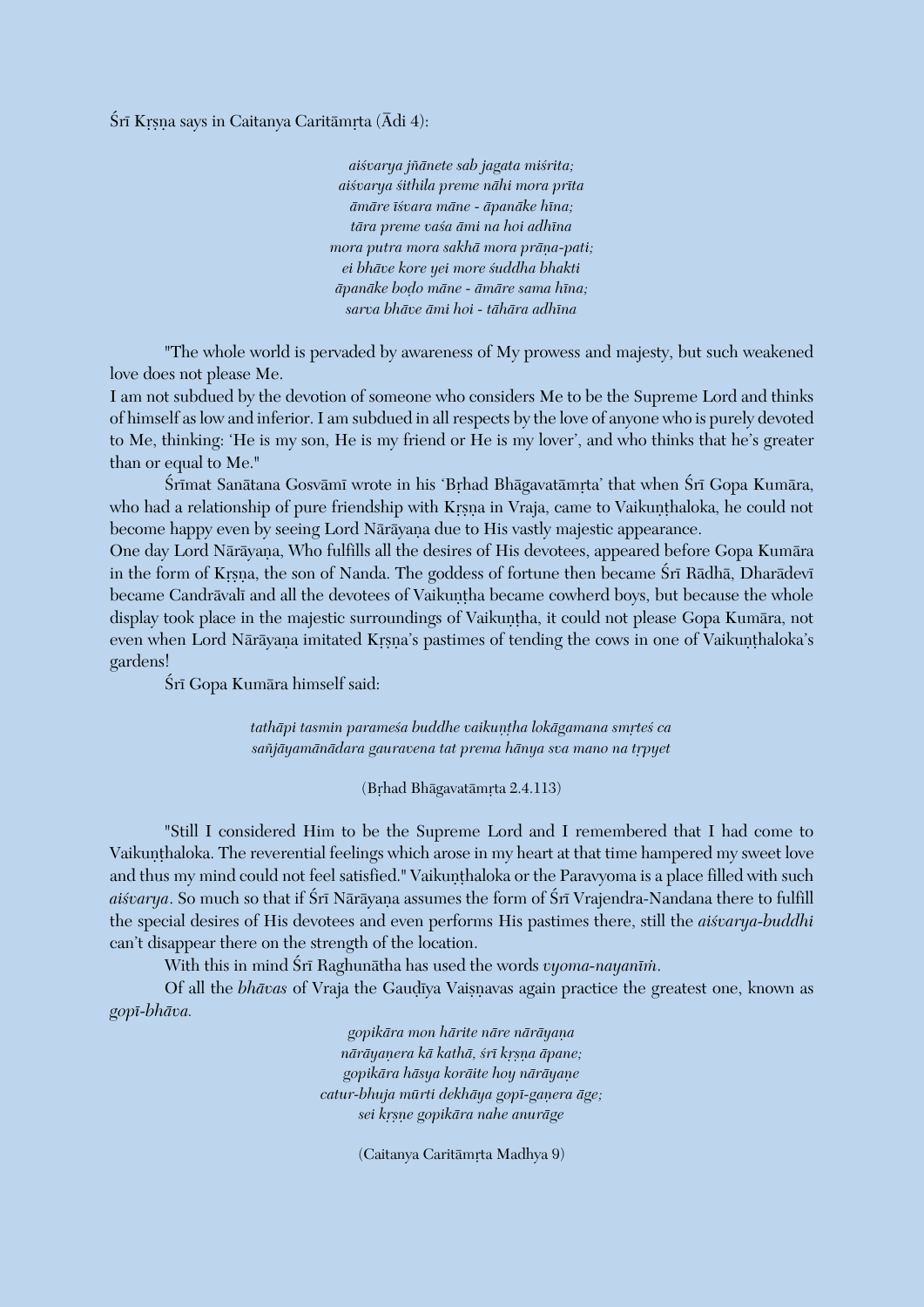"(Krsna, the Original Personality of Godhead, steals Laksmi's mind, but) Näräyana can't steal the gopikās' minds! What to speak of Nārāyaṇa, Śrī Kṛṣṇa Himself even became Nārāyaṇa to make the *gopikās* laugh! Although Krsna assumed Lord Visnu's four-armed form, the *gopikās* did not feel attracted to 'that Krsna'".

> gopikā bhāvera ei sudrdha niscoy; *vrajendra-nandana vinä anyatra nä hoy*  $sy\bar{a}$ masundara śikhi-piñcha guñjā vibhūṣana; *gopa-veça tri-bhaìgima muralé-vadana iha chäòi kåñëa yadi hoy anyäkära; gopikära bhäva nä yäy nikaöa tähära*

> > $(Ca$ itanya Caritāmrta  $\bar{A}$ di 17)

"The mood of the *gopés* is based on the firm determination that they will not have anyone else but Krsna, the prince of Vraja. If Krsna assumes any other form then that of flute-playing Çyämasundara with His threefold bending form, His peacock-feather crest, His *guïjä*-beadornamentation and His cowherders' dress, the *gopés* will not go to Him"

Finally Śrī Raghunātha dāsa says: *vraje rādhā-krsnau sva rati manidau tvam bhaja manah* 

"O mind! Just worship Rādhā and Krsna in Vraja which are the bestowers of the jewel of love for Themselves!"

Rādhā and Krsna will give the sweetest possible love for Their lotus feet, the love of the maidservants of Śrī Rādhā, to those who worship Their lotus feet and thus bless the devotees.

This is the crown jewel of all kinds of love of God, and it is most pure, just like golden molten a hundred thousand times.

Śrī Narottama Thākura Mahāśaya sings in Prema Bhakti Candrikā:

*rädhä-kåñëa koro dhyäna, svapne-o nä bolo äna, prema vinä äna nähi cäo yugala kiçora prema, yeno lakña-bäna hema, ärati piréti rase dhyäu*

"Meditate on Rādhā-Krsna and don't speak of anything else but Them, even in Your dreams! Don't desire anything else but *prema*. The *prema* of the Yugala Kisora is like gold molten a hundredthousand times. Meditate on the *rasa* of Their deep attachment and love!"

The duty of *prema* is to bless the loving devotee with the sweet savour of the beloved deity. This *prema* will immerse the worshipper of Rādhā and Krsna in an ocean of bliss by making him relish Their endless sweetness.

> *kanaka ketaké räi, çyäma marakata käi darapa darapa koru cura naöavara çekhariné, naöinéra çiromaëi duìhu guëe duìhu mana jhura*

"Śrī Rādhikā's complexion resembles a golden Ketakī-flower and Śyāmasundara's complexion crushes the pride of an emerald gem. She is the Queen of dancers and He is the crown jewel of dancers and Their minds are absorbed in Each other's qualities."

> *çré mukha sundara vara, hema néla känti dhara, bhäva bhüñaëa koru çobhä néla péta väsa dhara, gauré çyäma manohara, antarera bhäve duìhu lobhä*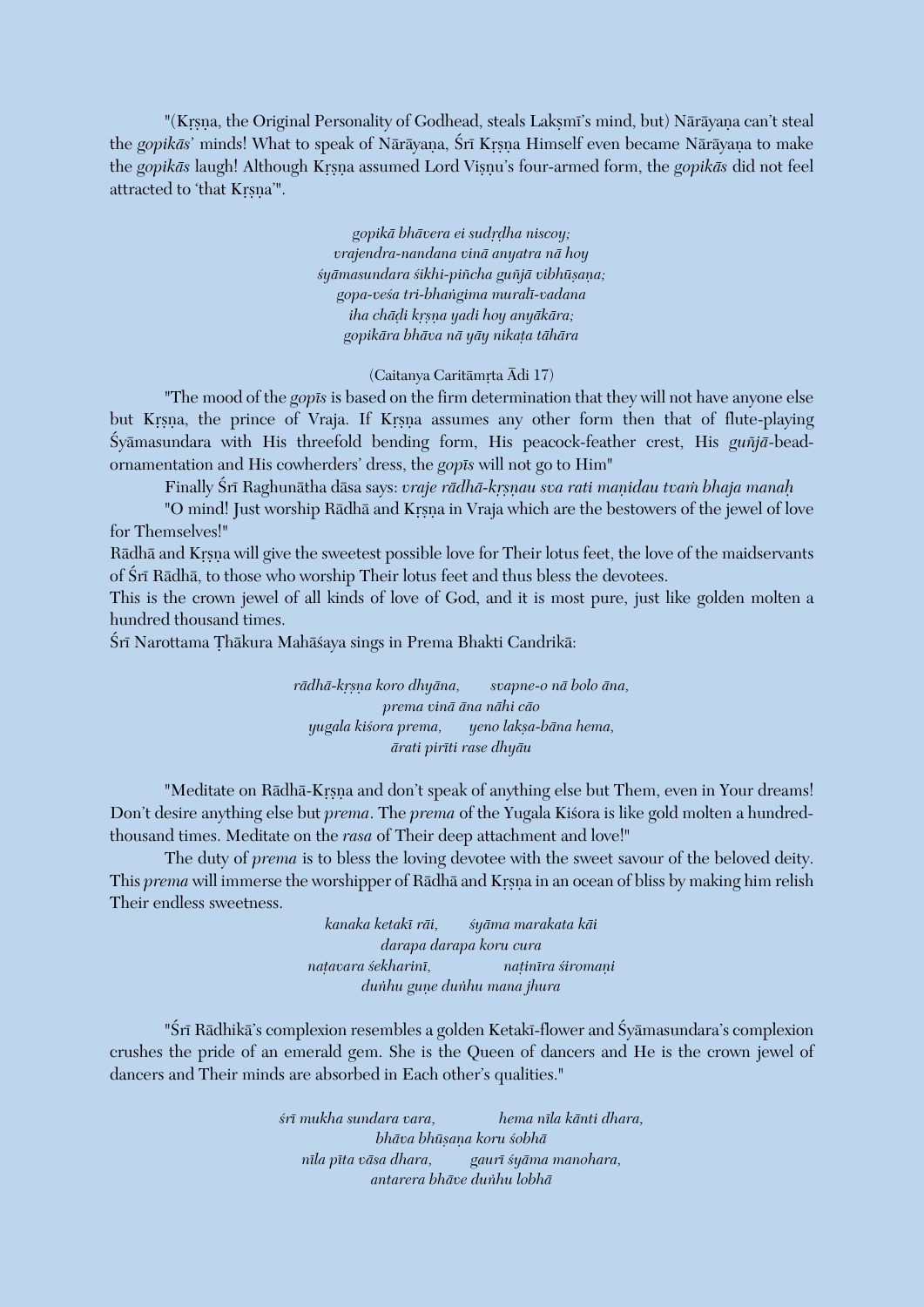"Their beautiful faces shine with golden and bluish lustre and are furthermore beautified with ornaments of ecstatic love. Gaurī (Rādhikā) wears an enchanting blue *sārī* and Śyāma wears a yellow *dhoti*. In this way They reveal Their innermost desires (for Each other)."

There are innumerable sweet forms of God eternally manifested in the spiritual kingdom and different devotees describe Them in different ways, according to their own mood, but the intelligent devotees may ask:

'Which form of God is more sweetly described than the one of Sri Krsna!'

There is no comparison to the sweetness of the divine Pair, there is no comparison to the love of the Yugala Kiśora!

Śrī Raghunātha therefore says:

*he mon! minati dhara, sadä parityäga koro, asad värtä veçyä kulaöäke mati saravasa dhane, gopane kori harane, sei käìgäla koriyäche tomäke*

"O mind! Humbly pray! Always leave the prostitute of hearing and speaking nonsense, who secretly steals everything from your consciousness and turns you into a beggar!"

> *mukti vyäghréra kathä, se prasaìga hoy yathä, karne kabhu na hoy śravana vyäghréra kavale pore, sa-çarére gile täre, tära doyä nähiko kokhono*

"Never lend an ear to the talks of the tigress named liberation! When you fall into her mouth you will be swallowed with your whole body. She never has any mercy!"

> *sei rüpa mukti kothä, se prasaìga hoy yathä, çravana mätre mukti grasta hoy ämi nitya kåñëa däsa, e sambandha kore gräsa, säyujya loite väïchä hoy*

"Simply by hearing about liberation incidentally or by desiring *säyujya-mukti* you will be devoured by her, along with the identification of 'I am Krsna's eternal servant'."

> *lakñmé näräyaëe bhakti, koro na täy äsakti, äçérbäda koriyä grahaëa vraje rädhä-kåñëa pada, amülya se sampada, anuräge bhaja mora mon!*

"Don't be attached to devotion for Laksmi and Näräyana and don't accept Their blessings, but lovingly worship the priceless treasure of Rādhā's and Krsna's lotus feet in Vraja!"

> *duhuì ati kåpävän, tribhuvane kore gäna, yadi bhaje kon bhägyavän vrajera viçuddha prema, yeno jämbu-nada hema, se ratana täre kore däna*

"They are glorified by all the three worlds as being very merciful, and if any fortunate soul worships Them, then They will give that person the great jewel consisting of pure love of Vraja which is compared to gold taken from the Jämbu-river!"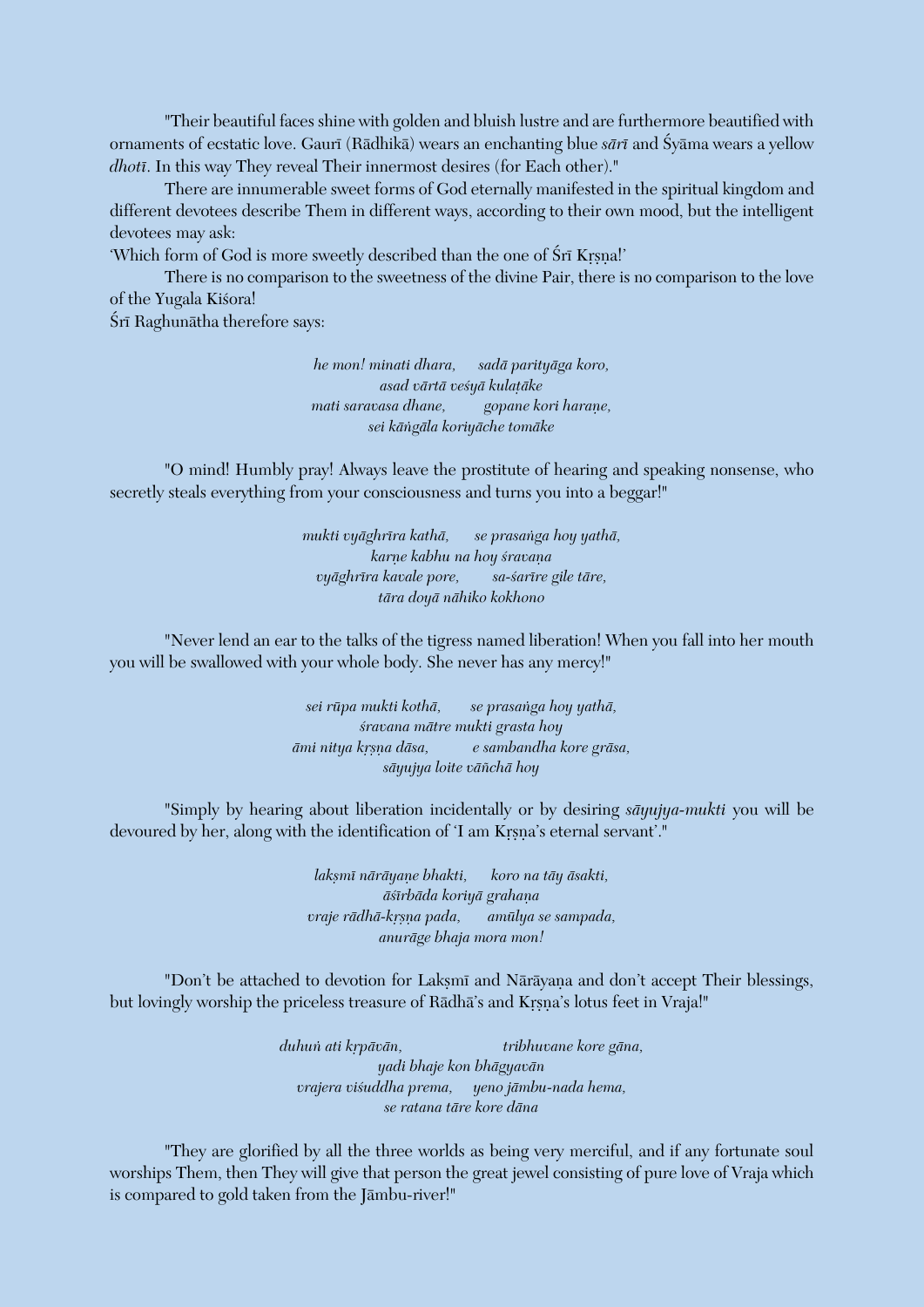#### *TEACHING NR. 5:*

## *asac-ceñöä-kañöa-prada-vikaöa-päçälibhir iha prakämaà kämädi-prakaöa-patha-päti-vyatikaraiù gale baddhvä hanye'ham iti bakabhid-vartmapa-gaëe kuru tvaà phutkärän avati sa yathä tväà mana itaù*

*asat* - wicked; *ceñöä* - endeavours; *kañöa* - problems; *prada* - giving; *vikaöa* - great; *päçälibhiù* - with ropes; *iha* - here; *prakāmam* - intense; *kāma* - lust; *ādi* - etc.; *prakata* - manifest; *patha-pāti* highwaymen; *vyatikaraiù* - by the group; *gale* - around the neck; *baddhvä* - having bound; *hanye* -will die; *aham* - I; *iti* - thus; *bakabhid* - Krsna; *vartmapa* — highway police; *gane* - in the group; *kuru* - do; *tvam* - you; *phutkāran* - scream; *avati* - protects; *sa* - he; *yathä* - as; *tvam* - you; *manaù* - O mind!; *itaù* - here.

## **O** mind! Anxiously cry out to the highway police of Bakabhid (Krsna's devotees): "I **am bound around the neck by the painful ropes of the highwaymen of lust and so and they are killing me!", so that they will save you from their grip.**

#### **Commentary:**

When we are surrendering to the Lord's lotus feet it is necessary to remove all obstacles on the path of *sädhanä*.

We can't advance on the path unless we remove the thorns lying on it. Some of them are external thorns and some are internal thorns. In the previous verse the poisonous results of associating with materialists and hearing material topics from them was discussed. These are the external thorns and now in this verse we will discuss the internal thorns:

*lust, anger, greed, delusion, pride, and envy.* 

These six enemies of the spiritual soul are powerful obstacles on the way which pull the devotee's heart and mind into the realm of the sense objects.

Śrīla Raghunātha Dāsa Gosvāmī compares these six enemies with highwaymen who attack helpless travellers and rob them of all their possessions.

These enemies are publicly stealing the wealth of a practicing devotee's *bhajana* and then strangle him. When Srī Raghunātha says: "These highwaymen bind me around the neck with these terrifying ropes of wicked deeds which are striking me as much as they want", he speaks in his own name out of mercy for the devotees who are struggling with these obstacles and who are in a deplorable condition.

asac ceșță means 'endeavour for temporary accomplishments'.

When one thinks of sense objects, the enemy named lust gradually appears and forcibly keeps the heart and mind of the devotee bound to endeavours for sense gratification. These material thoughts are compared here to the terrifying ropes of highwaymen. What poisonous fruits grow from the tree of sensual contemplation!

> *dhyäyato viñayän puàsaù saìgas teñüpajäyate saìgät saïjäyate kämaù kämät krodho'bhijäyate krodhäd bhavati sammohaù sammohät småti vibhramaù småti bhraàçät buddhi-näço buddhi nāśāt praņaśyati*

(Bhagavad Gītā 2. 62-63)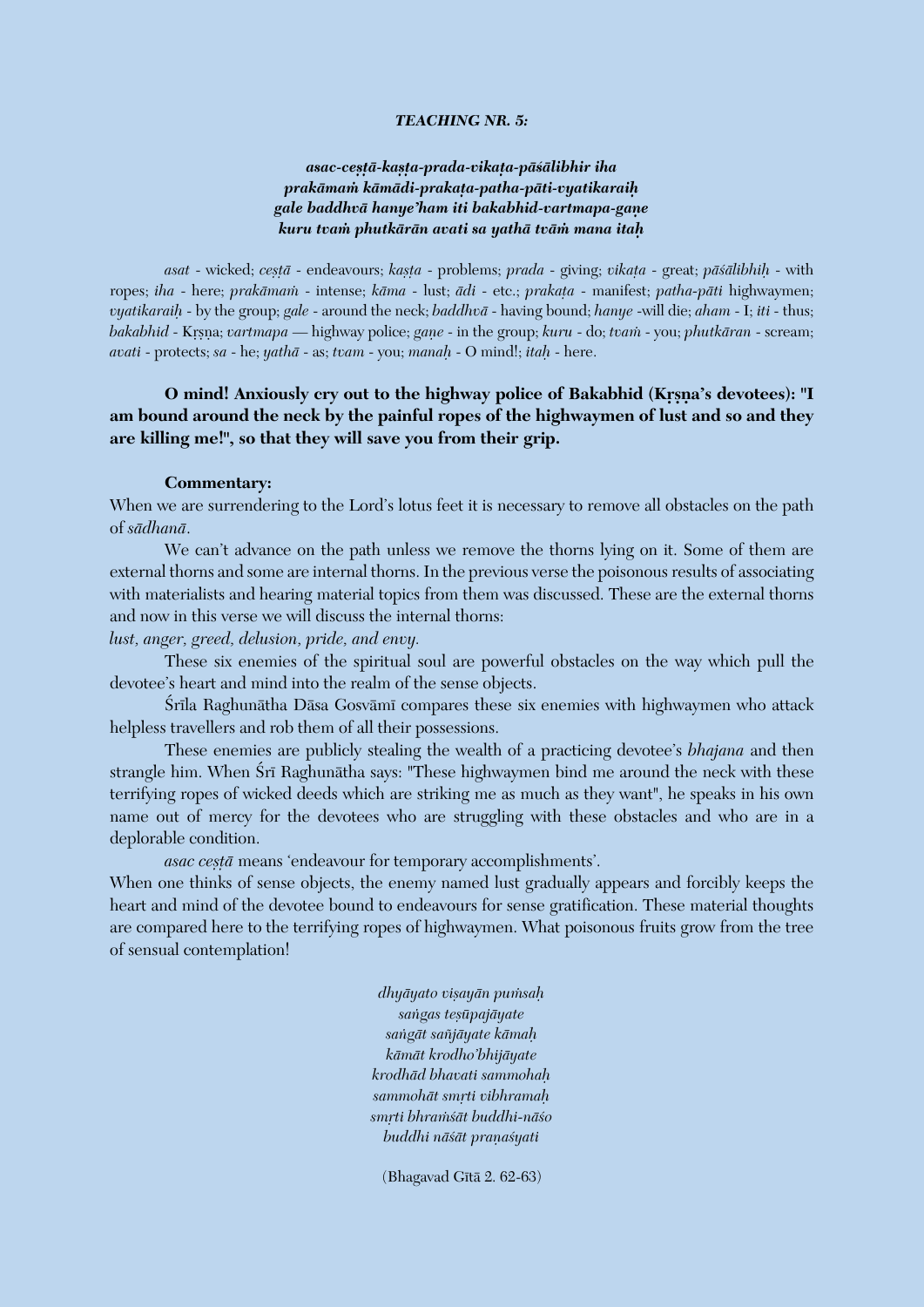"When one contemplates the objects of the senses, such as sounds and touches, thinking them to be the causes of happiness, attachment arises, from this attachment comes lust and when these lusty desires become frustrated, anger swoons up and from anger delusion overtakes, which steals away one's healthy discrimination of what is to be done and what is not to be done. When one is in illusion, memory is lost, thus one forgets that one is supposed to make efforts in doing *bhajana*. When memory is lost one's spiritual intelligence which causes one to perservere in spiritual advancement, is destroyed, and when the intelligence is destroyed everything is lost.

The devotee will then have to wander around in the material world in different species, birth after birth." (This is the gist of Śrīpāda Baladeva Vidyābhūsana's commentary on these verses).

A helpless traveller can never escape from the grip of these powerful highwaymen on his own strength, but if there's a powerful policeman or a soldier nearby, he can loudly call out for help, so that the policeman can save him.

In the same way the highway police of Bakabhid, or the devotees of Krsna, will come to save the struggling soul from the attack of the six highwaymen called *lust, anger, greed, delusion, pride, and envy.*

In such times of danger one has to call out for the devotees with great pity. Śrīla Narottama Thākura sings:

> *e saàsära bäöuyäre, käma päçe bändhi märe, phukära koroho hari däsa koroho bhakata saìga, prema kathä rasa-raìga, tabe hoy vipad vinäça*

#### (Prema Bhakti Candrikä)

"The highwaymen of material desires are binding and killing with the ropes of lust. Cry out for Hari's servants, associate with the devotees and enjoy topics of *rasa* and *prema* with them. Then all mishap will be destroyed."

A person who wants to be freed from the grip of highwaymen like lust and who wants to fill his life with devotion is completely dependent on the association of the Vaisnavas.

In the association of devotees one's *bhajana* becomes deep and one conquers over all obstacles to attain the supreme goal: **love of God***.* As a concomitant factor one also acquires all divine qualities such as freedom from lust, non-violence, non-envy, good behaviour, equanimity, control of the mind and senses, humility and friendliness.

*märjana hoy bhajana, sädhu saìga anukñaëa, ajïäna avidyä paräjaya*

"Bhajana purifies. Always associate with saints, so that your ignorance will be defeated".

The purity that emanates from the body of a *sädhu* will bless even a human being who practices no *bhajana* with the gift of the great wealth of *bhajana*.

The darkness in their hearts which are contaminated by vile things like lust, is suddenly removed by the light of devotion which is diffused by the grace and the association of these devotees.

Is there therefore any doubt that when the example of the sinless lives of the great, purehearted saints always remains before the eyes, ordinary human beings can also become enthusiastic to attain the highest goal of life and that by the grace of these saints their insignificant material desires will disappear from their hearts?

In his Prema Bhakti Candrikā Śrīla Narottama dāsa Thākura has written that by associating with great souls people who are attached to sense-gratification will be able to give up their attachments and turn towards God.

Such devotees are the greatest friends. The practicing devotees can turn the poison of the six enemies into nectar and become immortal by engaging these enemies in Krsna's service. Śrīla Narottama Dāsa Thākura sings: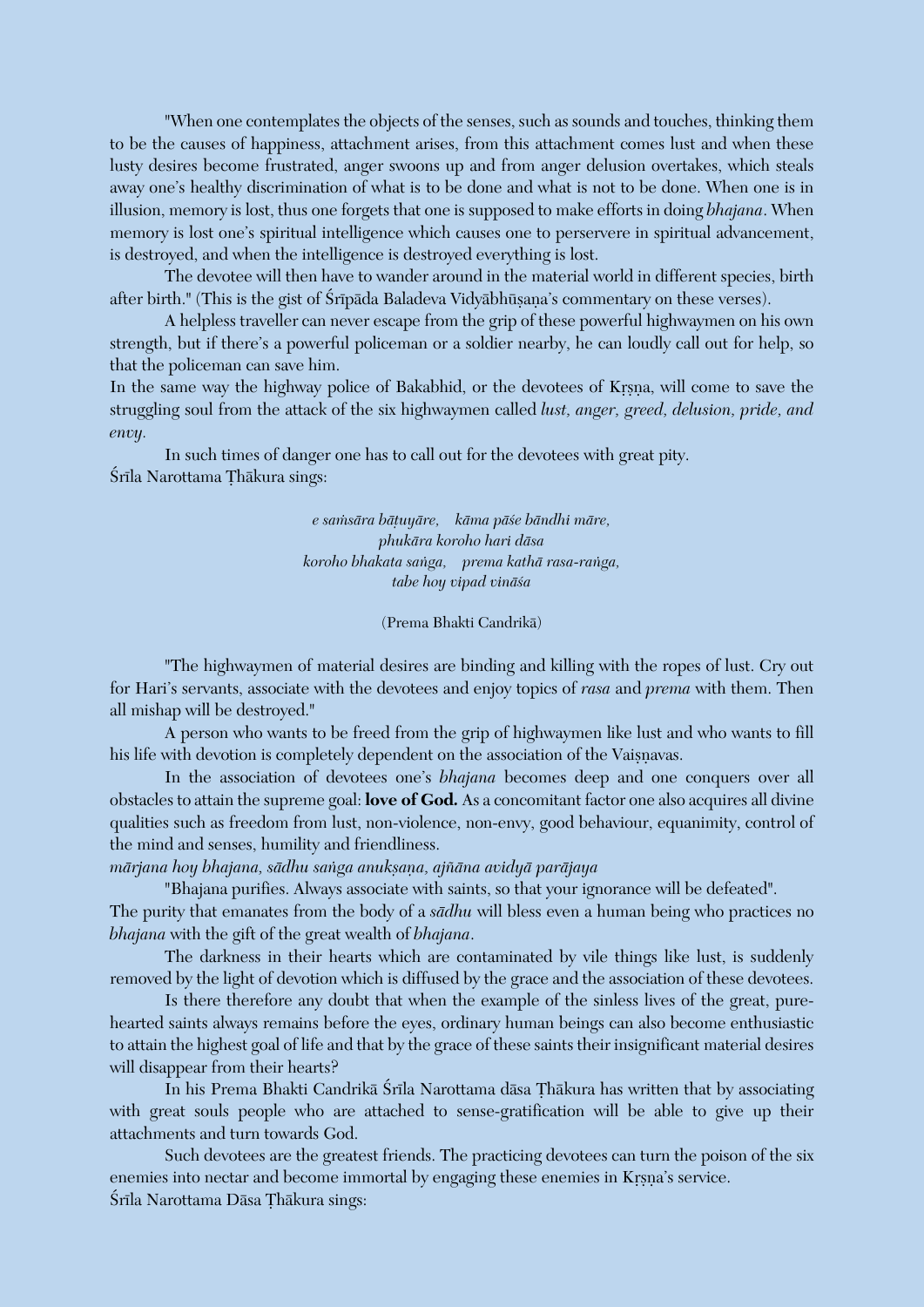*kåñëa sevä kämärpaëa, krodha bhakta-dveñé jane, lobha sädhu-saìge hari-kathä. moha ista lābha vine, mada krsna guna gāne, niyukta koribo yathä tathä*

"I offer my lust to the service of Krsna, my anger towards those who envy His devotees and my greed towards association with saints and topics of Lord Hari. I am deluded without my beloved Lord and I am proud when I sing Krsna's glories. Thus I engage all the enemies in Krsna's service!"

> *anyathä svatantra käma, anarthädi yära dhäma, bhakti pathe sadä deya bhaìga kibä se korite päre, käma krodha sädhakere, yadi hoy sädhu janära saìga?*

"Otherwise, if these desires are used for selfish purposes, they become the abodes of evil. What can lust and anger do to a practicing devotee when he is in the company of saints?"

Śrī Raghunātha dāsa therefore says: "O mind! Call out to the devotees of Krsna, which are like powerful policemen who will protect you from the hands of these powerful robbers. The wealth of your *bhajana* will then be in safe hands!"

> *he mon yukati suno,* käma krodhädi ripu-gana, *mahä çakti-çälé bäöoyäle asat ceñöä kañöa-prada, bhayaìkara granthi yoto, sei òore bändhi mora gole*

"O mind, listen with reason! Lust, anger, and greed are like powerful highwaymen who are keeping me bound around the neck with their terrible and painful ropes of wicked deeds."

> *vinäça korite cäya, asahya yätanä täya, pade pade hoi acetana emon bändhava ke, ämä uddhäribe ye, se bandhana koriyä mocana*

"They want to destroy me and they give me intolerable pain, so much so that I fall unconcious at every step. Who is that friend who will save me and loosen this bondage?"

> *he mon kätara svare, koro tumi phutkäre, kothä ächo bakäréra jana?! sumälya tilaka dhäré, nämäìkita aìga bhari,*  $k$ othā thākura vaisnavera gana

"O mind, cry out with an anxious voice: 'Where are you, O devotees of Bakari, wearing Tulasibeads around the neck, *tilaka* on the forehead and Krsna's Holy Names written all over your bodies? Where are you, O Vaisnavas?'"

> *chay ripu näça kori, rakñä koro keçe dhari, kåñëa boli koriyä huìkära natuvā parāna gelo, šrī krsna vismrti bhelo, kothä ächo bhakta parivära?*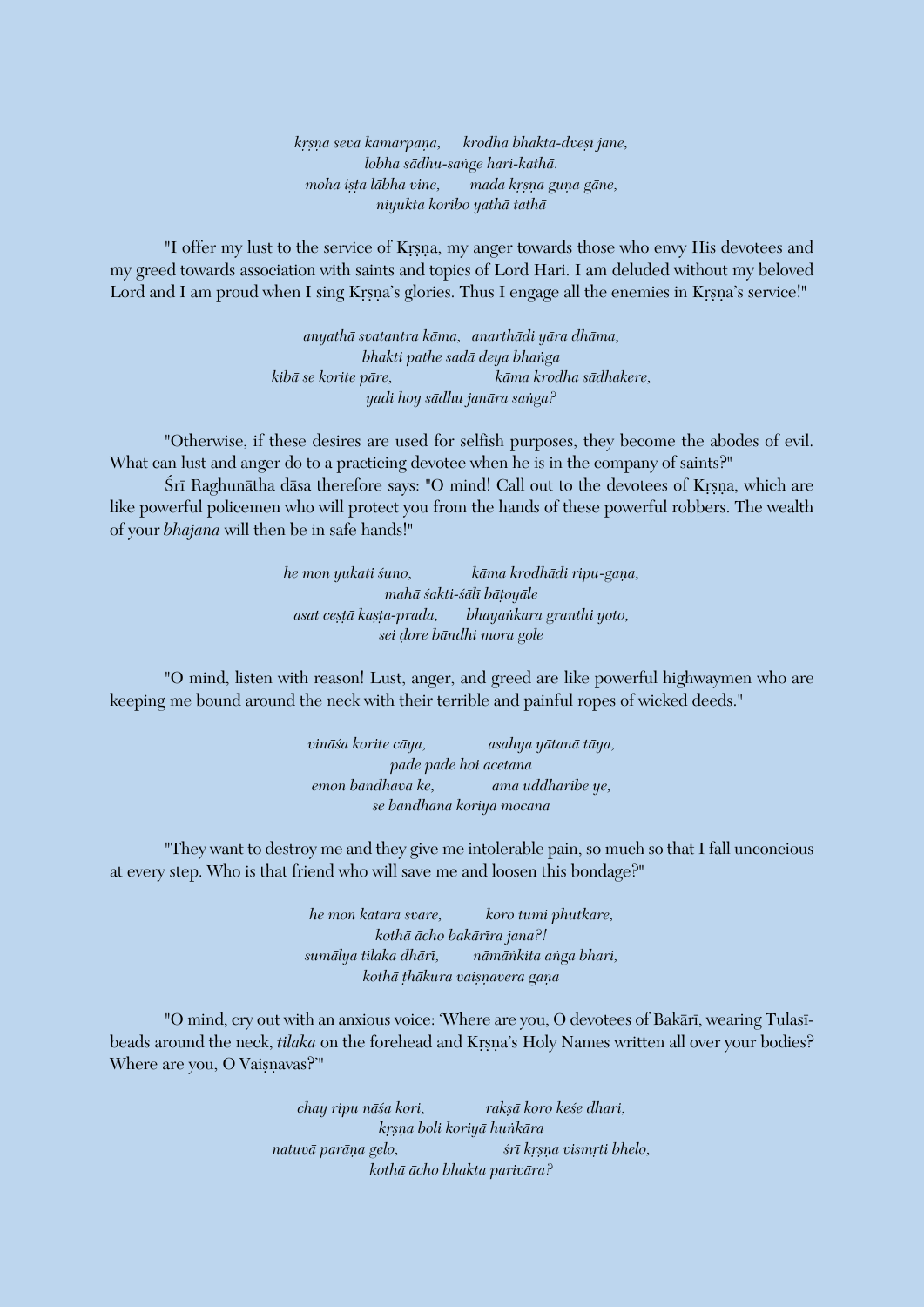"Destroy these six enemies and save me by roaring out loud the name of Krsna, otherwise my life will leave me and I will forget Śrī Krsna. Where are you, O host of devotees?"

#### *TEACHING NR. 6:*

## *are cetaù prodyat-kapaöa-kuöinäöé-bhara-kharakñaran-mütre snätvä dahasi katham ätmänam api mäm sadä tvaà gändharvä-giridhara-pada-prema-vilasatsudhämbhodhau snätvä tvam api nitaräà mäà ca sukhaya*

*are* -O!; *cetaù* - mind; *prodyat* - rising; *kapaöa* - deceitfulness; *kuöinäöé* - diplomacy; *bhara* - full; *khara* - ass; *kñarat* - trickling; *mütre* - in the urine; *snätvä* - having bathed; *dahasi* - you burn; *katham* - why; *ätmänam* - yourself; *api* - even; *mām* - me; *sadā* - always; *tvam* - you; *gāndharvā* - Śrīmatī Rādhārānī; *giridhara* - Kŗṣṇa; *pada* - feet; *prema* - love; *vilasat* - shines; *sudhä* - nectar; *ambodhau* - in the ocean; *snätvä* - having bathed; *sväm* - yourself; *api* - even; *nitaräà* - always; *mäà* - me; *ca* - also; *sukhaya* - gladden.

## **O mind! Why are you burning me and yourself by bathing in the trickling ass-urine consisting of obvious deceitfulness and diplomacy? Always bathe in the glistening nectar-ocean of love for Gändharvä and Giridhäré (Rädhä**

## and Krsna) and make me and yourself happy forever!

#### **Commentary:**

Through some indescribable good fortune a soul whose heart is pierced by lusty desires comes to the path of devotion, but then the vices he is accustomed to through innumerable births are still pulling at him.

The living being is Krsna's eternal servant, therefore every desire other than the desire to serve Krsna is falsification (deceit) of his *svarūpa*, his eternal constitutional position.

Vices such as diplomacy, deceitfulness, forbidden behaviour and violence towards others which come forth from his being accustomed to freedom in physical enjoyment, are creating so many obstacles on the devotee's way which stop him from advancing.

According to the dictionary the word *'kapata'* can mean 'deceit', 'slyness', 'chicanery', 'fraud', 'swindling', 'untruthful behaviour', 'irreligious behaviour' and 'sin'.

*satyaà jïänam änandam*: truth is knowledge and bliss.

How can the Supreme Truth (*satyam param dhīmahi*) Śrī Krsna ever be pleased with our hearing, chanting, *pūjā*, *smaraņa* and *japa* when we are still lying and cheating (ourselves and others)?

When that lying, fraudulent and cheating propensity which is even considered a sin in ordinary worldly scriptures on morality, comes in contact with *bhagavad-bhajana*, it is no longer an ordinary sin but turns into a **great offense.** 

In an unreal heart this cheating and stealing propensity will gradually extend towards the *sädhu, guru* and the Lord also.

It is said 'Don't become a ghost by dying in Gayä', or: all the ghosts can be delivered in Gayä, except for Gayä's own ghosts! All cheating can be forgiven and can be removed by the *sädhus* and the *guru*, but if we cheat the *sädhus* and the *guru* we will be doomed.

Still we do not repent for this in any way, rather we try to cover up our sinful activities with a veil of hypocrisy and excuses, like: "There was no sin committed, actually it was allright!".

But the fortunate saints do not misbehave like that. They repent after feeling the burning sensation of regret within themselves for any injustice they may have committed and they become eager to atone in a proper way.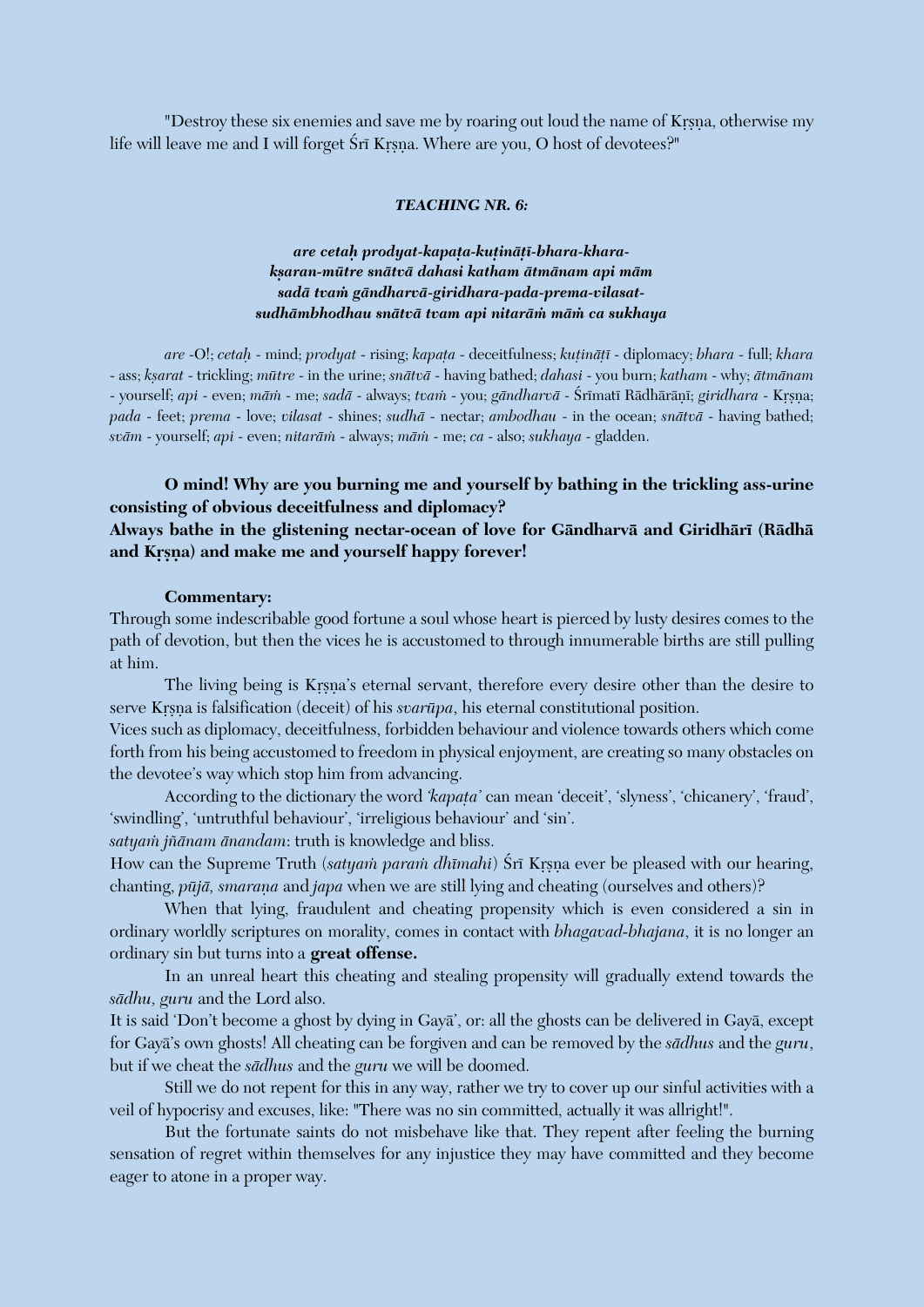Srīpāda Raghunātha has therefore compared this burning sensation with a bath in the trickling urine of an ass.

The word *kutinātī* means 'unreal activities', 'absorption in other things', 'mercilessness', 'violence' and other things.

## *asat kriyä kuöinäöé, chäòo anya paripäöé*

(Prema Bhakti Candrikä)

"Give up all these clever tricks and unreal activities known as *kutinātī*!"

Bodily consciousness is the main obstacle in our lives of *bhajana*, and it is the main cause of the devotee performing unreal, merciless, and violent activities. Therefore Śrī Narottama Thākura has said:

*dehe nä koriho ästhä, morile se yama çästä, duùkhera samudra karma-gati*

"Don't put your faith in your material body, for when you die you will be punished by Yamaräja. The course of *karma* is an ocean of suffering."

We don't pay attention to insignificant errors, but in the end they become very harmful obstacles to the execution of *bhakti*.

"I have heard from the scriptures and the *sädhus* that all my *sädhanä* is useless like an elephant's bath if I consider Śrī Gurudeva to be an ordinary human being, and I try to bring that message to others also, but actually I am dealing with my Śrī Gurudeva in a worldly manner, quarrelling and arguing with him and at times treating him even worse than an ordinary human being. I profess that blasphemy of a Vaisnava is an offense to the Holy Name, but meanwhile I like to make my mouth coarse by meeting with five or ten people and speaking bad about other devotees."

Lying and misbehaving towards others is an ordinary sin, but when this is done with a Vaisnava it becomes an offense and destroys our devotion.

"I have only read this, but when I come to the market I'm lying during business transactions, and if someone by accident gives me too much change back I'm very happy with the profit that I stick in my pocket!"

Compassion, forgiveness, and humility are some of the ornaments (virtues) of the great devotees. *dayä* means that the heart melts when one sees the suffering of others; this is a stream of nectar. The hearts of Krsna's devotees are naturally (soft and delicious) like nectar and are therefore naturally filled with compassion. "But as a result of my bodily consciousness a person like me is always giving different kinds of misery to the saintly Vaisnavas with his words and behaviour, what to speak of ordinary people? I even consider it a kind of amusement to give all kinds of pain to others, it has become a kind of habit!" This habit will ultimately take the form of a terrible monster of violence and hatred.

Srī Raghunātha says: "O mind! You are burning yourself to death by constantly bathing in the burning ass-urine of deceitfulness and diplomacy, and you're constantly burning me (the soul) with it as well! There's no other way to end this calamity and soothe yourself than to enter into the nectarlake of love of God, that's why I say: *sadā tvam gāndharvā giridhara prema vilasat sudhāmbhodhau snätvä svam api nitaräà mäà ca sukhaya*. "Always bathe in the nectar ocean of the love of Gändharvä and Giridhara and make yourself and me happy!"

> *kåñëa prema sunirmala, yeno çuddha gaìgä jala, sei prema amåtera sindhu nirmala se anuräge, nä lukäye anya däge, çukla vastre yaiche masé bindu*

"Love for Krsna is spotless like pure Gangā-water. It is like an ocean of nectar. It is so spotless that it does not leave any other stain, which would appear just like a drop of ink on a white cloth."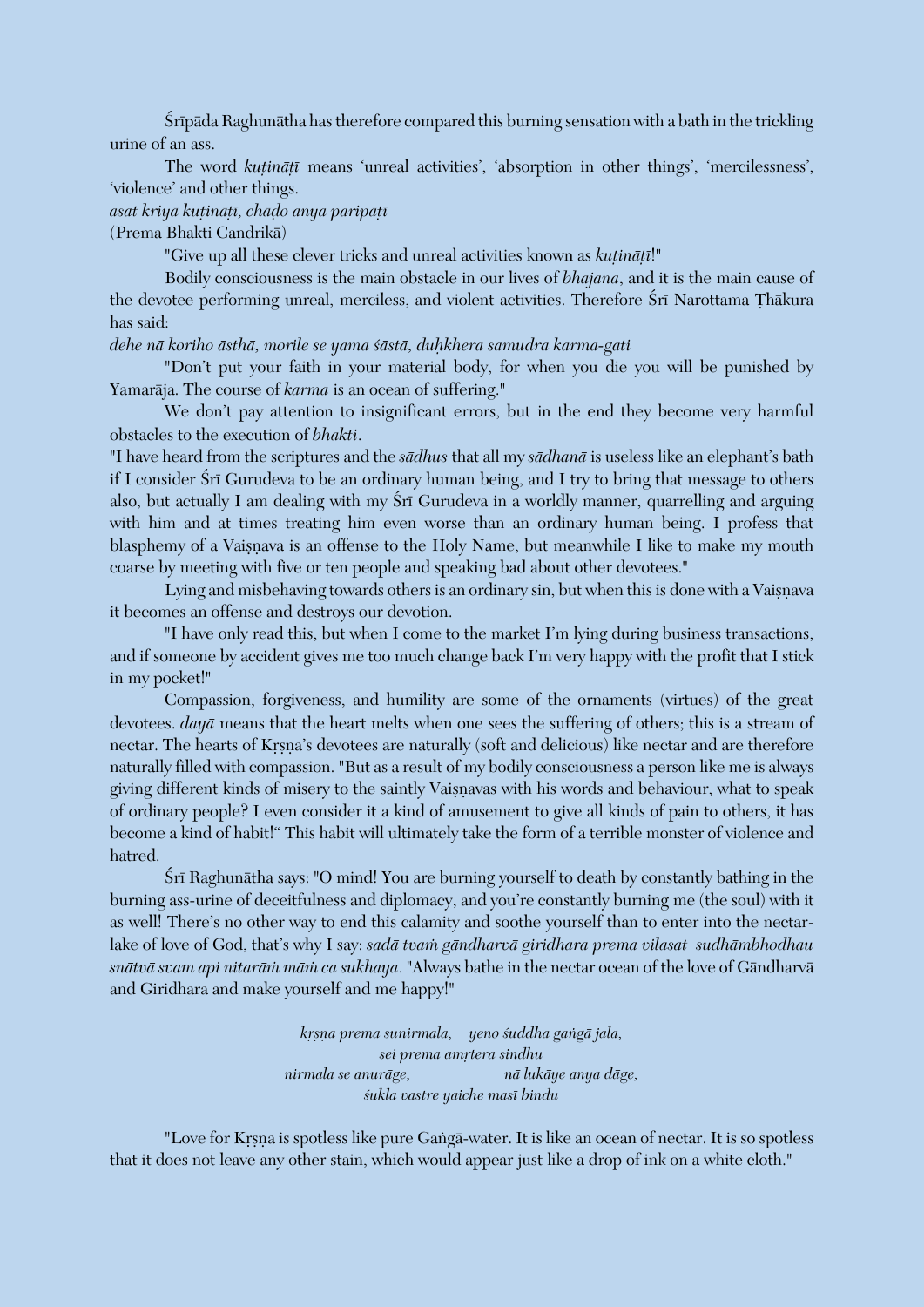*çuddha prema sukha sindhu, päi tära eka bindu, sei bindu jagata òubäya kohibära yogya nahe, tathäpi bäule kohe, kohile vä kevä pätiyäya*

Caitanya Caritāmrta (Madhya 2)

"The whole world can be inundated by even a single drop from that blissful ocean of pure love. Actually this should not be revealed, but still a madman like me speaks. Who would believe this, even if it was proclaimed?"

That Krsna, a single drop of love for Whom can or does inundate the whole world, is Himself drowning in a single drop of love of Śrī Rādhā! The Mahājanas say in Krsna's name: *tuyä anuräge prema, samudre òubiyächi ämi, ämäre tuliyä loho päre* "(O Rädhe!)

"I'm drowning in the ocean of Your love (for Me), and only You can help Me cross it!" It's easily understood then that a worshiper of Rādhā and Krsna floats in an ocean of ecstatic love for Them, which can't be explained with words.

> *yugala caraëe préti, parama änanda tathi, rati prema-maya parabandhe kåñëa näma rädhä-näma, upäya koro rasa dhäma, caraëe poriyä paränande*

"Love for the lotus feet of the Divine Couple is a most blissful thing, filled with ecstatic *rati* and *prema*. Take to the Holy Names of Krsna and Rādhā which are the abode of *rasa*, falling at Their feet in topmost ecstasy!"

> *prema bhakti sudhänidhi, tähe òubo niravadhi,*  $\bar{a}$ ra yoto kṣāra-nidhi prāya *nirantara sukha päbe, sakala santäpa yäbe, para tattva kohinu upäya*

> > (Prema Bhakti Candrikä)

"Always dive into the nectar-ocean of loving devotion! Everything else is like an ocean of alkali! You will always be happy and all suffering will go away. This is the highest truth and the highest means, I tell you!"

Śrī Jīva Gosvāmī has written that Śrīla Raghunātha dāsa Gosvāmī was always rolling and turning in the billowing waves on top of the vast ocean of love for Rādhā-Krsna: rādhā-krsņa prema mahārņavormi nivahe ghūrņan sadā divyati.

To teach the conditioned souls he has descended to the platform of a *sädhaka* struggling with *anarthas* and he taught them by example that there's no other way to extinguish the fire of conditioned life than to swim in the love-nectar which trickles from Śrī Rādhā-Krsna's lotus feet.

In this way he directs the conditioned souls to the path of *prema* on the pretext of preaching to his own mind.

> *he mon! durbodha cita, nähi jäno nija hita, kapaöa kuöinäöé yoto hoy viñayäbhisandhi yoto, anyatra äveça cita, gardabhera mütra tulya hoy*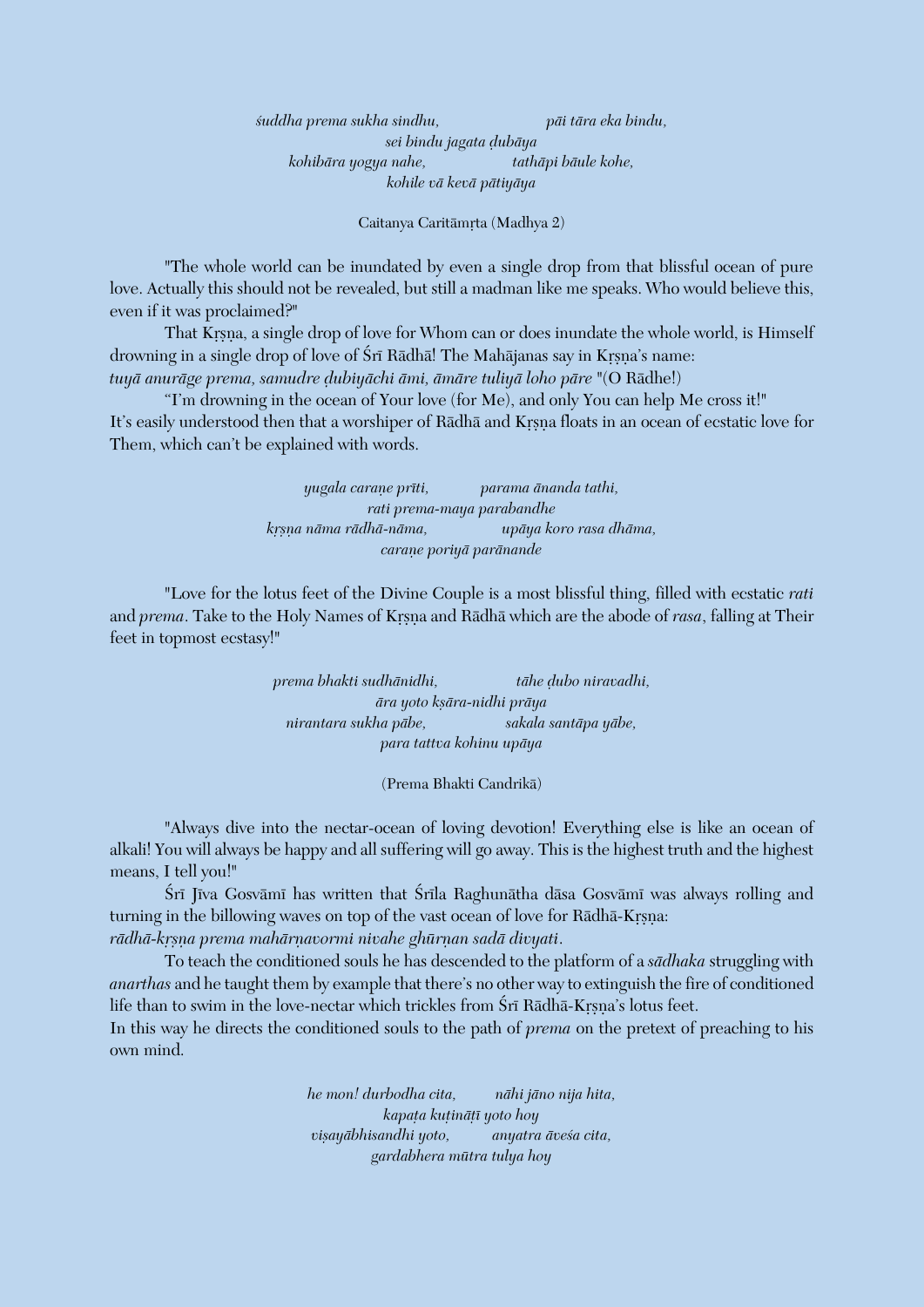"O mind! O Foolish heart! You don't know what's for your own good! Don't you know that deceitfulness, diplomacy, endeavours for sense gratification and bodily consciousness are all just like the urine of an ass?"

> *se khara-mütre snäna kori, nije-o ämäre dhari, dagdha keno koro nirantara prema bhakti sudhänidhi, tähe òubo niravadhi, ei déna jane sukhé koro*

"Why are you constantly bathing yourself and me in this urine of an ass? Instead always dive into the nectar-ocean of loving devotion and make this wretch happy!"

> *çré gändharvä giridhäré, päda-padme thäko poòi, tabe se catura boli tore. tumi ämi dui jane, lélämåta äsvädane, divä-niçi hao nä vibhore*

"Always stay at the lotus feet of Śrī Gāndharvā and Giridhārī, then I will call you clever! Why shouldn't you and I be absorbed in relishing the nectar of Their pastimes day and night?"

#### *TEACHING NR. 7:*

## pratisthāśa dhrstā śvapaca-ramanī me hrdi natet *kathaà sädhu premä spåçati çucir etan nanu manaù sadä tvaà sevasva prabhu-dayita-sämantam atulaà yathä tväà niñkäçya tvaritam iha taà veçayati saù*

*pratișthā* - distinction, position; *āśā* - desire; *dhṛṣṭā* - shameless; *śvapaca* - dogeating; *ramaṇī* - woman; *me* - my; *hrdi* - heart; *natet* - dances; *katham* - how; *sādhu* - beautiful ; *prema* - love; *sprśati* - touches; *śucih* pure; *etad* - this; *nanu* - indeed; *manaù* - mind; *sadä* - always; *tvaà* - you; *sevasva* - serve; *prabhu* - to the Lord; *dayita* - dear; *sāmantam* - generals; *atulam* - incomparable; *yathā* - so that; *tām* - her; *niskāśya* - expelling; *tvaritam* - quickly; *iha* - here; *tam* - that love; *vesayati* - make to enter; *sah* - it.

**O mind! The shameless dog-eating woman of the desire for prestige, distinction, and position is dancing in my heart. How can beautiful and pure love of God ever touch it then? Therefore always serve the matchless leading devotees who are dear to the Lord, so that this pariah-woman can quickly be chased out of the heart and love of God may enter it!**

#### *Commentary:*

In this verse Śrī Raghunātha describes a terrible vice in the life of a devotee, named *pratisthāśā*. Even if we manage to give up lust, anger, speaking or hearing nonsense, bad company, greed and diplomacy, the desire for prestige and distinction does not want to leave our hearts, therefore it is compared to the shameless wife of a dog-eater.

"I am a great scholar, renunciant, devotee, lecturer, and preacher! Who is there as great as I am? I will lord it over the society of devotees and everyone will bow down at my feet!" This desire is called *pratisthāśā* and if a devotee wants to introduce himself to neophytes according to his *bhajana* it serves as quicksand which will suck the boat of his *sädhanä* to hell.

This is the greatest and final obstacle to surrender for a practicing devotee, and this one does not allow itself to be caught so easily. Therefore it is mentioned in the appendix of the Hari Bhakti Vilāsa (Vaisnava-smrti):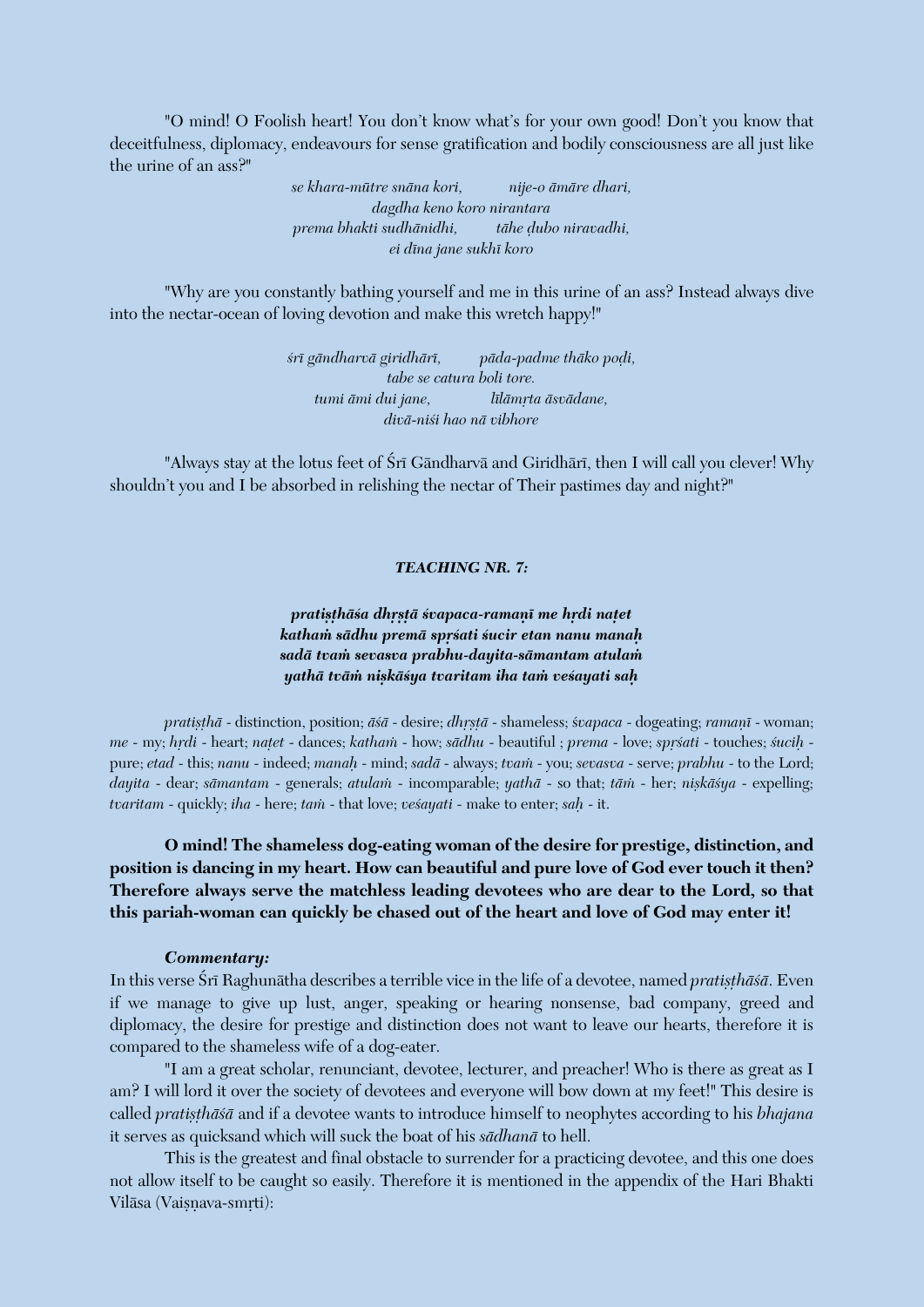*sarva tyäge'py aheyäyäù sarvänartha bhuvaç ca te kuryuù pratiñöhä viñöhäyä yatnam asparçane varam*

"Even those who were able to renounce everything were not able to renounce the desire for distinction. Therefore an intelligent person who desires *prema* should take care not to touch this stool-like desire."

In Caitanya Caritāmrta this is called one of the weeds that cause the vine of devotion to suffocate. Weeds are terrible things that grow on the same water that has sprinkled the flowering vine of devotion. Such water is compared to the process of hearing and chanting Krsna's glories.

> *seka-jala päiyä upaçäkhä bäòhi yäy; stabdha hoiyä müla çäkhä bäòhite nä päy prathamei upaçäkhä koriye chedana; tabe müla çäkhä bäòhi yäy våndävana*

(Caitanya Caritāmrta, Madhya 19)

"The original plant can't grow anymore when there are too many weeds around. All the sprinkled water (of hearing and chanting) will go to the weeds (of the desire for prestige). First one must uproot the weeds, and then the original vine can grow up to Vrndāvana."

The desire for distinction can only appear in the heart of a devotee who has no taste for hearing and chanting the glories of the Lord (*bhajana*). The only target of the devotees who are free from desires, who are pure-hearted and who are fixed in worship of God is *prema,* love of God. These devotees are able to cast the vice of *pratisthasa* far away by being ornamented by virtues like humility. As soon as one gives shelter to this shameless dog-eating woman in the heart even once the result will be terrible, for this woman is never alone. She will call her dog-eating husband named *mätsarya* (envy), the inability to tolerate another person's superiority. '*parotkarsāsahanam mātsaryam*'. There is no more disgusting mentality than this, and it will turn a human heart into one of an animal.

The seed of the husband named *mätsarya* will conceive twin children in the womb of his wife *pratișthā*, named *himsā* (violence) and *asūyā* (malice, slander). Their terrible dancing will crush all virtues within the heart and fill it with great cruelty.

Then we will externally wear all the signs of a Vaisnava and mechanically follow the process of hearing and chanting, but we will not hesitate to behave mercilessly toward other people for the sake of some insignificant temporary selfish desires.

We will feel great pleasure while hurting other people's feelings with our words or behaviour for no just reason. It is most deplorable that even then we think of ourselves as greatly qualified scholars, devotees, and *bhajanānandīs*!

Śrīmad Bhāgavata opens with the words *nirmatsarānām satām*: this *bhāgavata* (Vaisnava)religion is accessible to good and non-envious people.

"How many verses haven't I memorised, how nicely can't I lecture on Bhägavata-philosophy, but I did not manage to become **free from envy**! When I hear that there is a greater scholar, writer, lecturer or devotee than me somewhere, my heart starts burning, and I can't find any peace unless and until I can diminish his superiority by finding some fault in him!"

Can pure devotion ever awaken in the heart of such an ambitious and envious person? Hence Śrīpāda Raghunātha has said: *katham sādhu-premā sprśati śucir etan nanu manah* 

"O Mind! The shameless dogeating woman of the desire for distinction is dancing in your heart! How can the most pure love of God ever enter such a foul heart?"

There is only one way to cast this shameless witch of the desire for distinction out of the field of the heart and that is to humbly serve the powerful generals amongst Sri Krsna's devotees, the great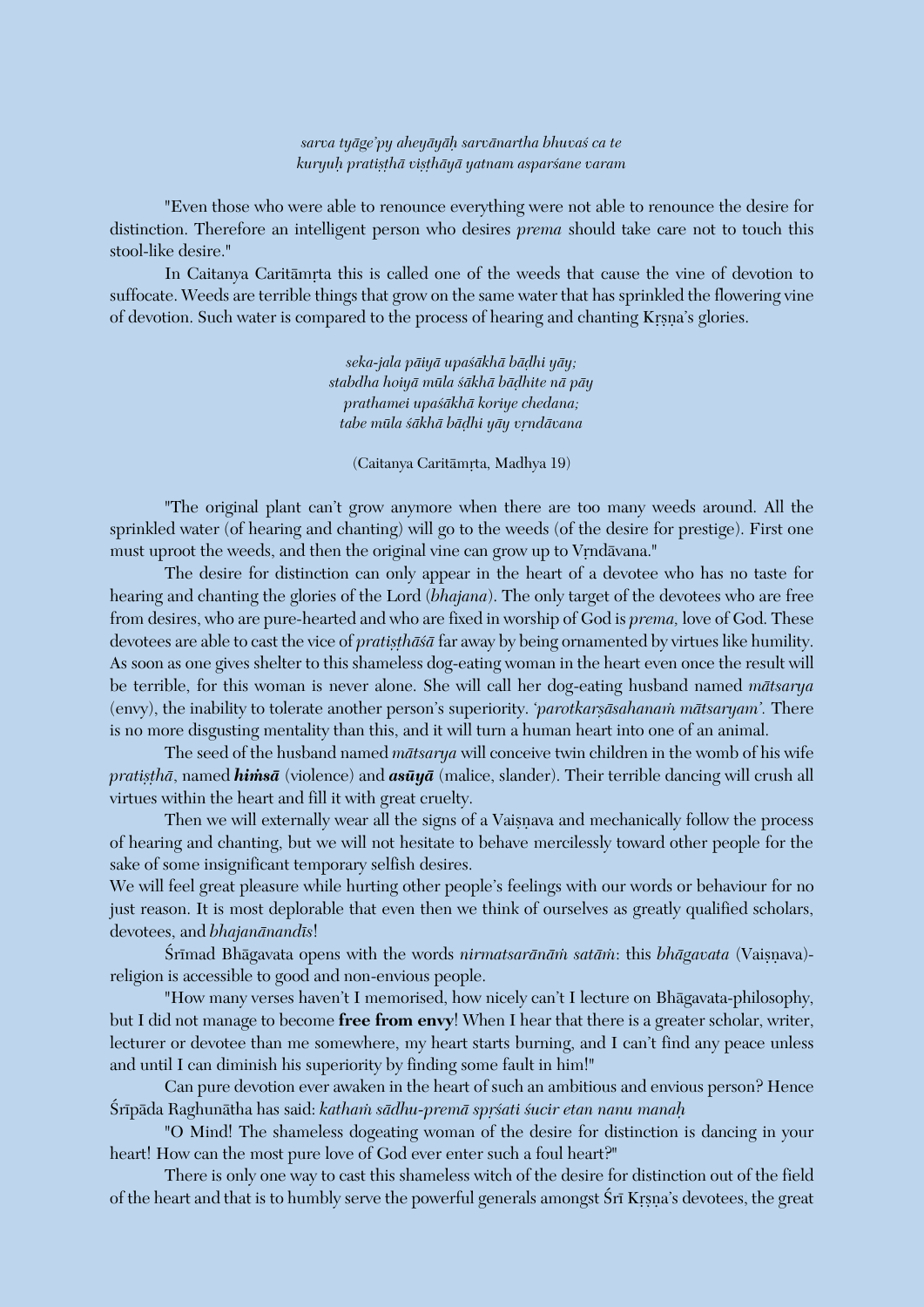souls. They will chase this shameless dog-eating woman of the desire for distinction out of the heart and bestow love of God on such a fortunate servant, after infusing all saintly qualities like humility in him.

The victory over all these vices is actually just a concomitant factor. Love for the lotus feet of the Lord is the most important result.

Śrī Krsna told Uddhava in Śrīmad Bhāgavata (11.26.31):

*yathopaçrayamäëasya bhagavantaà vibhävasum*  $s$ ītam bhayam tamo'pyeti sādhūn samsevatas tathā

"Just as cold, fear and darkness disappear for a man who takes shelter of the firegod, so the fear of ignorance and rebirth disappears from a man who serves the saints."

Śrīla Viśvanātha Cakravartī gives the follow commentary on this verse:

*svéyaudana siddhyartham upäçrayamäëasya apyeti naçyati. tathaiva bhajana siddhyarthaà sädhün saàsevyamänasya karmädi jäòyam saàsära bhayaà bhajana vighnaç ca*

"When one kindles the fire to cook food, then fear, cold and darkness disappear as an accompanying factor. In the same way, when one serves the saints one attains the perfection of *prema*, and as an accompanying factor one easily becomes free from fear of *karma* and material existence and one conquers over all obstacles to spiritual advancement."

Therefore, *ayaà hi paramo läbho nåëäà sädhu samägamaù* (Bhäg. 12.10.7)

"The highest gain of mankind is the company of saints."

All the spiritual scriptures repeatedly describe the glories of the service of and the association with the saints.

> pratisthāśā caṇḍālinī, kulatā ye kalaṅkinī, *hrdayete koriche nartane sunirmala kåñëa prema, yeno läkho bäna hema, mora hrdi sparśibe kemone*

"The contaminated dog-eating woman of the desire for distinction dances in my heart. How can spotless love for Krsna which is as pure as gold molten a hundred thousand times over, ever touch my heart?"

> *kåñëera bhakata gaëa, mahä-véra sämanta-gana, mon! tädera nitya sevä koro*  $t$ omara durdaśā dekhe, pratisthāśā kulatāke *hådoya hoite koribe bähira*

"O mind! Always serve Krsna's devotees who are like great heroic generals. When they see your miserable condition they will chase this dog-eating woman of desire for distinction out of your heart!"

> sādhu prema mahārāje, hrdaya mandira mājhe, *divyäsane koribe sthäpana. päbe prema phaläsväde, pürëa hobe mano-sädha, tabe dhanya hoibe jévana*

"They will bring the great king of divine love into the palace of your heart and seat him there on a divine throne.

Then you will taste the fruit of *prema* and have your desires fulfilled. Then your life will be blessed!"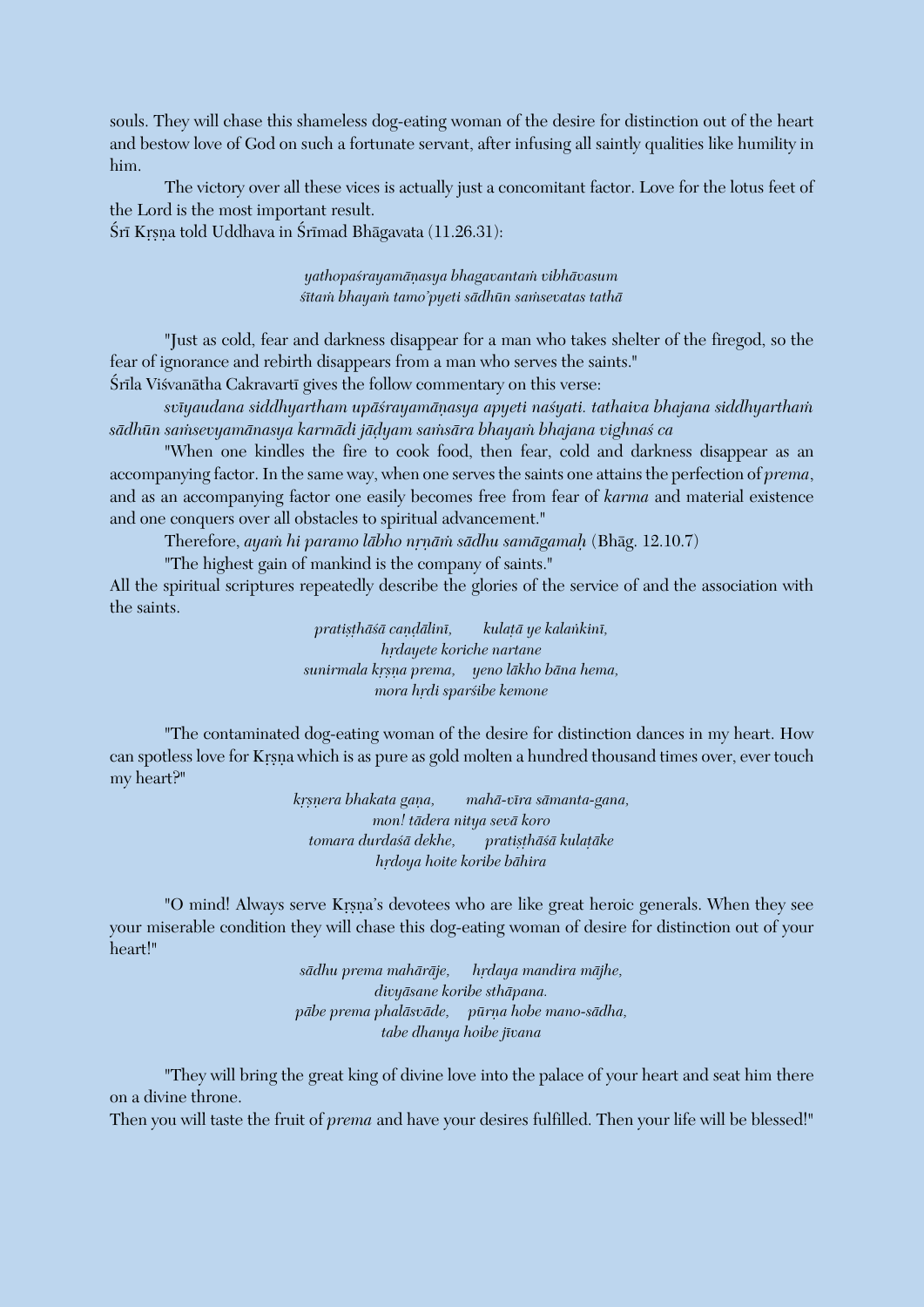#### *TEACHING NR. 8:*

## *yathä duñöatvaà me davayati çaöhasyäpi kåpayä yathä mahyaà premämåtam api dadäty ujjvalam asau yathä çré-gändharvä-bhajana-vidhaye prerayati mäà tathä goñöhe käkvä giridharam iha tvaà bhaja manaù*

*yathā* - so that; *duṣṭatvam* - wickedness; *me* - my; *darayati* - breaks; *śaṭhasya* - of the wicked; *api* even; *krpayā* - by grace; *yathā* - so that; *mahyam* - unto me; *prema* - love; *amrtam* - nectar; *api* - even; *dadāti* gives; *ujjvalam* - glistening; *asau* - this; *yathä* - so that; *çré gändharvä* - Çré Rädhikä; *bhajana* - worship; *vidhaye* - for the course; *prerayati* - He will engage; *mām* - me; *tathā* - in this way; *gosthe* - in Vraja; *kākkvā* - anxiously; *giridharam* - Giridhäré; *iha* - here; *tvaà* - you; *bhaja* - worship; *manaù* - mind!

## **O mind! Eagerly worship Çré Giridhäré in Vraja, so that He will be so kind as to remove the wickedness of a cheater like me, give me the splendid nectar of amorous love**  of God and engage me in the loving service of Śrī Gāndharvā (Rādhā)!

#### **Commentary:**

Although Śrīla Raghunātha Dāsa Gosvāmī is Śrīman Mahāprabhu's eternal associate, he teaches the practicing devotees the intricacies of *bhajana* as if he himself is a neophyte struggling with so many vices.

It is also the nature of devotion that one is never satiated with it and so Śrīla Dāsa Gosvāmī considers himself to still be a neophyte.

*premera svabhäva - yähä premera sambandha; sei mäne - kåñëe mora nähi prema gandha* "It is the nature of *prema* that the devotee who has it thinks: 'I don't even have a whiff of love for Krsna.'" (Caitanya Caritāmrta)

This insatiable aspect of devotion awakens great eagerness in the heart of the genuinely humble devotee. Although he already relishes the Lord's sweetness in his *smarana*, dreams and visions, the unsatisfied lover still anxiously laments and thinks himself to be an unqualified neophyte struggling with so many vices. The stream of love floats in his heart like the undercurrent of a subterranean river and on the outside there is want, humility, and lamentation. This is a desirable and elevated stage of *sädhanä*.

While mentioning these different vices, Śrī Raghunātha thinks to himself: "So many vices are rooted in my heart! This is all because of my deceitfulness!"

A cheater is called a *satha*. By nature the soul is Krsna's eternal servant and it is his natural occupation to serve Krsna. Giving up this service, he has come to this material world, desiring personal

enjoyment and becoming engrossed in feelings of 'I am this' and 'this is mine'. Cheating his eternal Lord, the soul wanders around looking for his own enjoyment. This deceit is the only cause of hundreds of other vices.

If all this mishap is caused by abandoning our eternal Lord, then naturally the only way to come out of this trap and to reach the highest good, love of God, is to give up cheating the Lord and to humbly surrender to His devotional service.

Śrī Raghunātha dāsa now remembers Śrī-Śrī Giridhārī given to him by Mahāprabhu and he thinks:

"How merciful the Lord was to give me this Giridhari and to reveal His real position to me, saying 'This stone is Krsna's transcendental form (*ei śilā krsnera vigraha*).' "

Just as there is no limit to the Lord's mercy and love for His devotees, there is also no limit to Raghu's misfortune.

He could not worship and serve Giridhari with the necessary enthusiasm! That's why he now prays: *tathä goñöhe käkkvä giridharam iha tvaà bhaja manaù*

"O Mind! Eagerly and anxiously serve Giridhārī in the meadows of Vraja!"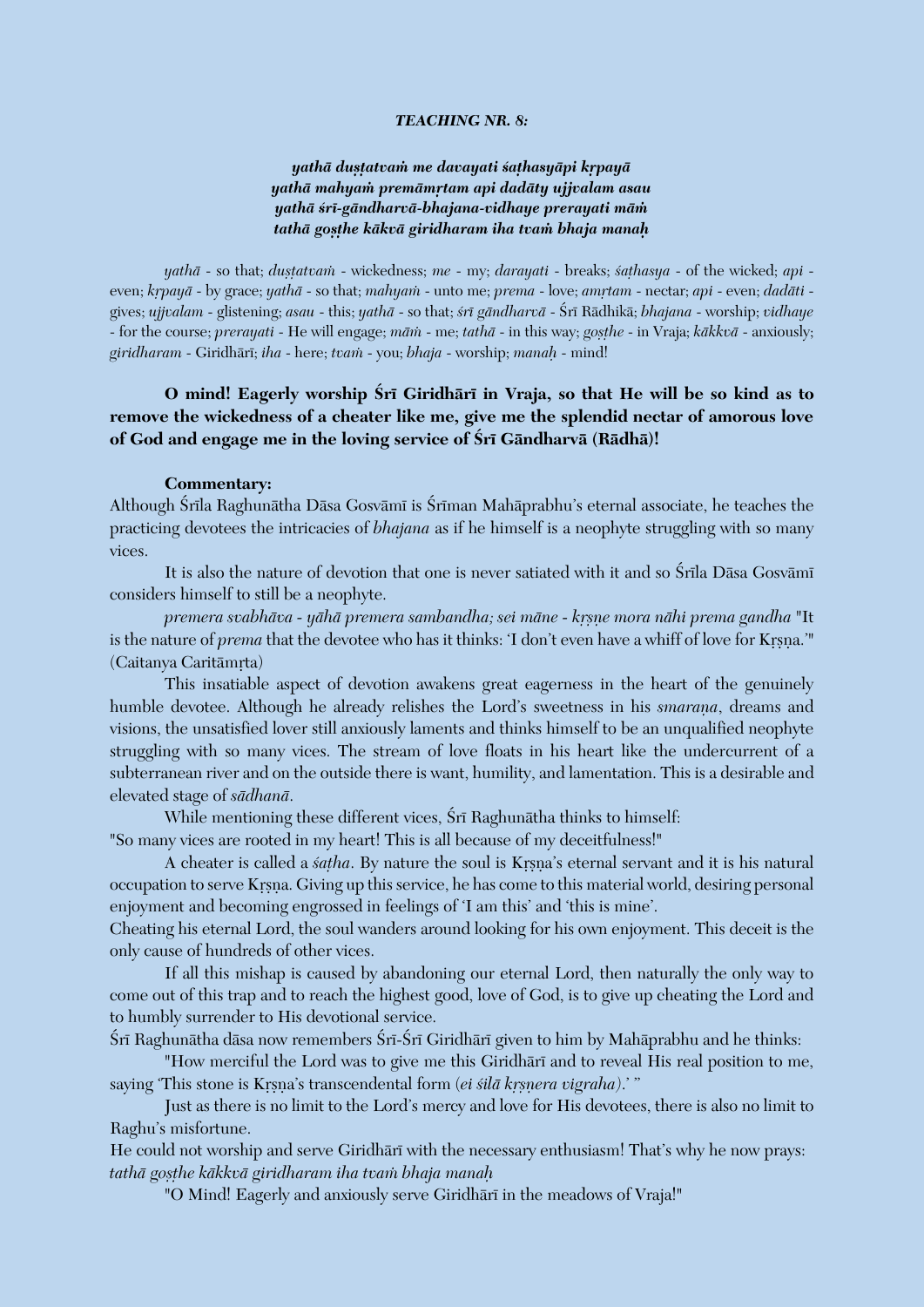When the Lord gave him the service of Giridhari and told him to serve Him in pure goodness, Raghu showed the perfect example of loyalty, renunciation, and loving devotion. Caitanya Caritāmrta describes:

> *püjä käle dekhe çiläya vrajendra-nandana; prabhura sva hasta datta govardhana çilä eto cinti raghunätha preme bhäsi gelä*

"When Raghunātha dāsa worshipped the *silā*, he saw Krsna, the prince of Vraja, in it. Remembering that the Lord had given him the Govardhana-*çilä* with His own hands, Raghunätha däsa floated in *prema.*"

That's Raghunätha's position. But what he wants to teach us through his humble words is, that we often think our Govardhana- or Salagräma-*çilä* and our deities to be mere pieces of stone, clay or metal. Unless we always realize that 'pratimā hahe tumi sākṣāt vrajendra-nandana '(C.C. Madhya 5,96) "You are not a statue, You are the prince of Vraja Himself!", we can't worship the deity with eagerness (*käkkvä*) and sincerity.

Śrīmat Jīva Gosvāmī writes in Bhakti Sandarbha: paramopāsakāś ca sākṣāt parameśvaratvenaiva tam *paçyanti; bheda-sphürter bhakti vicchedakatvat tathaiva hyucitam*

"The highest worshippers see the deity as the Supreme Lord Himself. Their devotion would be broken if they saw a difference between the Lord and His image."

When the deity is seen as the Supreme Lord Himself, only then can one eagerly and anxiously serve Him. There is no shortage of examples of how the great devotees have seen God face-to-face in the deity and have gotten responses from Him.

Śrī Raghunātha says: "O mind! Serve Giridhārī so humbly and eagerly that by His grace you can give up deceitfulness!" No desire of the devotee can be fulfilled if his *sädhana* is not accompanied by the Lord's mercy. The Lord's mercy removes all the devotee's unworthiness. By the Lord's grace everything is possible. A person who says that something can't be accomplished even with the mercy of the Lord is to be counted among the atheists, and a person who does not believe in mercy is unqualified to receive it. A loyal and faithful devotee knows that *krsna krpā koribena drdha kori jāne*  $(CC<sub>c</sub>)$ 

"He is firmly convinced that Krsna will bestow His mercy".

An accompanying result of mercy is that all the unwanted habits of a devotee disappear, and the main result is that he gets *prema*, or love of God.

Therefore Śrī Raghunātha dāsa says: *premāmrtam api dadāty ujjvalam asau*: "So that Giridhārī will bestow brilliant nectarean *prema*, or amorous love of God, upon you!" Śrīla Rūpa Gosvāmī states in his Laghu Bhāgavatāmrta (Pürva 5.37):

*santvavatära bahavaù puñkara-näbhasya sarvato bhadräù kåñëäd anya ko vä lateñvapi premado bhavati*

"There may be many descensions of the lotus-naveled Lord Visnu which are auspicious in all respects, but Who else but Krsna can bestow Love of God even on the vines?"

> *yuga dharma pravartana hoy aàça hoite; ämä vinä anye näre vraja-prema dite* (C.C.)

"I can promulgate the religious practice of the age through My expansions, but nobody but Me can give the love of Vraja!"

Of all kinds of Vraja-*prema* the sweet love of the *gopés* is the greatest. Although Çrépäda Raghunätha is Vraja's *nitya siddha mañjarī* he humbly begs for *prema*, hence the service of Śrī Rādhā is all he asks from Śrī Giridhārī. The service of Śrī Rādhā is cherished the most by the Gaudīya Vaisnavas, and it is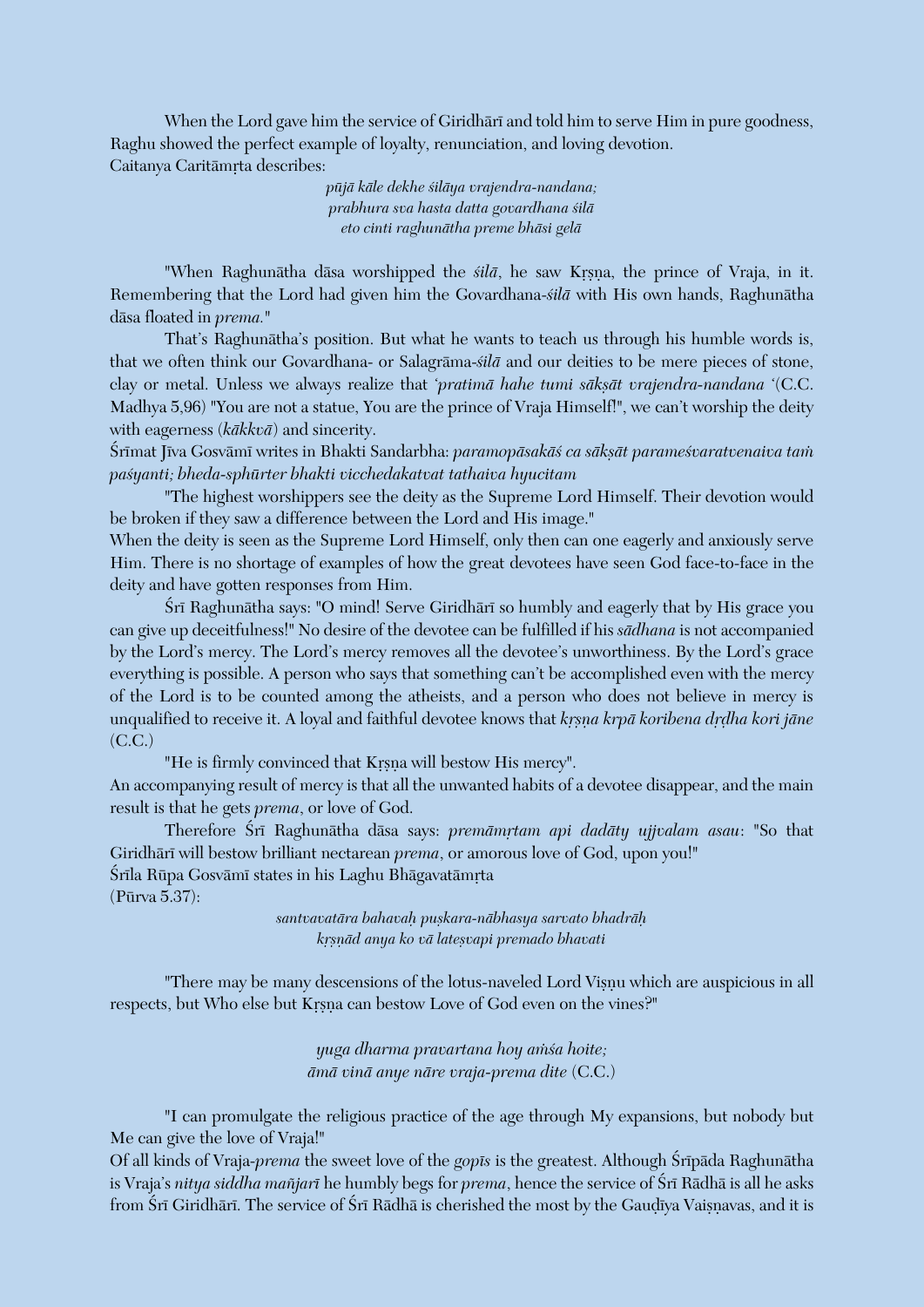their *upäsanä* (mode of worship). The Gosvämés are our example, therefore Däsa Gosvämé prays *yathä çré gändharvä bhajane vidhaye prerayati mäm*

"O mind! Worship Giridhārī so that He will engage me in Śrī Rādhikā's devotional service."

Śrīla Raghunātha dāsa is a *rādhā-snehādhika* devotee, who loves Rādhā more than Krsna. He worships Giridhäré so that He will offer him to Sré Rädhikä, and not for independent purposes. *ämära*   $\bar{i}$ svarī hon vrndāvanesvarī; tāra prāna-nātha boli bhaji giridhārī "My goddess is Rādhikā, the Queen of Vrndävana, and I worship Giridhäri because He is the Lord of Her life!" Śrī Giridhāri's service can't be supreme without the *bhajana* of Śrī Rādhā. The *rasikas* (transcendental connoisseurs) know this. Śrī Giridhārī therefore desires:

"Let them serve Me by serving Śrī Rādhā!"

How sweetly the Gaudiya Vaisnava  $\bar{a}c\bar{a}ryas$  pray to the lotus feet of the Divine Couple! Srīmat Rupa Gosvāmī prayed to Srī Krsna as follows in his 'Utkalikā Vallari' (19):

> *praëipatya bhavantam arthaye paçupälendra kumära käkubhiù vraja-yauvata-mauli-mälikä karuëä-pätram imaà janaà kuru*

"O prince of the cowherders! I offer my obeisances unto You and I eagerly pray to You: Please make me the object of the mercy of Sri Rādhikā, Who is the crowning garland of all the young girls of Vraja."

And to Śrī Rādhā he prays in the following verse:

*bhavatém abhivädya cäöubhir varam ürjeçvari varyam arthaye bhavadéyatayä kåpäà yathä mayi kuryad adhikäà bakäntakaù*

"O Goddess of the month of Kärtika! I praise You with flattering words and I beg the following boon from You: "May Śrī Krsna, knowing me to be Yours, give me more mercy!" Hence Śrīla Raghunätha anxiously prays to his own mind:

> *ohe mana! çuno tumi, e kartavya boli ämi, anugata jane krpā kori. dhari giri govardhane, rakñä koilo vraja jane, käku väkye bhajo giridhäré*

"O mind! Listen, I will tell you what your duty is. Worship Giridhari, who protected the people of Vraja by lifting Govardhana Hill, and who is very merciful to His submissive devotees, with pitiful flattering words".

> *monera dhrstatā yoto, dūra kori ari śata, nija premämåta kori däna çré rädhära bhajanete, päöhäibe nikuïjete, yugala kiçora hobe präëa*

"He will remove all the hundreds of shameless vices of the mind and will give you the nectar of love for Himself. He will send you into the *nikuñja* to serve Śrī Rādhā there, and thus the Yugala Kiśora will be your very life!"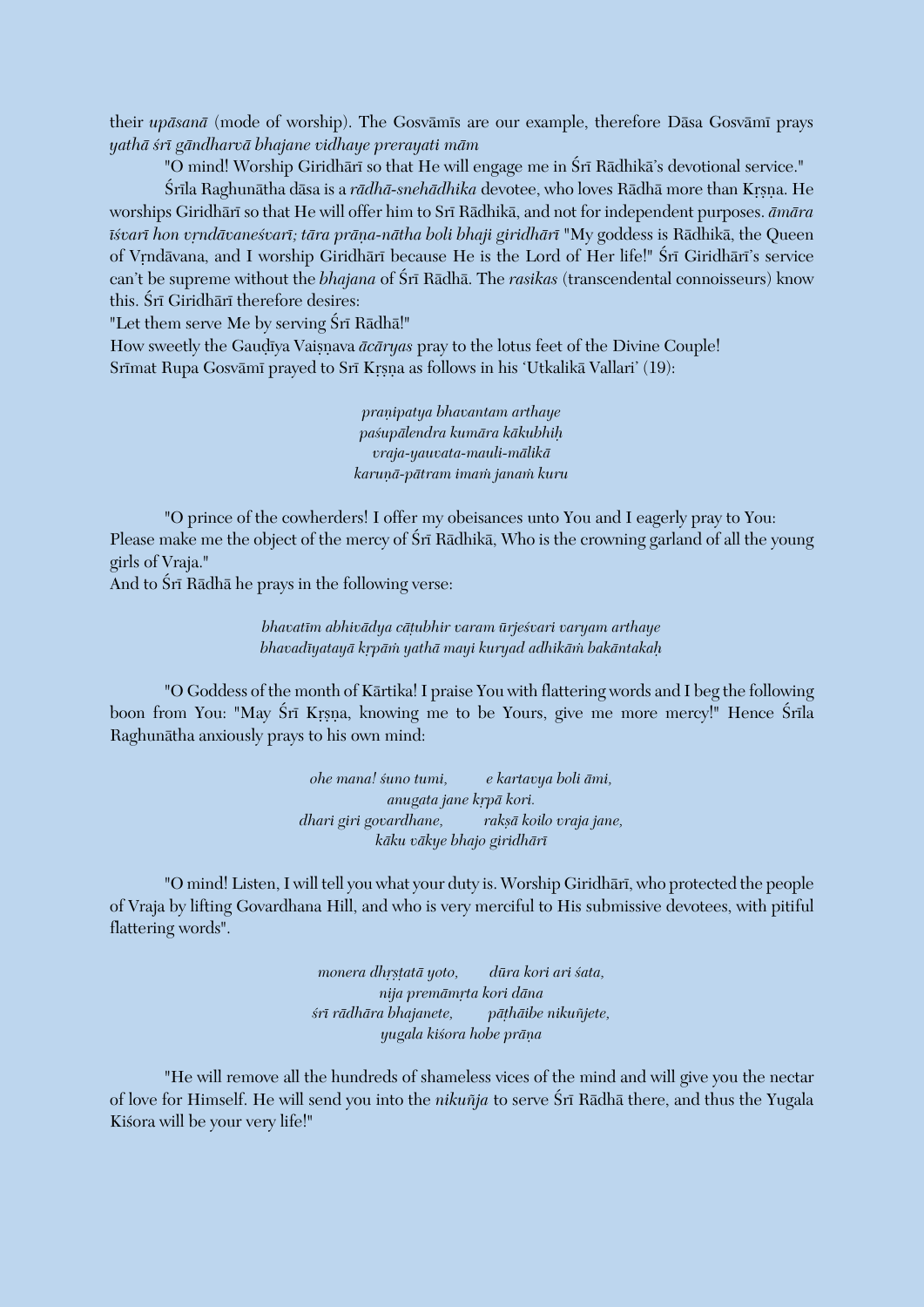#### *TEACHING NR. 9:*

## *mad-éçä-näthatve vraja-vipina-candraà vraja-vaneçvaréà tan-näthatve tad-atula-sakhétve tu lalitäm*  viśākhām śiksālī-vitarana-gurutve priyasaro*giréndrau tat-prekñä-lalita-ratidatve smara manaù*

*mad* - my;  $\overline{i}$ sa - queen; *nathatve* - as the Lord; *vraja* - of Vraja; *vipina* - the forest; *candram* - moon; *vraja-vaneçvaréà* - the queen of Vraja; *tan-näthatve* - His mistress; *tad* - Her; *atula* - matchless; *sakhétve* friendship; *tu* - but; *lalitām* - Lalitā; *viśākhām* - Viśākhā; *śikṣā* - instructing; *alī* - girlfriend; *vitaraṇa* - distributes; *gurutve* - as the teacher; *priya* - dear; *saraù* - lake; *giréndrau* - the king of mountains; *tat prekñä* - the sight; *lalita -* lovely; *rati* - love; *datve* - as the giver of; *smara* - remember; *manaù* - O mind!

**O** mind! Remember Srī Krsna, the moon of the Vraja-forests as the Lord of the **Queen of Våndävana, Rädhä. Remember Çré Rädhä as Çré Kåñëa's most beloved girl, Lalitä**  as Their matchless girlfriend, Visakha as the teacher of all the other girlfriends and Sri Rādhākunda and Girirāja Govardhana as the two places the mere sight of which bestows charming love of Śrī Rādhā and Krsna!

#### **Commentary:**

In this verse Srī Raghunātha paints a beautiful picture of a loving identification before the eyes of the *mädhuryopäsakas*, the practitioners of sweet amorous devotion on the pretext of instructing his own mind.

Causeless love for Krsna is called *prema* and this *prema* is the goal of devotional service to the Lord. Great devotees like Bhisma, Prahlāda, Uddhava and Nārada gave up their feelings of mineness towards everything else and established their one pointed feelings of mineness towards the lotus feet of the Lord. That is called *prema* in the Närada Païcarätra:

> *ananya mamatä viñëau mamatä prema saìgatä bhaktir ityucyate bhéñma prahlädoddhava näradaiù*

The feeling of mineness is based on a loyal relationship.

If there is no feeling of relationship there can be no feeling of mineness. In *çänta rasa* (the tranquil, or neutral sentiments for God) there can be no feelings of mineness towards the Lord. ç*äntera svabhäva - kåñëe mamatä gandha héna; paraà brahma-paramätma-jïäna pravéna* (C.C. Madhya 19)

"The nature of a *çänta*, or tranquil devotee is that he does not have any feeling of mine-ness towards Krsna. His main knowledge of Krsna lies in His Supreme (impersonal) *brahman*-aspect or His (localised) Paramätma (Supreme Self)-aspect."

These tranquil devotees are not only bereft of a feeling of 'mineness', they are also thought of as being unable to say *'tadīya* (I am His)'. They only worship the *svarūpa* (Krsna's philosophical, constitutional aspect).

#### *kevala svarüpa jïäna hoy çänta-rase* (C.C.)

*šānta rase svarūpa buddhye krsnaika nisthatā* etc. *brahmānanda* is light and liquid, whereas the bliss of devotion to God (*éçvaramaya sukha*) is heavy and intense. Whatever Éçvara-bliss the *çänta*devotees experience is the bliss of the Lord's constitution. They can't experience the sweetnessmixed-with-majesty or the pure sweetness that other devotees experience. Śrīla Rūpa Gosvāmī teaches: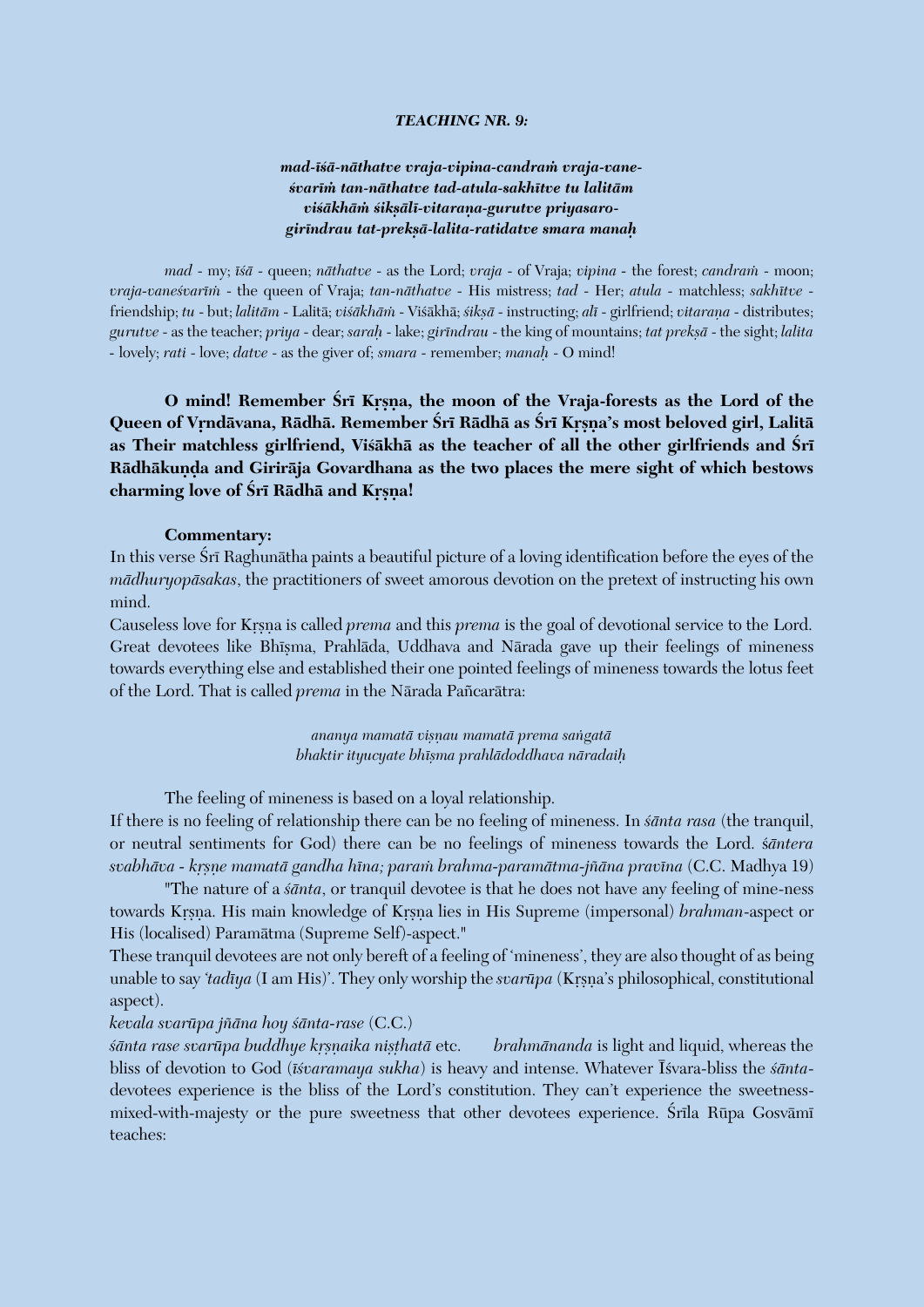#### *taträpéça svarüpänubhavasyevoru hetutä däsädivan manojïatva léläder na tathä matä*

*(Bhakti Rasämåta Sindhu 3.1.6)*

"Although the *çänta*-devotees do experience the bliss of the Personality of Godhead in the form of His *svarüpa* (knowledge of God's constitutional position), they don't experience the attractiveness (beauty and tenderness) of His pastimes (such as lifting Govardhana Hill) as the other devotees, like His servants, do."

The *santa*-devotees consider themselves blessed simply by seeing the Lord (without entering into His sweet pastimes). This is because they are bereft of any feelings of mineness towards the Lord.

For this reason Śrī Jīva Gosvāmī calls them 'marginal devotees' and their devotion 'marginal devotion'.

Anyone who attains one of the four relations of servanthood, friendship, parenthood or consorthood with the Lord will attain a certain feeling of mineness towards Him. Among these four there is a certain distinction between higher and lower, culminating in the amorous relationship.

> $p\bar{u}rva p\bar{u}rva rasera guna pare pare hoy;$ *dui-tina gaëane païca paryanta bäòhaya* guņādhikye svādādhikya bāḍhe prati rase;  $s\bar{a}$ nta dāsya sakhya vātsalyera guņa mādhurete boise  $\bar{a}$ kāśādira guna yeno para para bhūte; *dui-tina krame bādhe pañca prthivīte*  $paripūrna krsna prāpti ei premā hoite;$ *ei premera vaça kåñëa - kohe bhägavate*

> > (Caitanya Caritāmrta, Madhya 8)

"There is a gradual order of improvement from one *rasa* to the other. In each subsequent *rasa* there is one quality more than in the preceeding one, counting from one up to five. As the qualities increase, so the taste also increases. Therefore the qualities of tranquility, servanthood, friendship, and parenthood are all present in amorous love. The qualities in the five gross material elements (sky, air, fire, water and earth) increase one after the other by a gradual process of one, two, three, four, until finally, in the element earth, all five qualities are manifest. Full attainment of Krsna is achieved through *premā*, and **Śrīmad Bhāgavata says that Krsna is captivated by this** *prema*."

Although the amorous *rasa* is also present in Krsna's Queens in Dvārakā, the full manifestation of amorous love can only be witnessed in the Vraja*-gopés*. There is no hesitation and no reduction in the purely sweet love of Vraja.

By the mercy of Śrī Caitanya Mahāprabhu and the Gaudīya Vaisnava *ācāryas* the highest kind of amorous love for Krsna, called *mañjarī-bhāva*, became relishable especially for the people of the present age of quarrel.

Śrīpād Sanātana, Śrī Rūpa, Śrī Raghunātha dāsa and Śrī Jīva Gosvāmī are the great handicraftsmen of Vraja-*rasa*.

Just as goldsmiths make necklaces, bangles and earrings, etc., from one single material - gold -, similarly, by Śrīman Mahāprabhu's grace, the *ācāryas* have made wonderful ornaments of *rasika* poetry which was revealed within their hearts, and which was made of the 'ingredient' *śrngāra rasa* (erotic flavours).

Here Śrīla Raghunātha Dāsa Gosvāmī is hinting at the great gift of Srīman Mahāprabhu, which had not been given for a long time: *maïjaré bhäva*.

This is the self-identification the practicing devotees desire for themselves.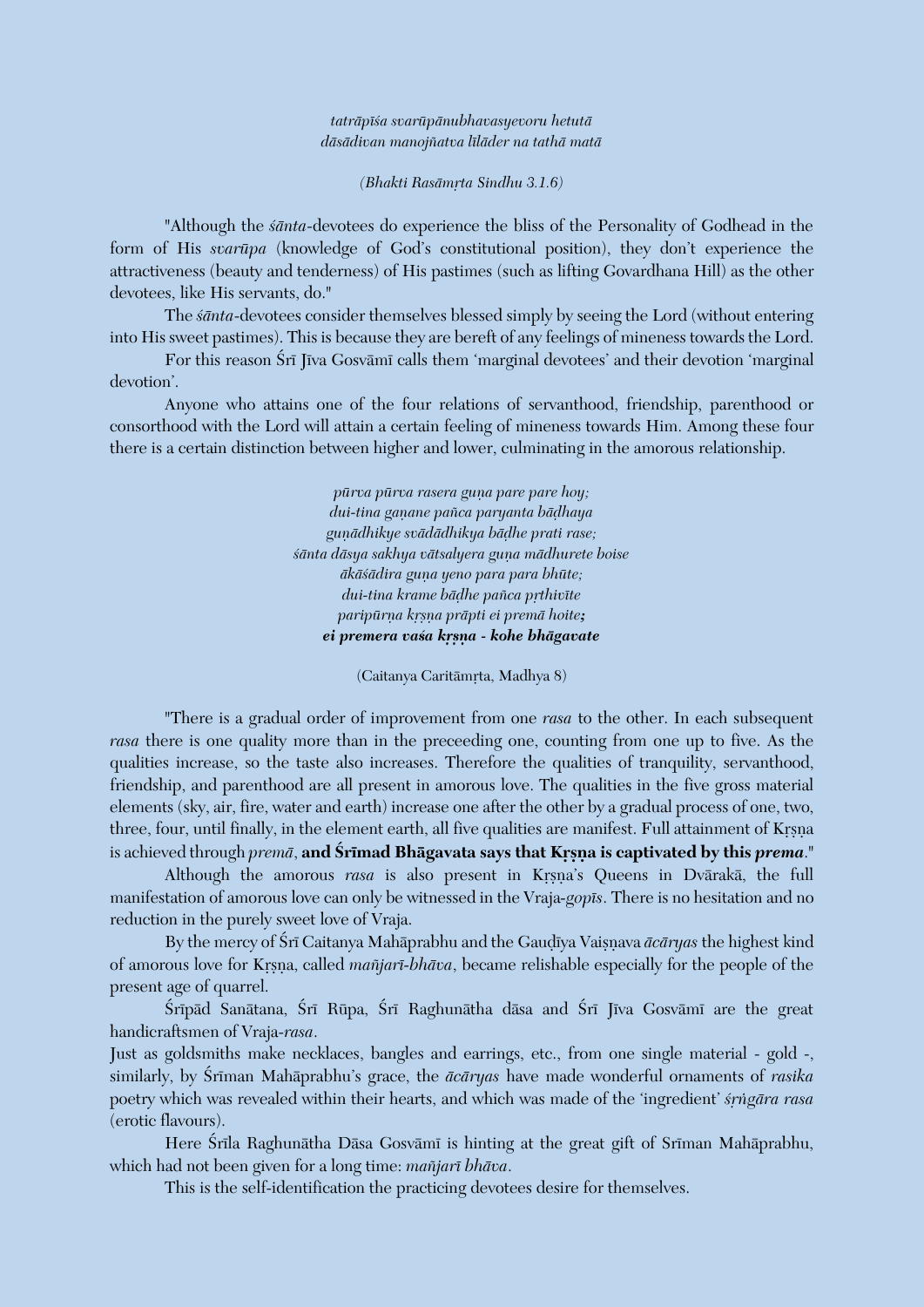First of all he says: *mad īśā nāthatva vraja vipina candram*:

"O mind! Remember the moon of the Vraja-forest (Krsna) as the Lord of my Isvari (mistress) Śrī Rädhä!"

How much nectar of love is there in that one word '*mad isa*' which Sri Raghunatha uses here! How much intense love can be relished in that word!

*ämära éçvaré hon våndävaneçvaré; tära präëanätha boli bhaji giridhäré*: "My Éçvaré is Rädhikä, the Queen of Vrndävana! I worship Giridhäri, knowing that He is the Lord of Her life!" The  $\bar{a}c\bar{a}ryas$ experienced this and preached it. The more the practicing devotees manage to recognise themselves as Śrī Rādhikā's maidservants and manage to give up their bodily consciousness, becoming absorbed in identification as **Rädhä's** *däsé* **at every moment**, the more transcendental jewels they will find.

There is nothing more sweet and relishable than being absorbed in *svarūpāvesa*, absorption in one's transcendental identity. *Mäyä* will stay far away from him whose heart is absorbed in relishing these transcendental flavours.

The *sādhaka* will be blessed when he can relish the flavour of Śrī-Śrī Rādhā-Mādhava's forms, qualities, pastimes, and devotional service. Then he will experience something of the taste of this single word *mad īśā*.

Śrī Raghunātha instructs his own mind to meditate on Śyāmasundara, the moon of Vrndāvana, calling Him the Lord of his *éçvaré* Rädhä's life. First Rädhä, then Çyäma! After introducing herself to Śrī Rādhā and attaining Her service, the maidservant of Rādhā introduces herself to Śyāmasundara. Only then will she attain the service of the Lord of *éçvaré* Rädhä's life - not independently!

There is no comparison to Śrīla Raghunātha dāsa's *rādhā nisthā* (loyalty to Rādhā)! He desires nothing else but the intimate service of Śrī Rādhā, the reader will experience that again and again in this 'Stavāvalī'-compilation.

The word *vraja-vipina-candra* means that the hearts of the people of Vraja are like Cakorabirds which are always absorbed in relishing the nectar oozing from the Krsna-moon, such as His form, qualities, pastimes and love, but the hearts of Śrī Rādhā's maidservants are blessed like Cakorī-(female) birds which relish the nectar of the moon of Vraja's forest through the savour of Śrī Rādhā not independently!

Again, he instructs his mind to remember Vrndävanesvari Rädhä as the beloved of Krsna's heart: *vrndavāneśvarīm tan nāthatve*.

Although there are innumerable beautiful girls in Vraja who are qualified and full of love for Krsna, still Krsna's heart and mind are always controlled by Śrī Rādhā. Only She has the full Mādana Mahā Bhāva and only She can fully control Krsna, Who is the very form of full transcendental bliss. They are absorbed in the sweetness of Each other's forms and qualities etc. and They both desire that Their mutual love will increase at every moment.

Śrīpāda Prabodhānanda Sarasvatī has written:

*tvayi çyäme nitya praëayini vidagdhe rasa nidhau priye bhüyo bhüyaù sudåòha mati rägo bhavatu me iti presthenokta ramana mama citte tava vaco vadantéti smera mama manasi rädhä vilasatu*

*(Rädhä Rasa Sudhänidhi 150)*

"May Śrī Rādhā, Who smiles as She tells Her lover: 'These words of Yours are also on My mind!', after He told Her: 'O Syame! O Eternally beloved, clever girl! O dearest One!' May My mind always be firmly attached to the ocean of Your *rasa*!"

Then again, Däsa Gosvämé says: *tad atula sakhétve tu lalitäm*: "O mind! Remember Lalitä as Śrī Rādhā's incomparable girlfriend." Śrī Lalitā is the chief of Śrī Rādhā's eight girlfriends, therefore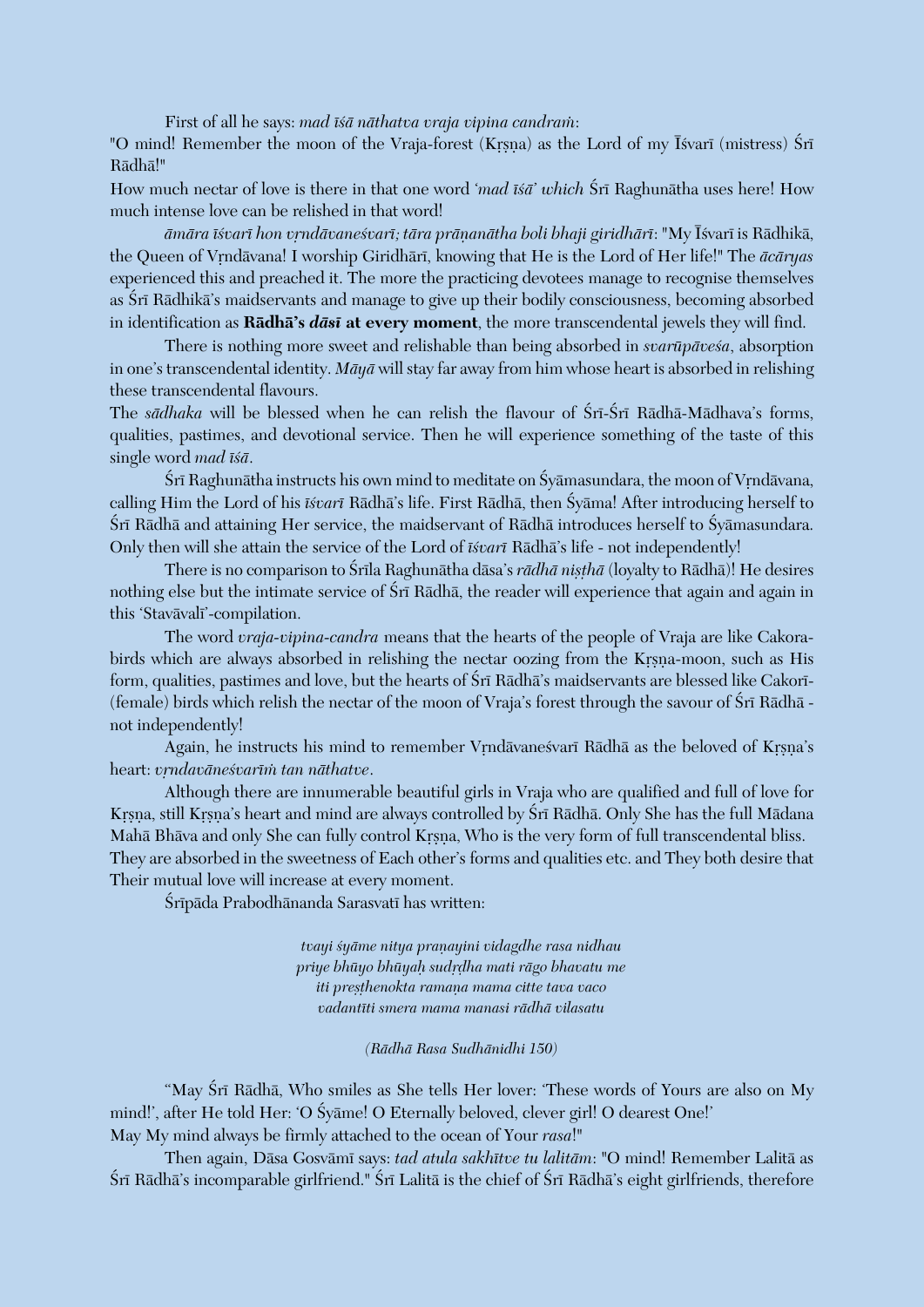no one can compare to her in beauty, qualities and love. She's respected by all the *sakhés*, and she leads all the *mañjarīs* in their service to the Yugala Kisora. Śrīla Narottama Dāsa has sung:

> *lalitä kobe more, véjana deoyabo, véjabo märuta mande çrama-jala sakala, miöabo duhuì kalevara, herabo parama änande*

"When will Lalitä allow me to fan the Yugala, giving Them a cool breeze which will remove the sweatdrops of fatigue from Their bodies? I will be most blissful to see Them then!"

> *lalitā ādeśa pāiyā, caraņa sevibo yāiyā*, *priya sakhé saìge harïa mone* duhun dātā *śiromaņi,* ati dīna more jāni, *nikaöe caraëe dibe däne*

"Receiving Lalitä's order I will blissfully go to serve Their lotus feet with my dear girlfriends. Rādhā-Krsna are the crown jewels of donors. They know that I'm very fallen and They grant me a place at Their lotus feet."

Then *višākhām śik*șāli *vitaraņa gurutve*: "Remember Višākhā as the instructing teacher in the service of the Divine Couple".

In his *siddha-svarūpa* Śrīla Raghunātha dāsa Gosvāmī is in the *gaņa* (party) of Śrī Viśākhā. When his heart was breaking out of separation from Śrī Rādhikā, Śrī Raghunātha was praying to Viśākhā's lotus feet to save his life:

> *kñaëam api tava saìgaà na tyajed eva devé tvam asi sama-vayas tan narma-bhümir yad asyäù iti sumukhi viçäkhe darçayitvä mad éçäà mama viraha hatāyāh prāna-raksām kurusva*

> > *(Viläpa Kusumäïjali 99)*

"O fair-faced Viçäkhe! My Queen will not leave your company for even a moment! Because You are of the same age you are the realm of Her joking pastimes. Please save my life from the affliction of separation and show me my mistress!"

In his Sva Sankalpa Prakāsa stotram, Śrīpāda offers the following prayers to his/her siksā guru Viçäkhä-*sakhé* for teaching her various kinds of expertise in the service of the Divine Pair, which is full of *madhura rasa*:

> *mudä vaidagdhyäntar lalita nava karpüra milana sphuran nänä narmotkara madhura mädhvéka racane* sa-garva*in gāndharvā giridhara krte prema viva*sā *viśākhām me śikṣām vitaratu gurus tad yuga sakhī* (4)

"May the teacher Viçäkhä, the dear friend who is overwhelmed by love for Gändharvä and Giridhārī, joyfully and proudly teach me the art of preparing for Their pleasure the sweet Mādhvīkanectar of different joking words mixed with the fresh camphor of elegant cleverness!"

> kuhū kanthī kanthād api kamana-kanthī mayi punar  $v$ *iśākhā gānasyāpi ca rucira śikṣāṁ pranayatu*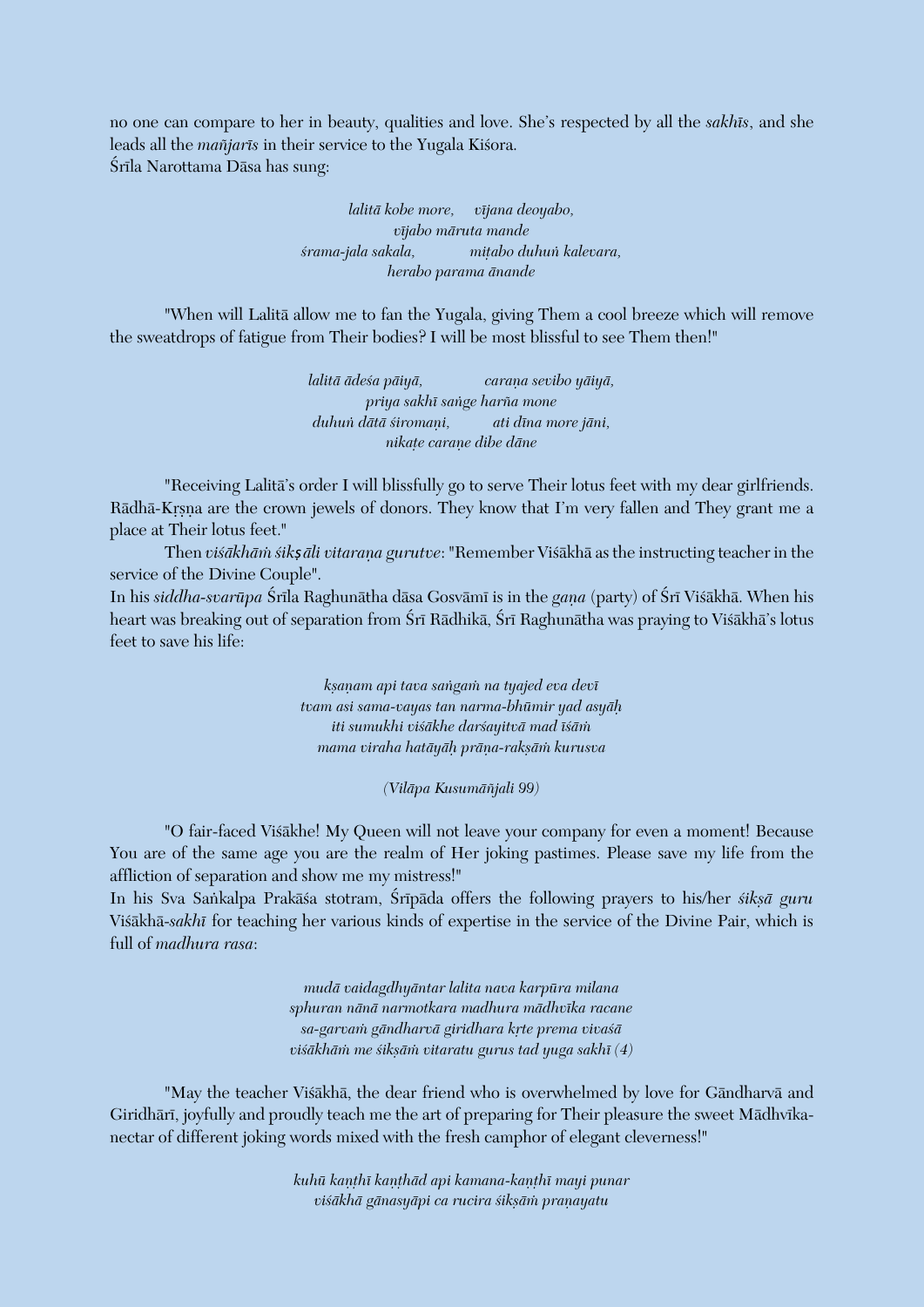*yathähaà tenaitad yuva yugalam ulläsya sa-gaëäl labhe räse tasmän maëi padaka härän iha muhuù (5)*

"I pray that Viçäkhä, whose voice is sweeter than the cuckoos', will teach me the art of beautiful singing, with which I can please the youthful Couple and Their girlfriends during the Räsadance and I will continually get jewelled medals and gold from Them as rewards."

Finally Çré Raghunätha says: *priya saro giréndrau tat prekñä lalita rati-datve smara manaù* "O mind! Remember my beloved Rādhākunda and Giri-Govardhana as the bestowers of the *darsana* of and the lovely attraction to Rādhā-Krsna!"

Śrī Rādhākunda is very dear to Śrī Rādhārānī, therefore it is also very dear to Śyāmasundara, namely as dear as Śrī Rādhā Herself is. Realizing this secret Śrī Raghunātha declares his one-pointed fixation in living near this crown jewel of Vraja-bhūmi, Śrī Rādhākunda:

> *sva kuëòaà tava loläkñi sa-priyäyäù sadäspadam atraiva mama saàväsa ihaiva mama saàsthiti*

> > *(Viläpa Kusumäïjali 97)*

"O Lolākṣi (restless eyed girl)! Your lake is always the dwelling place of You and Your Beloved. Only here I will live and here alone I will stay!"

Because Śrī Rādhākunda is so dear to the Divine Pair it can bestow Their *darśana* and the tender love for Their lotus feet upon him.

Śrī Rāghunātha dāsa has described that in his 'Vilāpa Kusumāñjali' (15):

*yadä tava sarovaraà sarasa bhåìga saìghollasat saroruha kulojjvalaà madhura väri sampüritam* sphutat sarasijākṣi he nayana-yugma sākṣād vabhau *tadaiva mama lälasäjani tavaiva däsye rase*

"O blooming lotus-eyed girl (Rādhe)! When my eyes directly saw Your pond (Rādhākuṇḍa), which is filled with sweet water and lotus flowers surrounded by blissfully humming bees, then I really got the desire to taste the nectar of Your service!" Therefore he also prayed to Rādhākunda for the darśana of Rādhārānī:

> *he çré sarovara sadä tvayi sä mad éçä preñöhena särdham iha khelati käma raìgaiù tvaà cet priyät priyam atéva tayor iti mäà hä darçayädya kåpayä mama jévitaà täm*

> > *(Viläpa Kusumäïjali 98)*

"O beautiful lake (Śrī Rādhākuņda)! My mistress always plays erotic games in you with Her beloved Krsna. If you are dearer to Them than the dearest, then please show me my mistress, Who is my very life!"

There's no comparison to Śrī Raghunātha dāsa's devotion to Girirāja Govardhana. At the base of Śrī Girirāja lie Śrī Rādhākunda and Śyāmakunda. Śrī Raghunātha dāsa Gosvāmī lived at the base of Giriräja for the fulfillment of his desire to see and love the lotus feet of the Divine Couple and he offered the following prayer:

> *pramada madana léläù kandare kandare te racayati nava yünor dvandvam asminn amandam*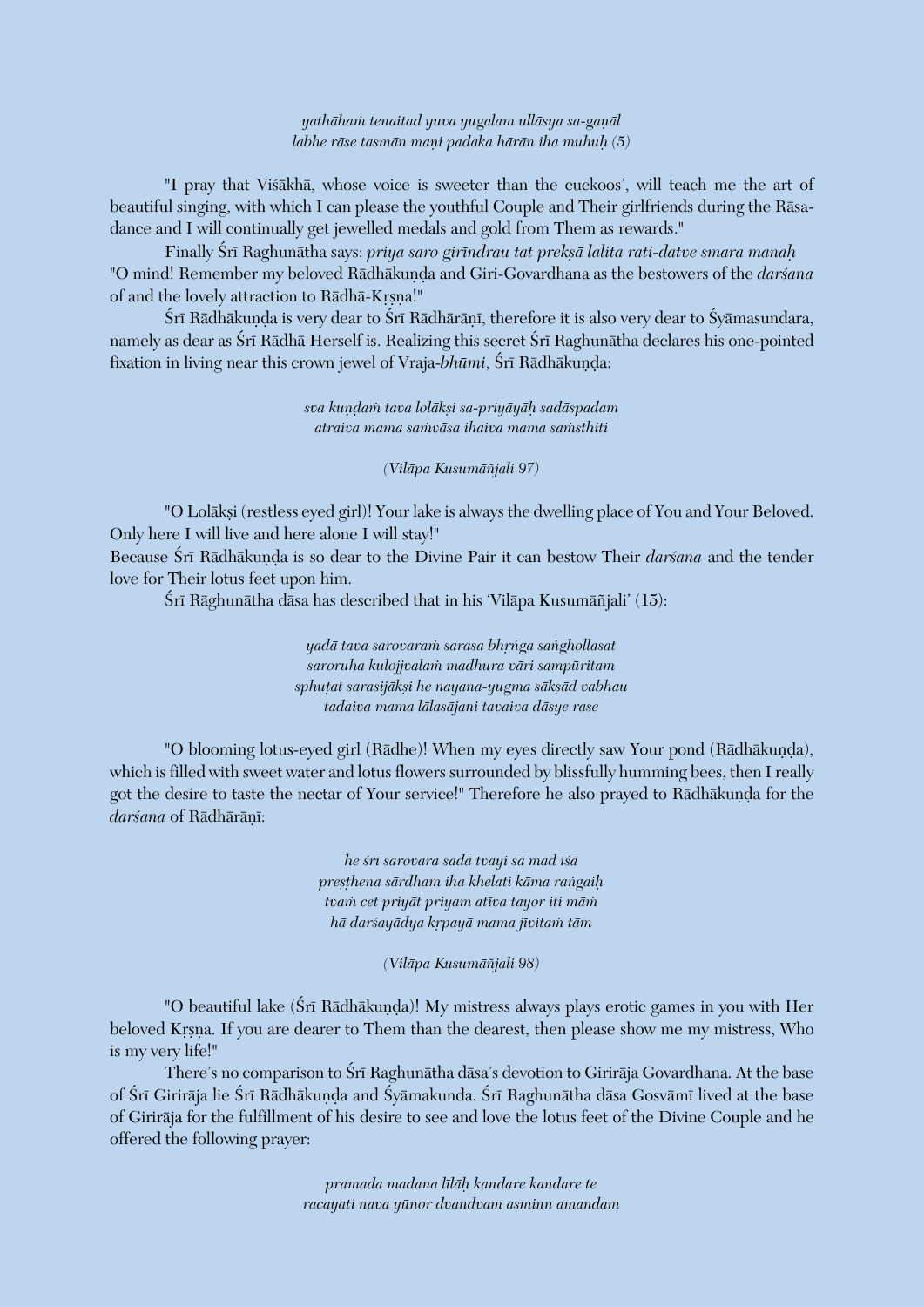*iti kila kalanärthaà lagnakas tad dvayor me nija nikaöa niväsa dehi govardhana tvam*

*(Govardhana Väsa Prärthana Dasakam 2)*

"O Govardhana! The youthful couple Rādhā-Krsna play passionate erotic pastimes in your every cave and I became very eager to witness them. Please allow me to live close to you and thus bless me!"

Śrī Raghunātha prays to his mind:

*he mana! tomāre boli, smarana niyamāvali, mad éçvaré våndävaneçvaré*  $t\bar{a}$ ra prāņeśvara jāni, rasikendra cūdāmaņi, *bhajo tumi giri-varadhäré*

"O mind! I tell you what to remember:

"Know that the crown jewel of relishers, Girivaradhari, is the Lord of the life of my mistress Vrndāvanesvarī's. Worship Him like that!"

> *çré kåñëera priyatamä, çiro-ratna vraja-rämä,*  $ei$ *jñāne vrndāvaneśvarī anuräge nitya nava, rädhä pada koka-nada, bhajo mana! e minati kori!*

"Know that Vrndāvanesvarī Rādhā, the crown jewel of all Vraja-*gopīs*, is Śrī Krsna's dear most beloved. O mind, I humbly pray to you: Worship the ruddy lotus feet of this Rädhikä with ever-fresh passionate love!"

> *präëa çakhé çré rädhära, atula mahimä yära, sakhé çreñöha lalitä smaraëe çikñä guru rüpe jäni, viçäkhäya smaro tumi, anugata rasäla bhajane*

"Remember the best of *sakhūs*, Lalitā, as Śrī Rādhā's heart's friend, whose glories are matchless, and remember Viçäkhä as the instructing *guru* of all the *gopés*, while performing luscious *bhajana* in allegiance to her!"

> rādhākunda govardhane, smaro mana rātri dine, *daraçana rati däna tare smaraëete kåpä dhärä, prema mandäkiné pärä, uthalibe hådi päräväre*

"O mind! Remember Rādhākuņḍa and Govardhana day and night for they bestow the *darśana* of and love for the Divine Couple upon you! The ocean of your heart then will swell as the nectarean Gangā-stream of *prema* enters into it, brought down by Their mercy on the strength of your *smarana*."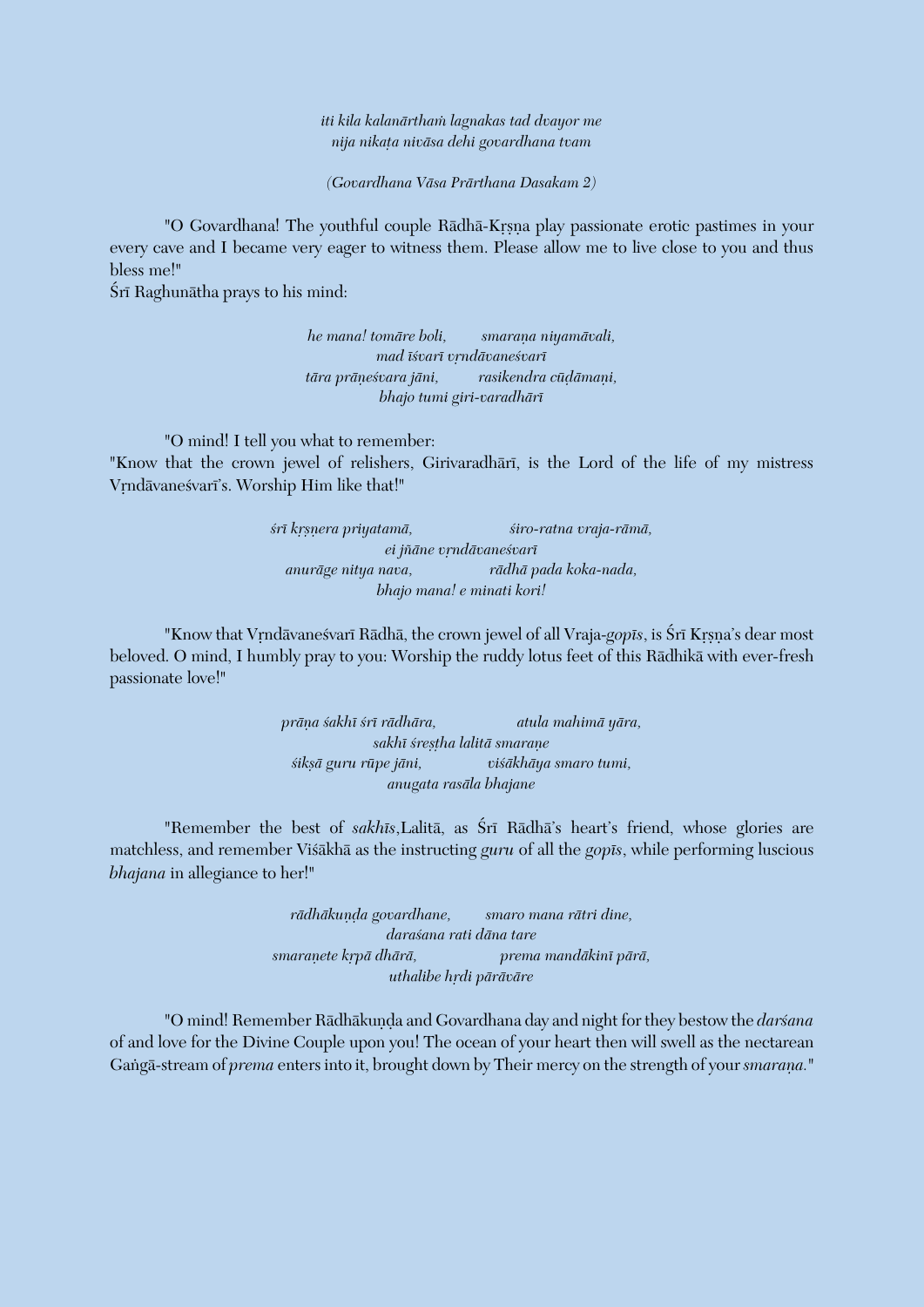#### *TEACHING NR. 10:*

## *ratià gauré-léle api tapati saundarya-kiraëaiù çacé-lakñmé-satyäù paribhavati saubhägya-valanaiù vaçékäraiç candrävali-mukha-navéna-vraja-satéù kñipaty äräd yä täà hari-dayita-rädhäà bhaja manaù*

*ratim* - Rati; *gaurīm* - Gaurī; *līle* - Līlā; *api* - even; *tapati* - burns; *saundarya* - of beauty; *kiranaih* - with the rays; ç*acé* - Çacé; *lakñmé* - Lakñmé; *satyäù* - Satyabhämä; *paribhavati* - defeats; *saubhägya* - fortune; *balanaiù* - with the strength; *vaçékäraiù* - controls; *candrävali* - Candrävalé; *mukha* - headed by; *navéna* - youthful; *vraja satīḥ* - chaste girls of Vraja; *kṣipati* - throws; *ārād* - far away; *yā* - who ; *tām* - Her; *hari dayita* - dear to Hari; *rädhäà* - Rädhä; *bhaja* - worship; *manaù* - O mind!

**O mind! Remember Haripriyā Rādhā, Who burns Rati, Gaurī and Līlā with the** scorching rays of Her beauty, Who defeats Saci, Lakṣmī and Satyabhāmā with the force of Her good fortune, and Who casts the young girls of Vraja, like Candrāvalī, far away with Her ability to control **Śrī Kr**șna!

#### **Commentary:**

In the previous verse Śrī Raghunātha revealed his preference for Śrī Rādhā (*rādhā-snehādhika prīti*) on the pretext of instructing his own mind. The devotees who practice *maïjaré-bhäva* mainly worship Śrī Rādhārānī, and their worship of Śrī Krsna is a concomitant factor.

The *mañjarīs* have given their lives to Śrī Rādhā; without Rādhā their world is dark.

*tavaiväsmi tavaiväsmi na jévämi tvayä vinä* (Viläpa Kusumäïjali)

"Hä Rädhe! I am Yours, I am Yours! I can't live without You!" This is the main anthem of those who practice *maïjaré bhäva*!

In this verse Śrī Raghunātha instructs his mind:

*hari-dayita rädhäà bhaja manaù*

"O mind! Worship Hari's beloved, Rädhä!"

Without love no one can become dear to Krsna. In Bhagavad Gītā Krsna tells Śrī Arjuna: *yo mad bhaktaù sa me priya*

"He who is My devotee is dear to Me."

There are four different gradations of love of God:

*aëu* (atomic), *äpekñika nyünädhika-maya* (more or less), *mahän* (great), and *parama mahän* (topmost).

Ordinary devotees have an *anu*, or atomic fraction of love for God, and they are just slightly dear to Krsna. Devotees like Närada have more or less love and they are more dear to Krsna than the first group. The people of Vraja like Subala, Nanda-Yaçodä, Lalitä and the eight *sakhés*, have great love for Krsna and Krsna also has great love for them.

Only Śrī Vrsabhānu-nandinī has the greatest love for Krsna, and She is also most dear to Him.

Śrīla Raghunātha dāsa Gosvāmī's written examples of Rādhā and Krsna's mutual love are incomparable!

> *govindänaìga räjéve bhänu çrér värñabhänavé kåñëa håt kumudolläse sudhäkara kara sthitiù*

"As the daughter of Vrsabhānu She is the beautiful sun that shines on the lotus flower of Govinda's erotic desire, and She is the ambrosial moon which casts its rays on the Krsna-lily and thus delights it".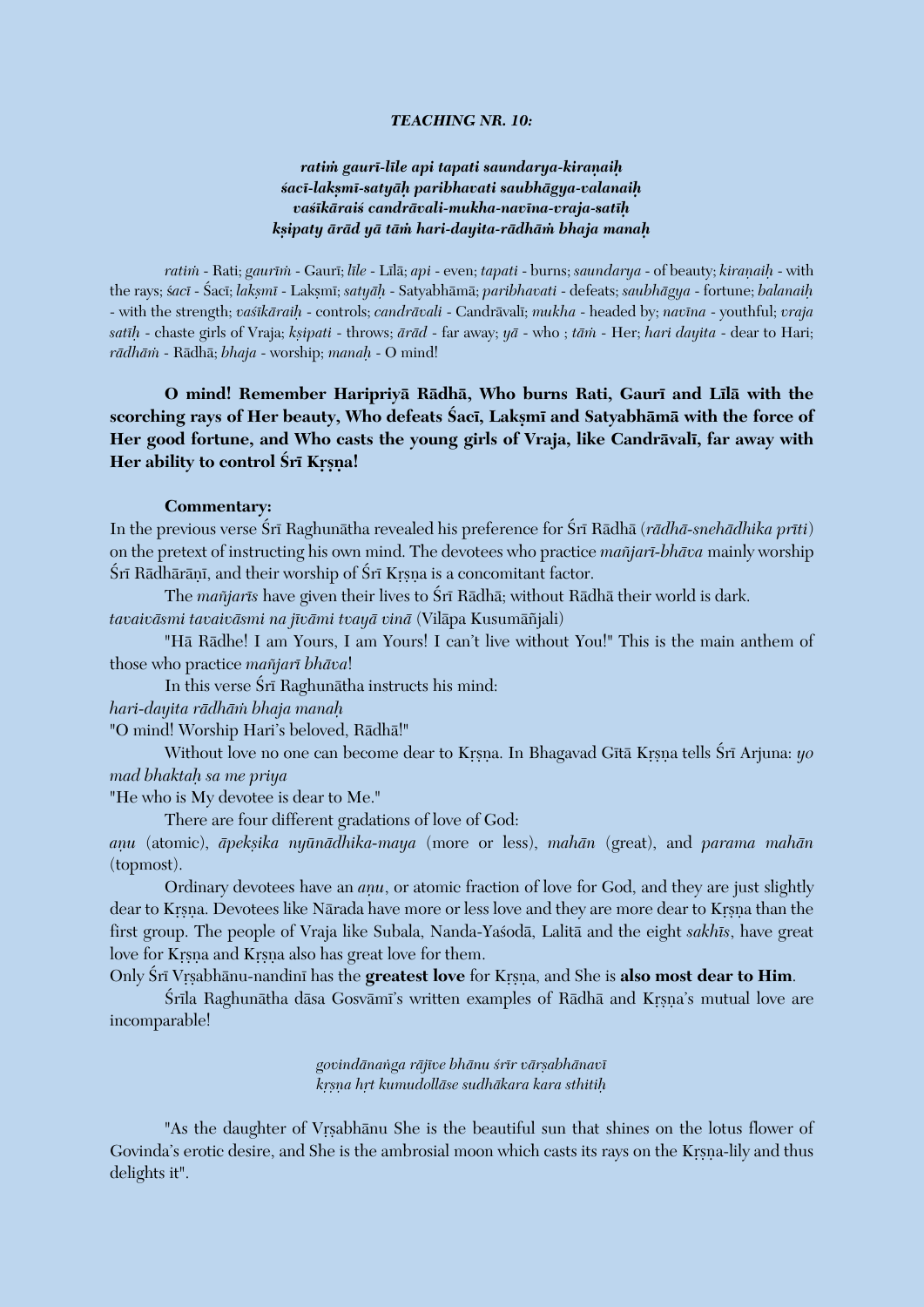*kåñëa mänasa haàsasya mänasé sarasé varä kåñëa cätaka jévätu navämbhoda payaù çrutiù*

"She is the great Mānasa Sarovara where the swan of Krsna's mind flies and She is the shower from the fresh monsoon cloud which gives life to the Cātaka-bird named Krsna".

> *mukunda matta mätaìga vihäräpära dérghikä kåñëa präëa mahä ména khelanänanda väridhiù*

"She is the endless lake of enjoyment for the mad elephant Mukunda and She is the ocean of bliss where the great fish of Krsna's life-airs plays".

> *kåñëa maïjula täpiïche vilasat svarëa yüthikä govinda navya päthode sthira vidyul latädbhutä*

"She shines like a golden Yūthikā-vine on the lovely Tamāla-tree named Krsna and She is a wonderful steady lightning-vine on the fresh Govinda-raincloud".

> *gréñme govinda sarväìge candra candana candrikä çéte çyäma çubhäìgeñu péta paööa lasat paöé*

"In the summer She is soothing sandal paste, camphor and moonlight on all of Govinda's limbs and in the winter She is a beautiful yellow silken garment which covers Syama's auspicious limbs".

> *madhau krsņa tarūllāse madhu śrīr madhurākŗtiḥ mañju mallāra rāga śrīh prāvrsi śyāma harsinī*

"In the spring She is the vernal goddess of fortune that delights the Krsna-tree with Her sweet form, and during the monsoon She delights Çyäma with the beautiful Mallära räga".

> *åtau çaradi räsaika rasikendram iha sphuöam varétuà hanta räsa-çrér viharanté sakhé-çritä*

"Aha! In the autumn She clearly accepts the only enjoyer of the Rasa-dance (Sri Krsna) as Her husband and then enjoys the Rāsa-dance with Him and Her girlfriends as the Rāsa-Šrī, the goddess of fortune of the Räsa-dance!"

> *hemante smara yuddhärtham aöantaà räja-nandanam* paurușena parājetum jaya-*śrīr mūrti dhāriņī (Viçäkhänandada Stotram 51-62)*

"In the Hemanta-season She wanders around with the prince (of Vraja) for the sake of an erotic battle and then She defeats Him with masculine power, assuming the form of the goddess of victory".

Such examples that show the people of the world how Śrī Rādhā is Hari Priyā are very rare in this world.

Supernatural things are simply beyond the grasp of any earthly comparison. (An effort has been made, though, to explain this to the external world in this way)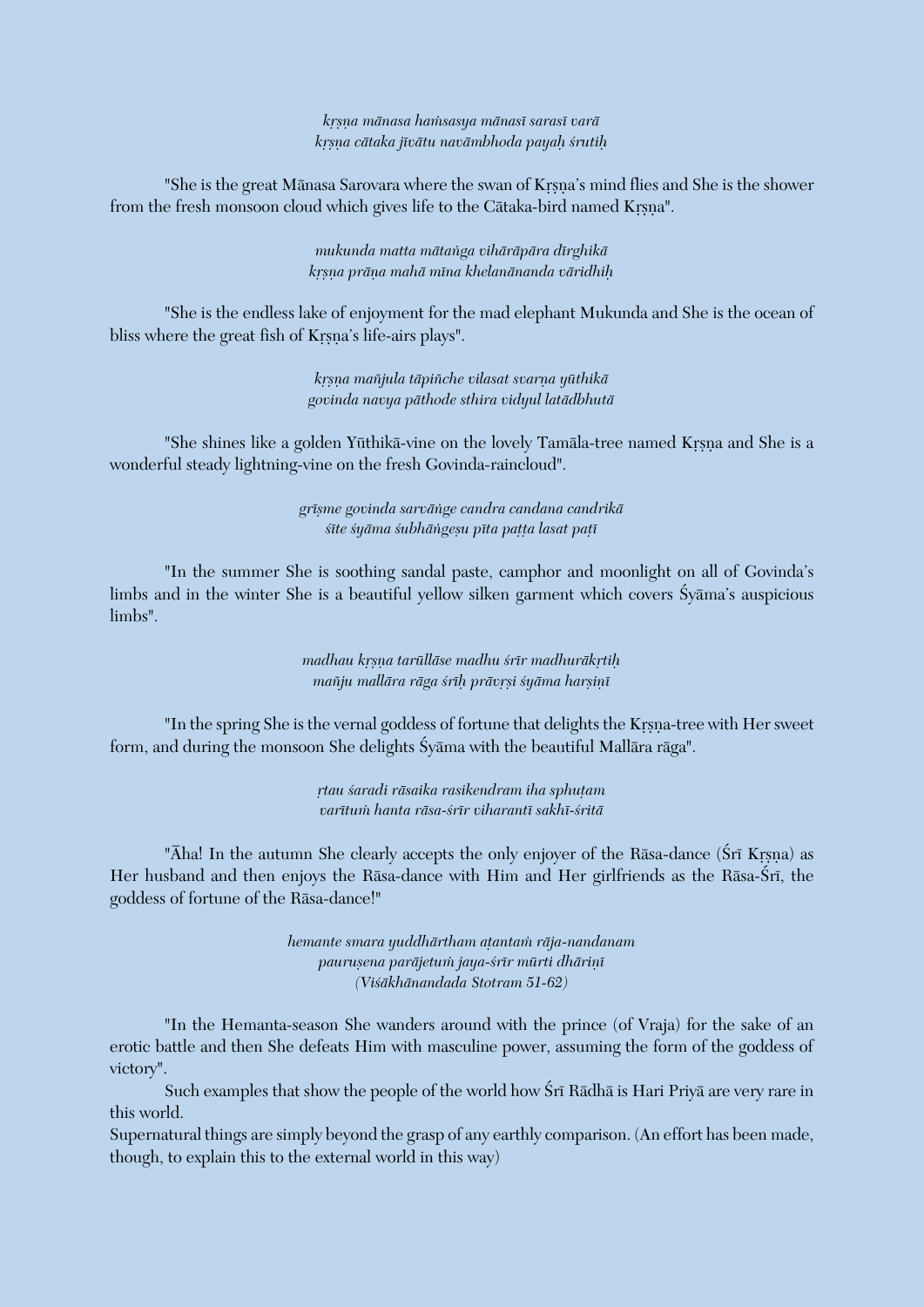Actually Rādhā and Krsna are One Self in two bodies, like one blue and one golden lotus on a single stem in a lake of love. Because of Their love They became non different in such a way that one can't even say anymore that "Rādhā is Krsna's" and "Krsna is Rādhā's".

The great poet Karnapura wrote:

*preyäàs te'haà tvam api ca mama preyaséti pravädas tvaà me präëä aham api taväsméti hanta praläpaù tvaà me te syäm aham iti ca yat tac ca no sädhu rädhe vyähäre nau na hi samucito yusmad asmat prayogaù*

#### *(Alaìkära Kaustubha 5.34)*

"Ayi Rädhe! It is simply hearsay when one says that I am Your beloved and You are My lover. One simply raves by saying that I am Your life and You are Mine. It is also not good to say that You are Mine and I am Yours, because such words indicate a difference. It is not proper to speak about Us in terms of You and Me."

(Śrīla Rāmānanda Rāya sang: *nā so ramana nā hām ramanī; duhun mana manobhava peśala*  $j\bar{a}ni$ , Caitanya Caritāmrta):

"He is not the lover and I am not the beloved. I know Their minds were squashed by Cupid." Because of Their great love it is as if Their minds and hearts have merged with each other.

Śrī Raghunātha dāsa says: "O mind! Worship Krsna's beloved, Śrī Rādhā!". One may ask here: Why does Śrī Raghunātha, being a Yugala-upāsaka (worshiper of Rādhā-Krṣṇa), worship only Śrī Rädhä?

Śrīmat Sanātana Gosvāmī provides the answer in his Brhad Bhāgavatāmrta (2.7.11):

*çré rädhäjïä pratipälanenaiva çré kåñëasya vaçékaraëät svayam evädhikädhika tat saìga sukha saàsiddher iti dik:*

"By serving Rādhā or following Her order, Śrī Krsna is more easily captured than when one serves Him directly, and the bliss of His company automatically becomes more and more available."

In Viśākhānandada Stotram (131) Śrī Raghunātha dāsa writes:

*bhajämi rädhäm aravinda-netraà smarämi rädhäà madhura smitäsyäm vadämi rädhäà karuëä bharärdraà tato mamänyästi gatir na käpi*

"I worship Rädhä, Who has lotus like eyes, I remember Rädhä, who has a sweetly smiling face, and I speak of Rädhä, Who is melting of compassion. In this way there is no other goal for me".

While Śrī Raghunātha speaks about Śrī Rādhā's worship his mind becomes absorbed in Rādhā's sweetness and he expresses his experience by saying: *ratim gaurī līle api tapati saundarya* $kiranaih$ 

"With the rays of Her beauty She's scorching Cupid's spouse Rati, Lord Śiva's spouse Gauri and the presiding goddess of the *līlā-śakti* (play-power) Līlā-devī."

The experience of Śrī Rādhā lies within *prema. premera svarūpa deha prema vibhāvita* (C.C.) "Her body is made of *prema* and Her constitution consists entirely of *prema*."

Without practicing devotion with love one can't experience Sri Radha's sweetness. If, by Her grace, one can experience one drop of the ocean of Rädhikä's self-manifest sweetness in one's heart, that is illuminated by *viçuddha sattva* (transcendence), then one can understand it. The ray of beauty that is described here is is not a ray of material light, it is the light of the quintessence of *prema, mahä bhäva*. This ray pleases the eyes - it doesn't dazzle them!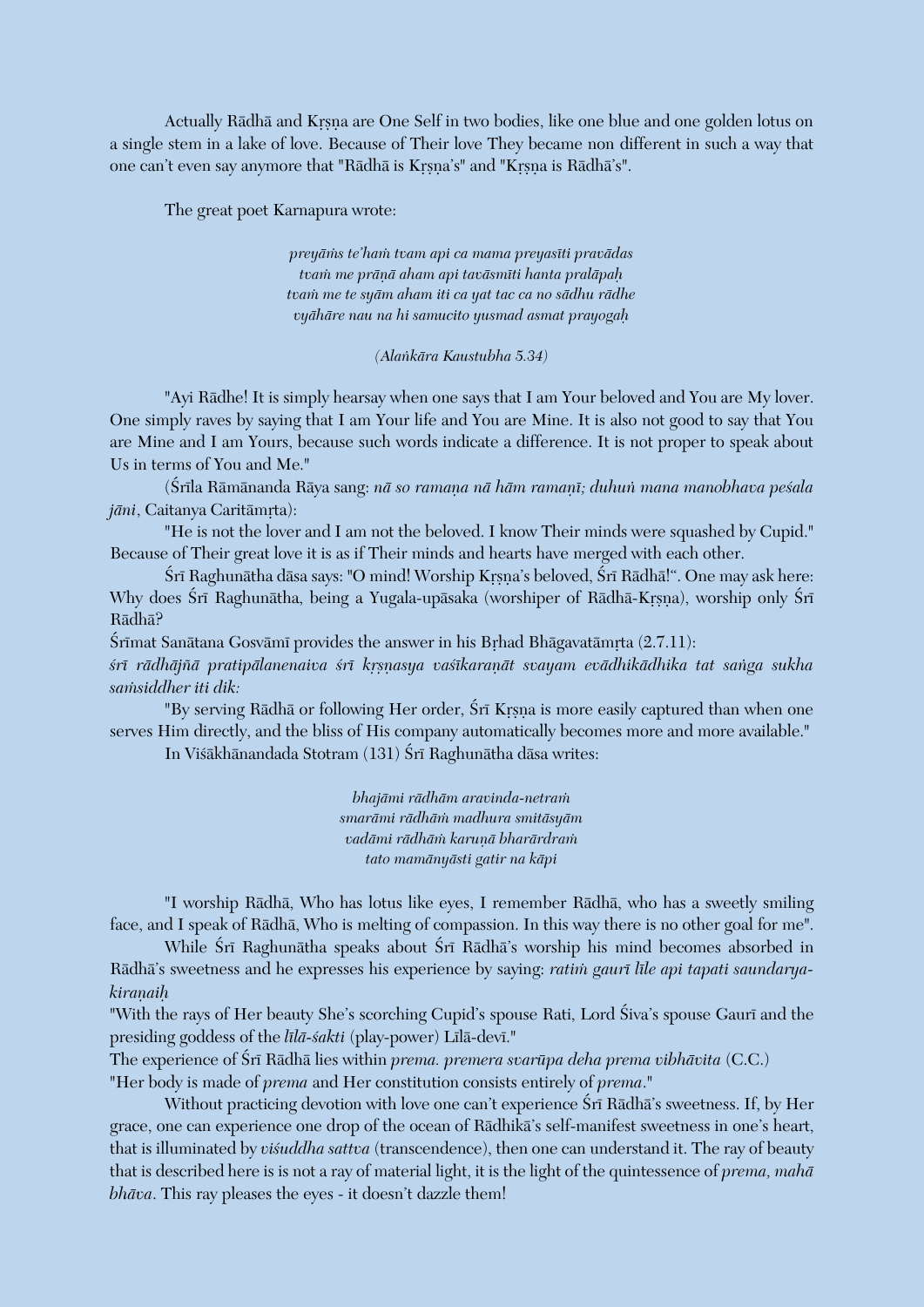Once these rays of beauty which defeat millions of lightning strikes touch the eyes, the eyes always want to remain immersed in them. The scorching affliction caused upon Rati, Gaurī and Līlā described within here, comes from their bodily luster being defeated by the splendour of Rädhikä's form.

In this connection we will give an example from the Purānas: In the 40th chapter of the Patāla Khanda of Padma Purāna, Nārada Muni praises Śrī Rādhā as follows:

> *bhrāntam sarveșu lokeșu mayā svacchanda-cāriņā asyä rüpeëa sadåçé dåñöä naiva ca kutracit mahä-mäyä bhagavati dåñöä çailendra-nandiné yasyä rüpeëa sakalaà muhyate sa-caräcaram lakñméù sarasvaté käntir vidyädyäç ca vara-striyaù chāyām api sprśantyaś ca kadācin naiva drśyate viñëor yan mohanaà rüpa haro yena vimohitaù mayä dåñöaà ca tad api kuto'syäù sadåçaà bhavet asyäù sandarçanäd eva govinda caraëämbuje ya premäbdhir abhüt sä me bhüta-pürva na karhicit ayi devi mahä yoge mäyeçvari mahäprabhe* mahā mohana divyāṅgi mahā mādhurya varsini *mahädbhuta rasänanda çithilékåta mänase mahä bhägyena kenäpi gatäsi mama dåk patham*

"I have freely wandered through all the worlds, but a form like Hers I have never seen anywhere! I have seen Mahāmāyā, the daughter of the mountain (Pārvatī), whose form enchants all moving and non-moving creatures, and I have seen Lakṣmī, Sarasvatī, Kānti, Vidyā and all the best of women, but they could not even touch the shadow of Her sweet form!

I have seen the form of Mohini that Lord Viṣṇu assumed and that enchanted the demons and even Lord Çiva, but even She did not look like Her (Rädhikä). I have never seen that form, which has given me an ocean of love for Govinda's lotus feet on mere sight, before.

Ayi devi! O Mahä Yoge! O Goddess of *mäyä*! O greatly effulgent goddess with the very enchanting divine form! O You Who showers great sweetness! O You Who softens the mind with very wonderful blissful *rasa*! By some great fortune You crossed the path of my eyes!"

Therefore it is said (in Caitanya Caritāmrta):

*yära saundaryädi guëa väïche lakñmé pärvaté*

"The goddess of fortune, Pārvatī and all other goddesses covet Her qualities, like Her good fortune." Then Çré Raghunätha says ç*acé lakñmé satyäù paribhavati saubhägya balanaiù*:

"By the force of Her good fortune or Her admirable love She defeats Saci, Laksmi and Satyabhämä".

The Hari Vamsa explains that Satyabhāmā is even more fortunate than Saci and Laksmi: *satyabhämottamä strénäà saubhägye cädhikaà bhavet*:

"Of all women, Satyabhämä is the most fortunate".

Even this Satyabhāmā desired Śrī Rādhā's fortunate qualities, but did not get them.

*yāhāra saubhāgya guna vāñche satyabhāmā* (C.C.) "Satyabhāmā desires Her (Rādhā's) qualities of fortune." What then to speak of Saci, the queen of heaven, and Laksmi, the goddess of fortune? There is no comparison to Krsna's admiration for Śrī Rādhā.

In Śrī Krsna's words:

*çuno rädhe ei rasa- ämi ye tomära vaça, toma vine nähi loy mane japite tomāra nāma, dhairaya na dhare prāna, tuyä rüpa koriye dheyäne*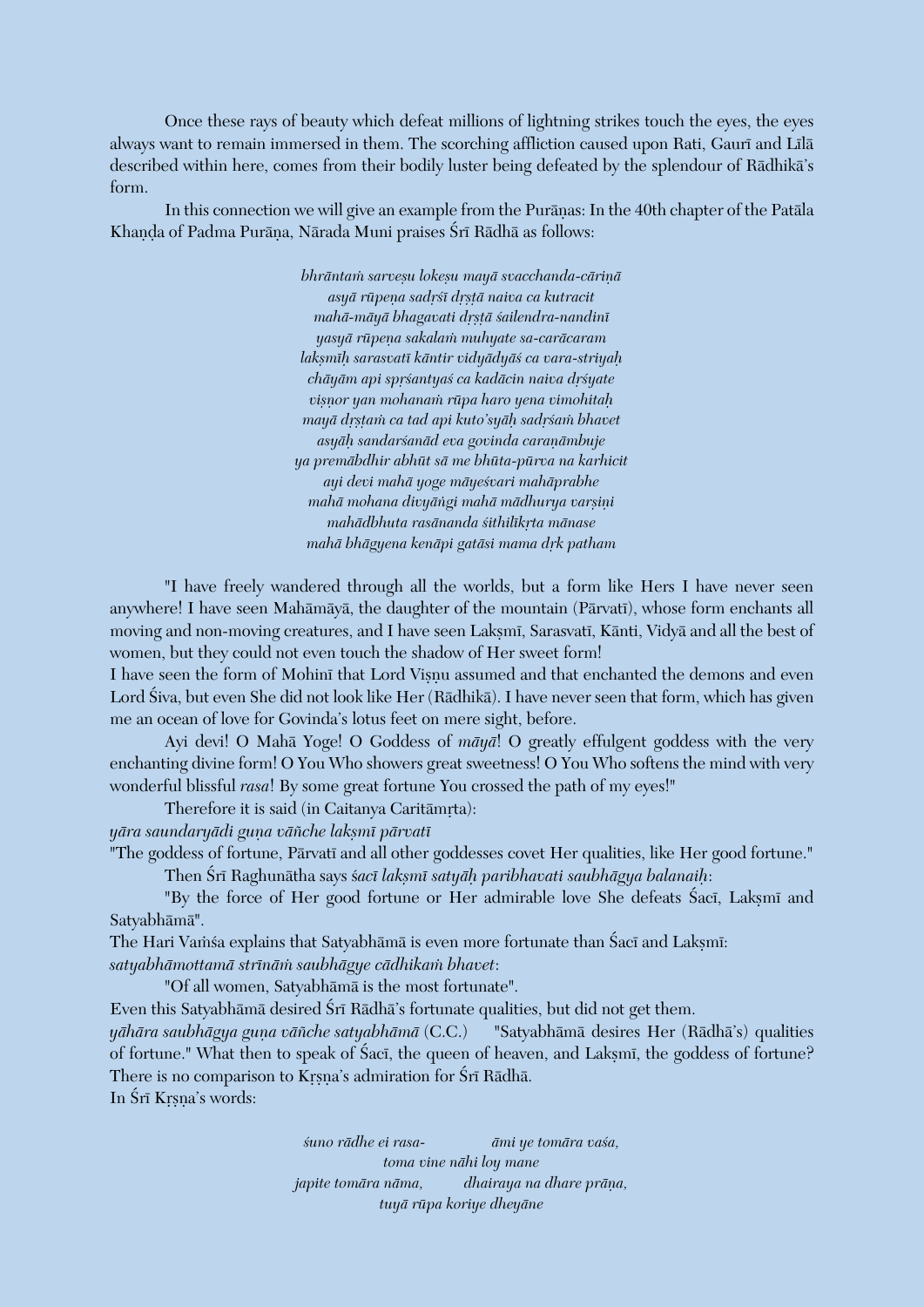"Listen, O Rädhe! I am under Your control! I don't like to think of anyone but You! My heart can't remain patient when I repeat Your name and I meditate on Your form!"

> *çré rädhe çré rädhe väëé, ye dige yära mukhe çuni, sei dike dhäy mora mon cātaka phukāre yeno, ghana cāhe varisana, teno heri o cäìda vadana*

"My mind runs in any direction where I hear from anyone's mouth the words: "Śrī Rādhe! Śrī Rädhe".

I stare at Your moon-like face like a Cätaka-bird hankering for a shower from the raincloud."

*khene khene mukha tuli' ghana òäki rädhä buli, tabe präëa hoy nivärana tomä anusare äsi, kuïjera bhitore bosi,*  $tomā$ *lāgi ei vrndāvana* 

"Crying and crying, I lift My face and loudly call for Rädhä. Only then My life is saved. I follow You and wait for You, sitting in a *kuñja*. I like Vrndävana only because of You!"

No girl in Vraja can madden and gladden Krsna in such a way, not even Candrāvalī. That's why Śrī Raghunātha states in the end: *vaśīkāraiś candrāvali mukha navīna vraja-satīh*. "She controls all the young chaste girls of Vraja, headed by Candrāvalī." Śrī Rādhikā has the mood of *madīyatā* (He is mine) towards Krsna, while Candrāvalī has the (inferior) mood of *tadéyatä* (I am His). In Govinda Līlāmŗta (11.131) it is described:

> *candrāvalī praņaya rūpa guņaih prayatnād vyaktékåtair vyaracayat svavaçaà bakärim*  $s$ rī rādhikā tu sahaja prakatair nijais tair *vyasmärayat tam iha täm api hä kuto'nyäù*

"Candrāvalī must do some effort to somehow control Krsna by showing her love, her form, and her qualities, but Śrī Rādhikā can naturally and easily control Krsna with Her qualities, making Him forget even Candrāvalī, O! What to speak of other girls?" Hence Śrī Raghunātha prays to his mind:

> *yära aìga saundaryete, käma-patné rati täpe,*  $s$ rī rādhāra carane lutāya *lélä çakti bhava gauré, yähära saundarya heri, manas täpe mäne paräjaya*

saubhāgya bolete yini, krsņa kāntā *śiromaņi*, *çacé, lakñmé, satyabhämä düre* vasīkarā srī govinde, candrāvalī sakhī-vrnde *santäpa pradäna yiho kore*

*he mana! se gändharvikä, hari priyä çré rädhikä, jévana sarvasva kori loho*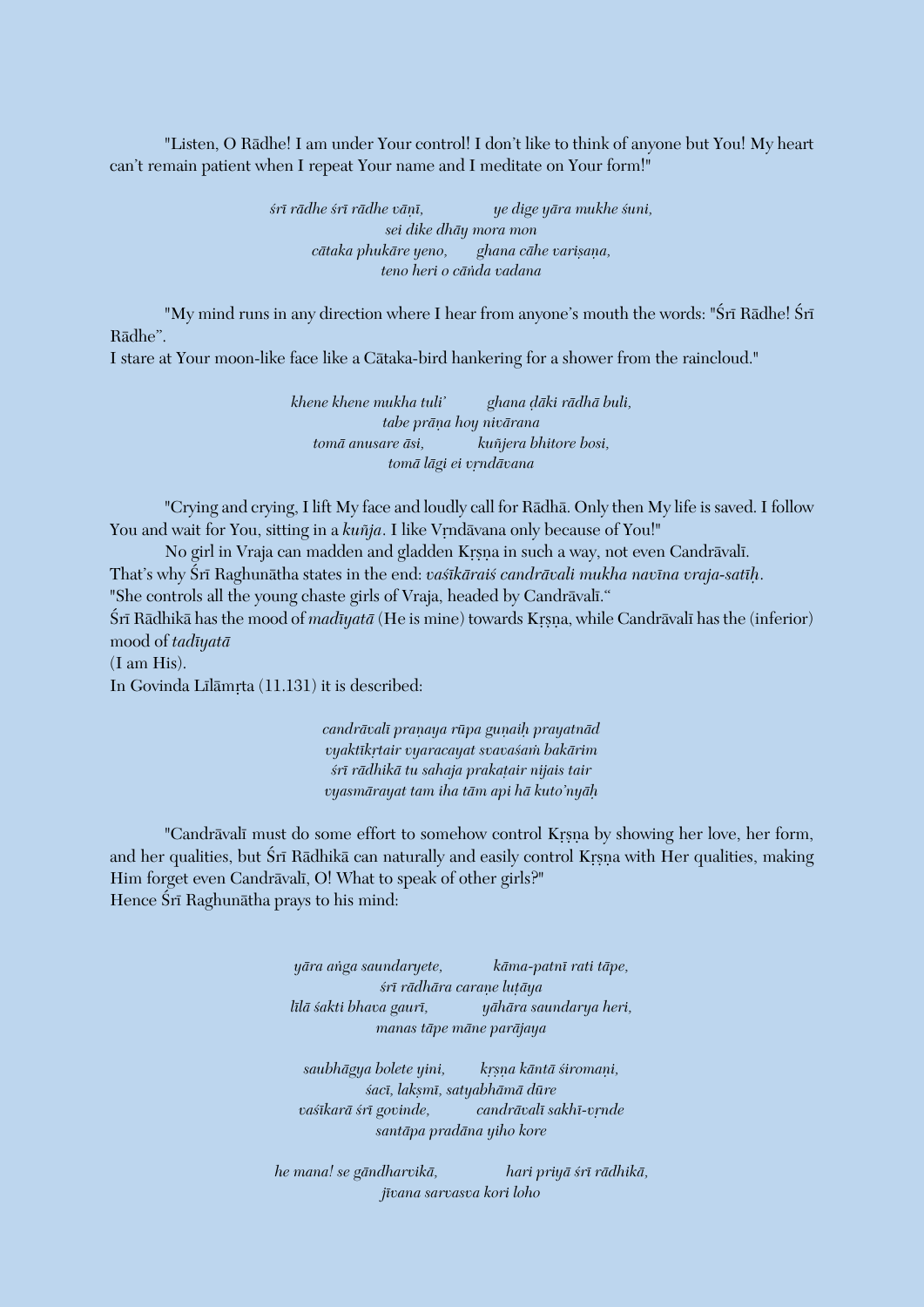| prema taranginī nāma,  | prema kanthe koro gāna, |
|------------------------|-------------------------|
| ārati piriti rasa cāho |                         |

"O mind! Take this Hari Priva Śrī Rādhikā, or Gāndharvikā, the crown jewel of Krsna's consorts, Whose bodily beauty scorches Cupid's spouse Rati and makes her roll at Her feet, Who makes Līlā and Gaurī accept defeat in anguish after they beheld Her beauty, Who casts Śacī, Lakṣmī and Satyabhāmā far away with the force of Her good fortune, Who controls Śrī Govinda and Who gives affliction even to Candrāvalī and her girlfriends, as the all-in-all of your life.

Sing the glories of this river of love with a loving voice, eagerly desiring the taste of love for Her!"

#### *TEACHING NR. 11:*

samam *śrī-rūpena smara-vivaśa-rādhā-giri-bhrtor vraje sāksāt-sevā-labhana-vidhaye tad-gana-yujoh* tad-ijyākhyā-dhyāna-śravana-nati-pañcāmrtam ida*m dhayan nétyä govardhanam anudinaà tvaà bhaja manaù* 

*samaà* - with; *çré rüpeëa* - with Çré Rüpa Maïjaré; *smara* - Cupid; *vivaça* - overwhelmed; *rädhä giribhåtoù* - Rädhä Kåñëa; *vraje* - in Vraja; *säkñät* - directly; *sevä* - service; *labhana* - attaining; *vidhaye* - in the course of; *tad* - Their; *gaëa* - devotees; *yujaù* - with; *tad* - Their; *ijya* - formal worship; *äkhyä* - glorifying; *dhyäna* - meditating; *śravana* - hearing; *nati* - bowing down; *pañca* - five; *amrtam* - nectar; *idam* - this; *dhayan* drinking; *nétyä* - with great devotional expertise; *govardhanam* - Govardhana Hill; *anudinaà* - every day; *tvaà* - you; *bhaja* - worship; *manaù* - mind.

**O mind! For the sake of attaining the service of Rädhä and Giridhäré, Who are**  absorbed in erotic play along with *Śrī Rūpa Mañjarī and her group, you should daily* **worship Govardhana Hill with five kinds of nectar, namely formal worship (ijya or püjä),**  singing of his name (ākhyā or kīrtana), meditation, hearing about his glories and bowing **down to him with great devotional expertise!**

#### **Commentary**:

In this final verse of Manah Śikṣā Śrī Raghunātha dāsa instructs his mind on how to worship Girirāja Govardhana to attain the service and the *darśana* of his most beloved deity Śrī-Śrī Rādhā-Giridhārī with Their boyfriends like Subala and Their girlfriends like Lalitä.

In Śrīmad Bhāgavata it is seen that Śrī Rādhikā called Govardhana Hill the best of Hari's **servants** and only three devotees have been garlanded there with the title-of-honour 'best of Hari's servants':

King Yudhisthira, Uddhava and Govardhana Hill.

Amongst them, however, Govardhana Hill is again the greatest. The duty of a servant is to serve his master, and Govardhana's exclusive dedication to the Divine Couple is matchless. This will be well known through the following two *stavas* of Stavavali, which are entirely dedicated to Govardhana Hill.

It is even better to serve the Lord's devotees than to serve the Lord Himself, if one wants to attain the service of the Lord's lotus feet.

The Lord told His dear devotee Uddhava '*mad bhakta püjäbhyädhikä':* "It is better to worship My devotee."

It may still be doubted whether or not the Lord can be attained by serving the Lord directly, but it is sure that the method of serving the Lord's devotees is flawless! Therefore Srī Rūpa Gosvāmī has said that all the items of devotional service to the Lord can also be practiced by serving the Lord's devotees. We have described this in the first verse of Manah Śikṣā.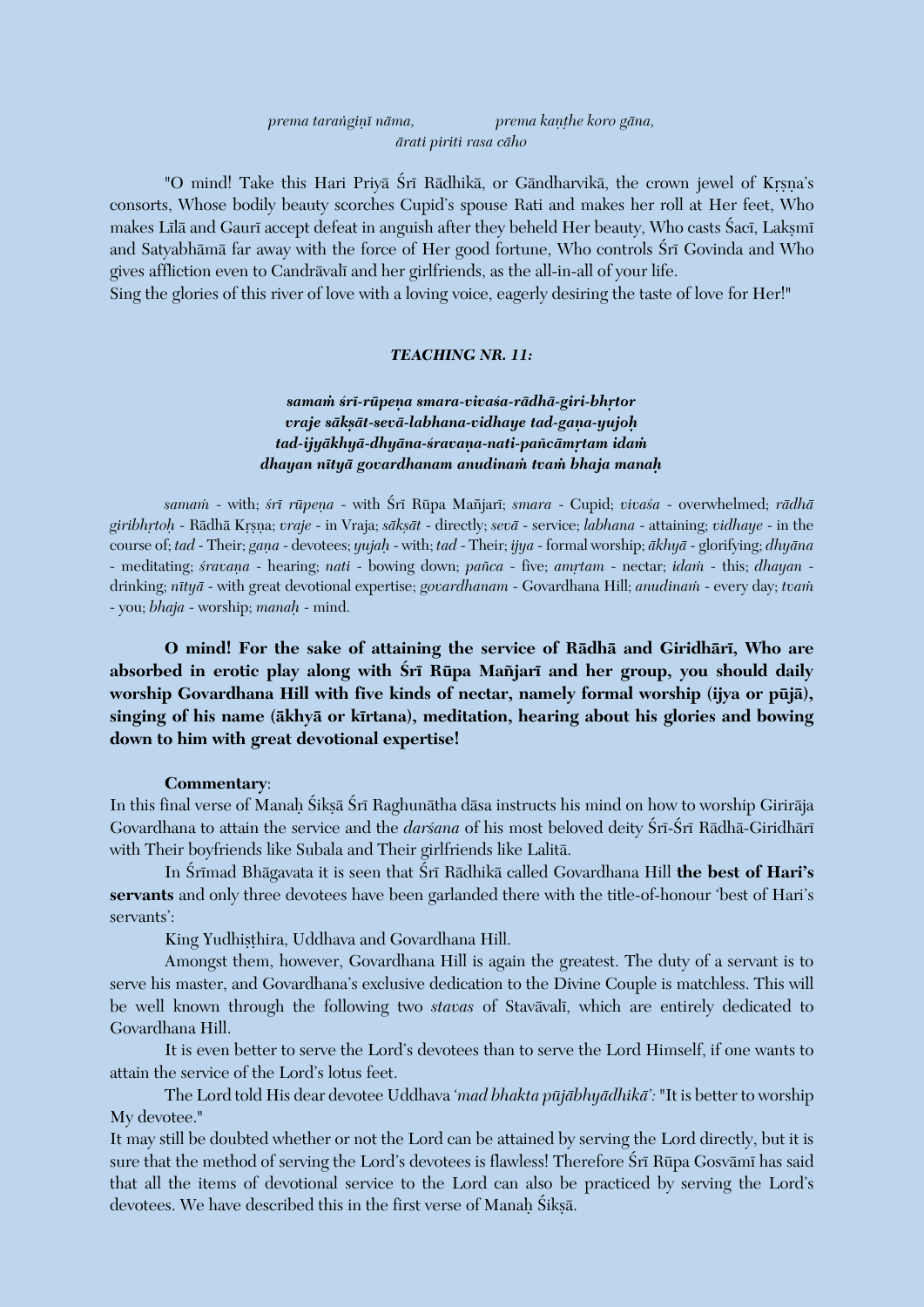With this in mind Śrī Raghunātha dāsa Gosvāmī says: *nītyā govardhanam anudinam tvam bhaja manaù*

"O mind! Worship Govardhana Hill with great devotional expertise,every day!" This devotional expertise is called *säsaìga-bhajana*, devotion with attachment and free from offenses and *bhajana* which is not mechanically and ritually performed in an absent-minded way. This kind of *bhajana* blesses the devotee with the full savour of each item of the practice. In this way Srī Raghunātha dāsa has described five items of *bhajana* here:

tad ijyākhyā dhyāna śravana nati pañcāmrtam idam dhayan: "There are five kinds of nectarean worship of Govardhana Hill which can be drunk: *püjä* (ritual worship), *näma* (chanting his Holy Name), *dhyāna* (meditating on him), *śravana* (hearing about him) and *namaskāra* (offering obeisances unto him).

*ijyā* means *pūjā* or ritual worship. Śrī Rūpa Gosvāmī has written: *śraddhā viśesatah prītih śrī mürter aìghri sevane* (B.R.S. 1.2.90)

"The lotus feet of the deity should be served with special faith and love."

#### *pratimä nahe tumi - säkñät vrajendra-nandana*

(C.C. Madhya 5)

"You are not a statue - You are the prince of Vraja Himself!" This faith must be there while serving the deity with love, then the sweet touch, or another kind of personal response will be obtained from the deity. In this way the first of Sri Raghunatha's five kinds of nectarean, expert worship, named *ijyä*, is relished.

*äkhyä* means *näma-saìkértana*. The devotees who perform *näma-saìkértana* with great love and attachment, having firm faith in the statement of the scriptures that there's no difference between Krsna and His name, and that *nāma-sankīrtana* is both the means and the goal, become blessed with the full relish of the nectar of the Holy Name. This means 'expertise in *näma saìkértana'*. The word  $\bar{a}$ *khy* $\bar{a}$  also refers to hearing topics about Śrī Hari in an assembly of devotees, or glorification in song of Hari's qualities and pastimes (*lélä-kértana* or *rasa-kértana*).

Thirdly there is *dhyāna* or *smarana*. According to Śrī Jīva Gosvāmī *dhyāna* is the third stage of meditation.

tad idam smaranam pañca-vidham. yat kiñcid anusandhānam smaranam. sarvatas cittam  $\bar{a}$ krsya sämänyäkärena manodhäranam dhäranā. visesato rūpādi cintanam dhyānam. amrta dhārāvad avichinnam tat dhruvānusmrtih. dhyeya-mātra sphuranam samādhir iti.

"There are five stages of *smarana. smarana* itself is a random, accidental remembrance of Hari's names and forms, *dhāranā* means drawing one's mind away from all other topics and holding Śrī Hari's names and forms within the mind in an ordinary way, *dhyäna* means specifically meditating on some forms and names, *dhruvānusmṛti* means to meditate continuously like a stream of nectar, and *samädhi* means simply to transcendentally envisage the object of meditation. On the path of *ragabhakti* a practitioner who is fixed in *smarana* firmly fixes his mind on his *siddha-svarūpa* and forgets about his material body and everything that is related to it, entering into the kingdom of *lilas* and becoming blessed by attaining a greatly astonishing kind of relish. This is called expertise in meditation, or the relish of nectar.

Fourthly there is *sravana*, hearing topics of Krsna from the mouths of saintly devotees. Sri Jīva Gosvāmī has called this item of devotional practice the most important one, because without hearing first one can't develop a taste for all the other items of devotional practice. One can taste the full nectar by hearing about Srī Krsna's names, forms, qualities, and pastimes from the mouth of a greatly realized and like-minded devotee and thus become most blessed with the taste of nectar. This is true expertise in hearing.

tatrāpi savāsana mahānubhava mukhāt sarvasya *śrī krsņa nāmādi śravaņam tu parama bhägyäd eva sampadyate* (Bhakti Sandarbhaù - 262 anuù).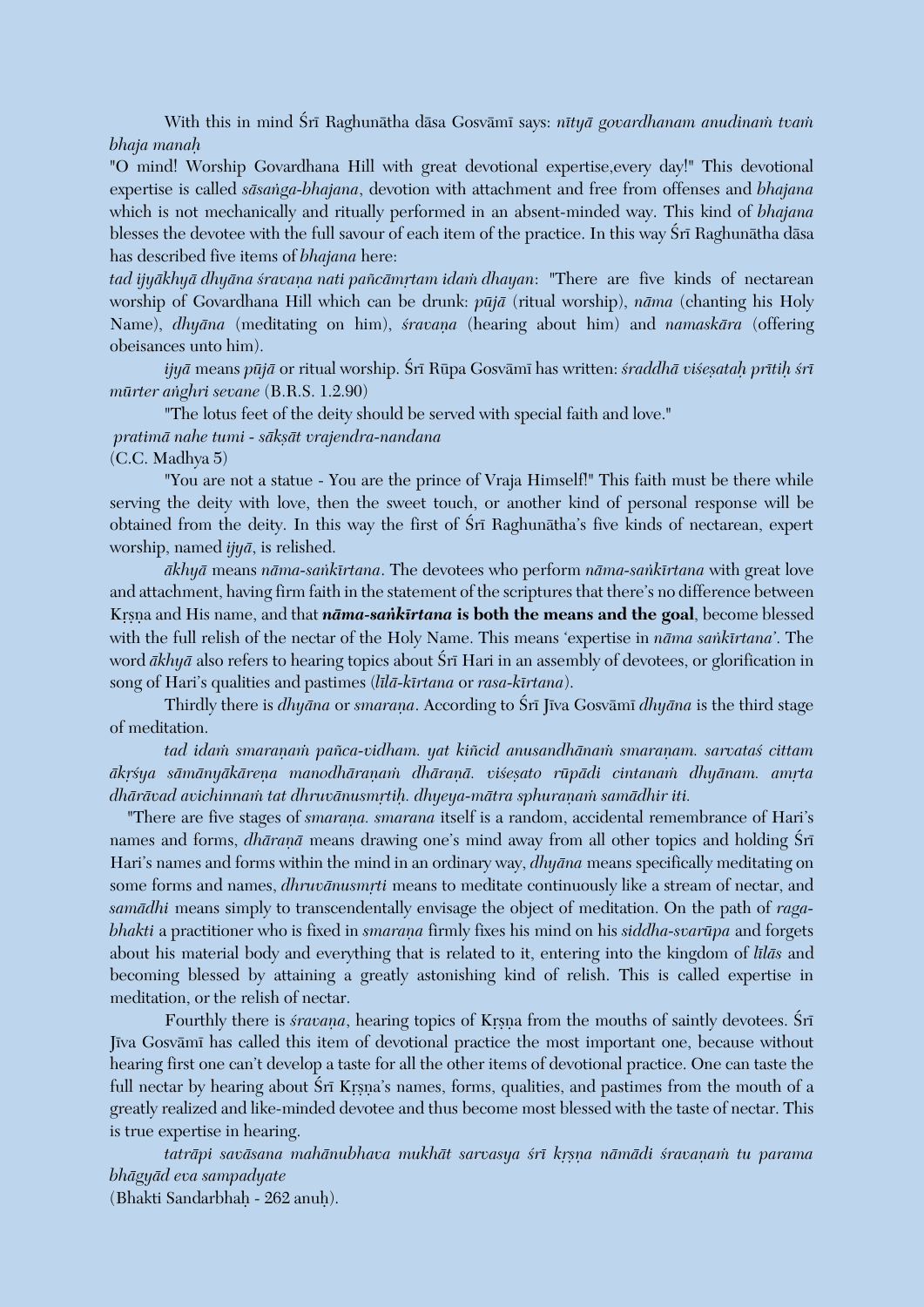Finally there is *nati*, or offering obeisances. This is also a nectarean engagement if one keeps the sweet mercy of the Lord and His love for His devotees in the heart.

Śrīla Raghunātha dāsa Gosvāmī has attained these five kinds of nectar and always worships Govardhana Hill, faithfully residing at the base of the hill. He instructs his mind to serve and see the love-intoxicated Divine Couple along with Their friends like Subala and Their girlfriends like Lalitä, teaching his mind that this can't be accomplished without following in the footsteps of Srī Rūpa Gosvämé in the *sädhaka*-body and of Çré Rüpa Maïjaré in the *siddha*-body.

The Gaudīya Vaisnavas similarly should take shelter of the base of Govardhana Hill and follow in the footsteps of Śrī Rūpa Gosvāmī in the present external body and of Śrī Rūpa Mañjarī in the mentally conceived spiritual body. In this way they can also relish these five kinds of nectar. This is a flawless way of receiving the personal *darsana* and devotional service of the Sri Yugala, which has been taught here by Śrīla Raghunātha dāsa Gosvāmī.

> *vrata kori vraja väse, yugala ujjvala rase, nirantara yiho kore snäna ämära ärädhya guru, rüpa prema kalpa-taru parama vairägya balavän*

"I vow to live in Vraja and I will always bathe in the brilliant erotic *rasa* of the Divine Couple. My worshipable master Śrī Rūpa Gosvāmī, who is a wish yielding tree of love of God, is a most powerful renunciate."

> *tähära saìgete mana, lalitädi sakhégaëa, priya sakhä subalädi saìge. yugala kiçora kuïje, yadi cäo sevä puïje, matta yärä madana taraìge*

*çravaëa, kértana, smaraëa, arcana, päda sevana,*  $ei$  pañcāmrta kori pāna. *giriräja govardhane, bhajo mana rätri dine, kuïja sevä koribeka däna*

"O mind! If you want to render plenty of service to the Adolescent Couple in the groves, as They are accompanied by Their dear boyfriends headed by Subala and Their girlfriends headed by Lalitä, intoxicated by waves of erotic joy, then drink the five kinds of nectar of hearing, chanting, remembering, ritually worshipping and serving the feet of Giriräja Govardhana day and night. He will certainly give you these devotional services in the *kuïja*!"

#### *BENEDICTION:*

*manaù-çikñä-daikädaçaka-varam etan madhurayä girä gäyaty uccaiù samadhigata-sarvärthayati yaù sa-yüthaù çré-rüpänuga iha bhavan gokula-vane jano rädhä-kåñëätula-bhajana-ratnaà sa labhate* 

*manaù* - the mind; *çikñä* - teachings; *da* - giving; *ekädaçaka* - eleven verses; *varam* - the best; *etad* - this; *madhurayä* - with sweetness; *girä* - voice; *gäyati* - who sings; *uccaiù* - loudly; *samadhigata* - readers; *sarva* - all; *artha-tati* - desires; *yaù* - who; *sa* - with; *yüthaù* - the group; *rüpa* - Rüpa Gosvämé; *anuga* - followers; *iha* - here;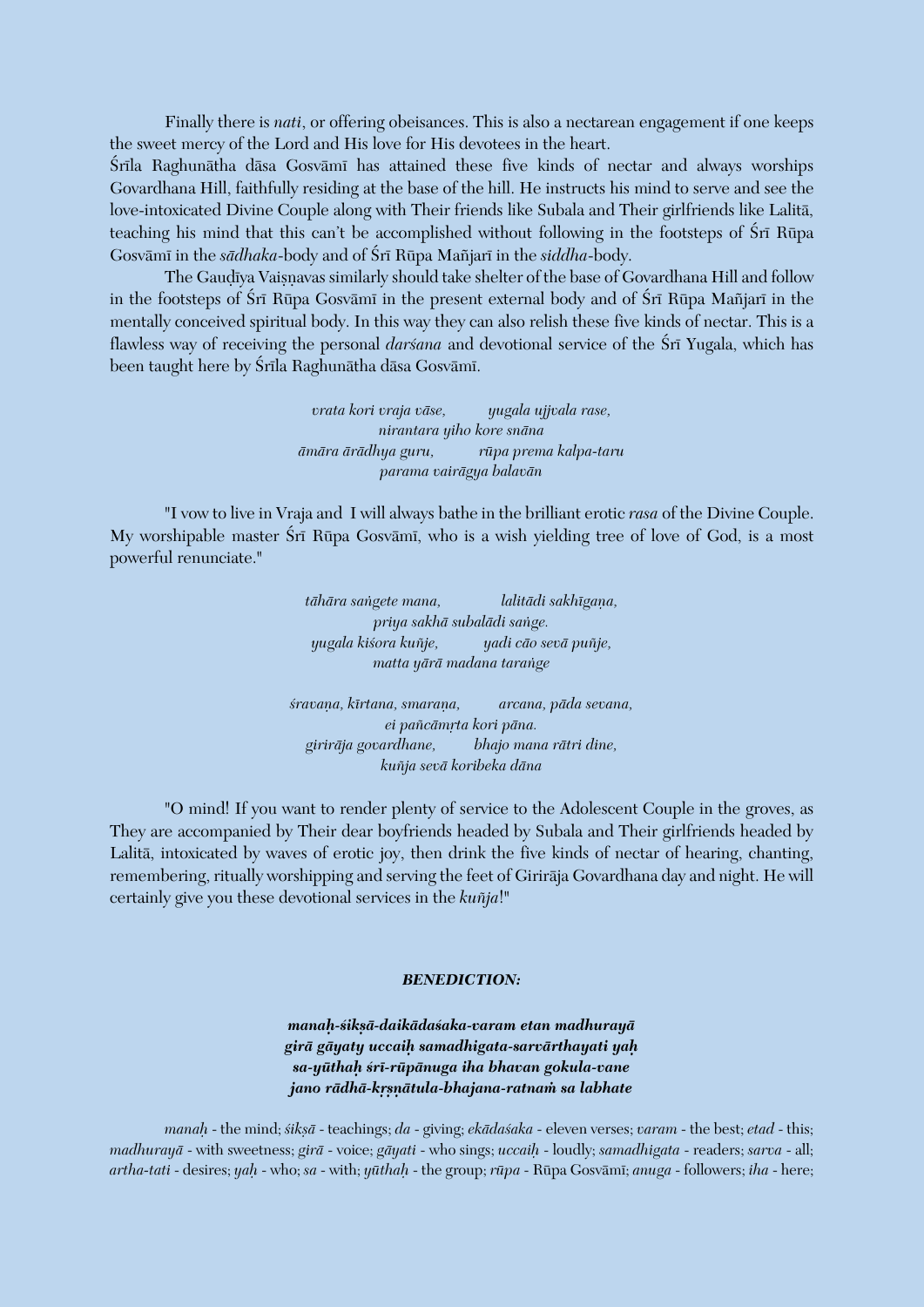*bhavan* - being so; *gokula-vane* - in the forest of Gokula; *janah* - person; *rādhā-kṛṣṇa* - Rādhā-Kṛṣṇa; *atula* matchless; *bhajana* - worship; *ratnam* - jewel; *sa* - he; *labhate* - attains.

**Whoever loudly sings these eleven great instructing verses with a sweet voice and a**  fixed mind, being a follower of Sri Rūpa Gosvāmī and his devotees, will attain the incomparable jewel of the worship of Śrī-Śrī Rādhā-Krsna in the forest of Gokula.

#### **Commentary:**

In this verse Śrī Raghunātha dāsa bestows a benediction (*phala-śruti*) upon the readers of his Manah Śiksā.

In his Manah Śiksā Śrī Raghunātha dāsa described the rules to be followed by *rāgānugā*-devotees, the different obstacles they may face and the essential instructions for *rägänugä-bhakti*.

It's no exaggeration to say that there are very few instructing poems in this world which are as beautiful as this one.

On the pretext of instructing his own mind in these eleven verses Śrīla Raghunātha dāsa Gosvämé has given a matchless gift to all the devotees of the world, therefore the assembled devotees will undoubtedly always remain indebted to him. The devotees should try to enter deeply into the purports of these verses.

Not only has Śrī Raghunātha dāsa Gosvāmī given us valuable instructions in this Manaḥ Śiksā, in the end he even offers a great blessing to whoever chants this *stava*! His words are already filled with the *rasa* of *bhajana*, and are able to take the minds of the hearer and chanter along to the kingdom of love of God like a powerful *mantra*, and the benediction he offers here is as infallible as the words of the sages of yore, for the Lord never fails to fulfill the desires of His pure devotee. Undoubtedly the Lord will make this benediction come true for whoever loudly recites this Manaù Sikṣā with a sweet voice (and whoever hears it as well)! How very wonderful is this benediction: sayūthah *śrī rūpānuga iha bhavan gokula-vane jano rādhā-krsnātula bhajana ratnam sa labhate* 

"The chanter of this Manaḥ Śikṣā will be blessed by attaining the matchless jewel of worship of Rādhā-Krsna in the forest of Gokula, following in the footsteps of Śrī Rūpa Gosvāmī and his devotees."

The Gaudīya Vaisnava way of worship is one of allegiance to Śrī Rūpa and Sanātana Gosvāmī. Çréla Rüpa Gosvämé himself has said: *vraja-lokänusärataù*. A person who desires love of the lotus feet of Rädhä and Mädhava should follow in the footsteps of the people of Vraja, serving Them both in his external devotee-body (in allegiance to Śrī Rūpa and Sanātana Gosvāmī) and in his spiritual body  $(in$  allegiance to Śrī Rūpa and Rati Mañjarī). "

> *bähya antara ihära dui to sädhana; bähya - sädhaka dehe kore çravaëa kértana mane - nija siddha deha koriyä bhävana; rātri dine kore vraje krsnera sevana (Caitanya Caritämåta Madhya 22)*

"There are two kinds of devotional practice - internal and external. In the external body one engages in hearing and chanting and in the mind one conceives of one's own spiritual body, in which to serve Krsna in Vraja day and night."

In the form of this blessed worship the devotee attains a priceless jewel, because *bhajana* is the means as well as the goal. *bhajana* is performed with the aim of doing more *bhajana*. When the external body of the devotee perishes he is blessed with attaining the long-cherished devotional service of Śrī-Śrī Rādhā-Mādhava.